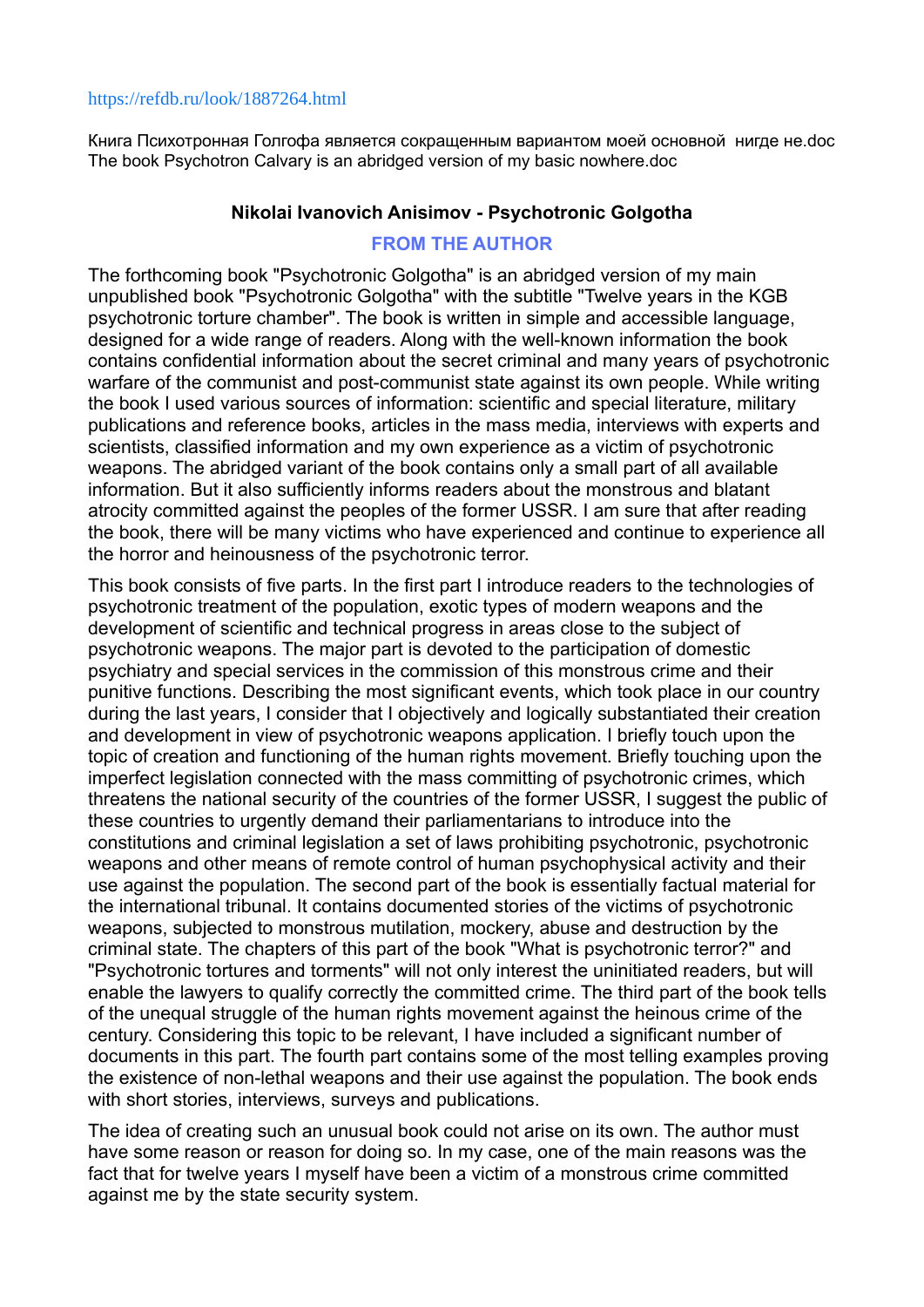By including my story in the chapter "From the Author," my purpose was to show readers, in the most convincing way possible, the involvement of the secret services in the heinous crime of the century, and to finally restore justice in terms of publishing truthful information about me. The fact is that for many years the zombified or censored mass media, or those cooperating with the KGB, had been publishing my story in a distorted form, removing political motivations and direct evidence of the involvement of the secret services in the crime committed against me. Distorted information was reprinted and disseminated in huge numbers throughout Russia, the former Soviet Union and abroad. And at the end of 1996 and at the beginning of 1997 the special services with their backs to the wall published two criminal articles about me in the national newspaper which were aimed at discrediting me as a leader of human rights organization which is denouncing use of psychotronic and other identical weapons against the population. There was not a single credible fact or event in the articles. Everything was present in them: open slander, cynical insults and humiliation, criminal charges, and much more. There is no doubt that in a normal country, the author of such rabid, deceitful and dirty articles, along with the editor, should sit in jail for defamation in print, for insulting honor and dignity, and for association with terrorists. But. Readers can find out more about this by reading the chapter entitled "Elimination.

Before introducing readers to my not-so-ordinary history, I think it necessary to touch briefly on the very origins of its emergence.

I was born in 1945 in Irkutsk. Immediately after my birth my parents moved to Novosibirsk, where my father, a military engineer, was appointed head of the technical department in one of the military departments of the SIBVO headquarters, and my mother took a job in one of the Novosibirsk Research Institute as a scientific secretary. My elder brother was seriously engaged in sports. Practically all my childhood passed among scientific books, military reference books, dissertations, military ranges, soldiers' barracks and gyms. From my parents I received a good and varied education, and my brother instilled in me a lifelong love of sports. Not being born a slave, I had a very hard time fitting in with the reality around me. My parents were not communists, there were repressed people in their families. My father did not accept the communist ideology at all, he condemned the communist regime, although he never talked about it openly. Being perfectly aware of history and having an excellent knowledge of politics, he sometimes took out banned books and let me read them, at the same time explaining to me how to survive under the conditions of the communist dictatorship. But my father's advice didn't always sink in in my childhood mind. In fourth grade I was expelled from school for refusing to wear a pioneer tie and for making unflattering remarks about the leader of the world proletariat and his party. At that time my father had great difficulty in getting me reinstated and avoiding serious trouble at school. Since then I have never voted, nor have I been a member of the Komsomol or the Communist Party. There were events in my life that significantly influenced the formation of my worldview. At the end of the 60s I began to engage in anticommunist and human rights activities. These activities consisted of anti-communist propaganda, official rejections of communist elections, distributing international documents on human rights among the population, exposing Soviet scientific and punitive medicine. Some of the documents related to the cooperation of Soviet medicine with the Ministry of Defense, the KGB, and the Interior Ministry, I passed on to foreign nationals whenever possible.

I believe that I supposedly fell under the unspoken supervision of the KGB 20-25 years ago. Subsequently, during detention, arrest and reprisals, KGB officers confirmed my assumption. The official supervision was established in 1985. The Chekists began their open terrorist activity in 1986 with an assassination attempt on me in Zelenograd. Then I was repressed by the KGB and the Interior Ministry. Repression was carried out by KGB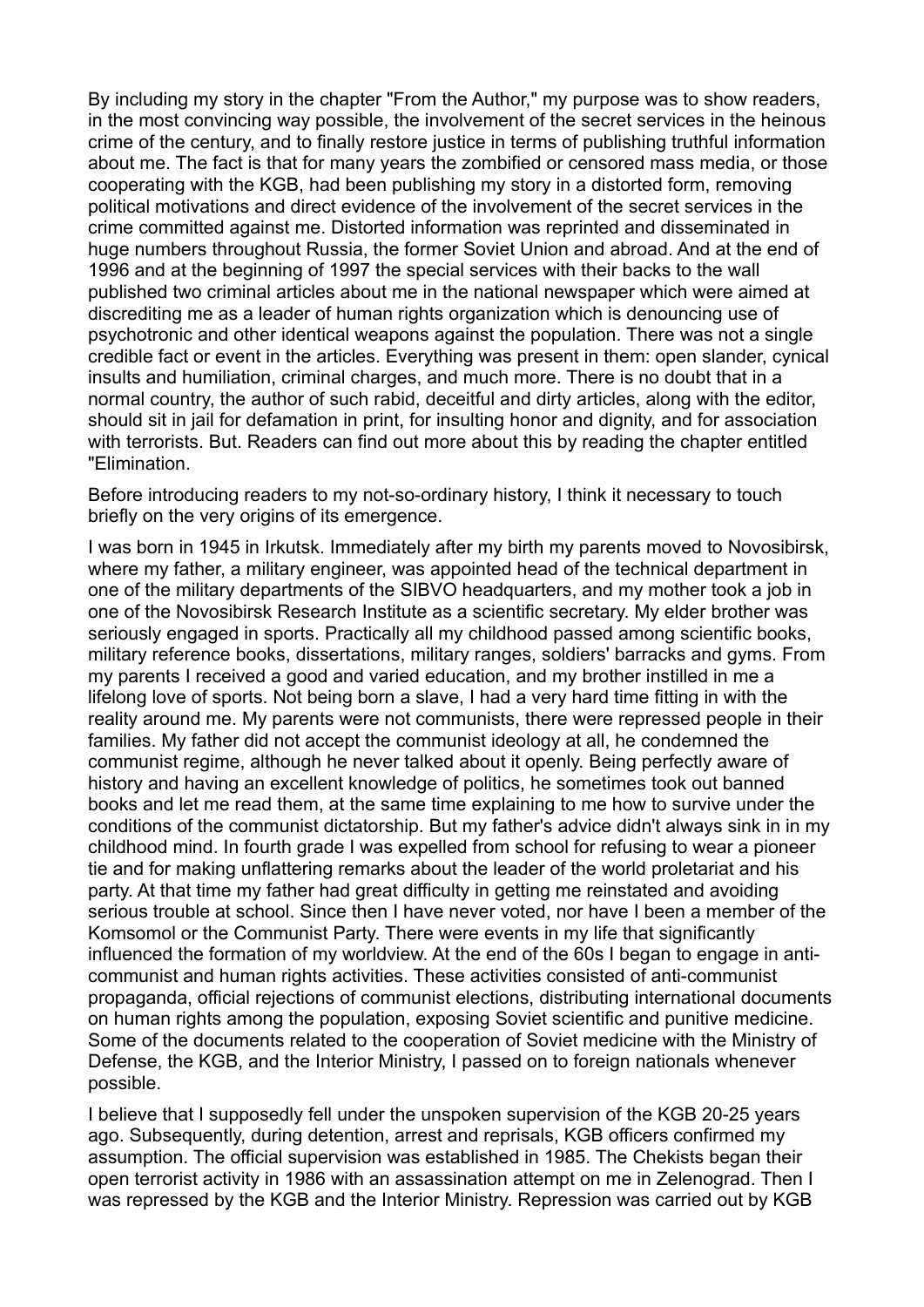Major Lebedev (Zelenograd-Lubyanka) and Deputy Head of the Department of Internal Affairs of Zelenograd. And in 1987 the KGB system began to use psychotronic weapons against me according to the following programs: remote control of the brain, control of emotions and functioning of internal organs, conducting special medical-biological, pharmacological and psychotronic experiments. The main direction of which was to work out a system of human survival in artificially created stressful and extreme situations with subsequent slow and step-by-step destruction of humans as waste material.

In 1988, after my brief appeal to the West, the KGB temporarily left me alone in order to cover up the crime. At that time I joined the first political opposition party, the Democratic Union (DS), and became active in political and human rights activities. That same year the KGB assigned its agent A. Chuiko, who went by the code name "Ethan", to carry out secret surveillance on me. He was assigned to steal from me various anti-government documents, DC programs and proclamations, preferably as many as possible written in my hand and with my signature, and to discredit me among political parties and young scientists of Novosibirsk Akademgorodok in order to prevent the disclosure of the psychotronic warfare in the USSR. The same discrediting and with the same purposes Lubyanka, using its agents, carries out here in Moscow. After his refusal to cooperate with the KGB, A. Chuiko made an official statement according to which the leadership of the Novosibirsk region KGB, represented by its chief General Frolov, KGB officers: Troyan, Denisov and Firsenko planned to destroy four political activists of Novosibirsk. He named my name third on the list. Destruction was supposed to be carried out by a psychotronic weapon, a method of destruction of the intellect and body. At present the chairman of Novosibirsk branch of the Conservative party of Russia V. Orekhov is completely localized, and I am on the verge of destruction. The other condemned were saved from reprisals by a timely warning. A. Chuiko's revelations were published in the newspaper Moskovsky Komsomolets for September 26, 1993, in the article "Thousand days of zombies" with the subtitle "Confessions of a snitch". To confirm this information, the Moscow branch of the Information Center for Human Rights has a statement by A. Chuiko and a tape recording.

Before my eyes the Novosibirsk branches of the Democratic Union and the Conservative Party of Russia were smashed to smithereens by psychotronic weapons. Victims of psychotronic weapons appeared among the members of these political organizations. Under the influence of psychotronic weapons many Novosibirsk democratic and human rights publications ceased to exist.

In 1989, after receiving the latest responses from the Moscow prosecutor's office regarding the criminal offenses previously committed against me, the KGB system began using psychotronic weapons against me again.

In 1990 I officially renounced my Soviet citizenship. The second day after I submitted my documents to the OVIR, the KGB, together with the Ministry of Internal Affairs, tried to fabricate a criminal case against me, accusing me of committing a non-existent crime. That same year the KGB system desecrated the graves of my relatives and then deprived me of even a low-paying job, leaving me virtually without means of subsistence, completely blocking my mail and phone. During the years of terror, which were twelve years of human life, the KGB system committed twelve unpunished criminal offenses against me, many provocations, searches, and discrediting. By purposefully destroying my relative and comrades who knew a lot with psychotronic weapons, the Chekists passed their deaths off as natural, faking various internal diseases. My mother was turned into a blind and deaf invalid, bedridden. My daughter gave birth to an unusual child with signs of mutation. As a consequence of prolonged treatment with psychotronic weapons I acquired more than 25 chronic diseases, running in acute inflammatory form not amenable to any treatment. I was infected with several serious illnesses, there were injections of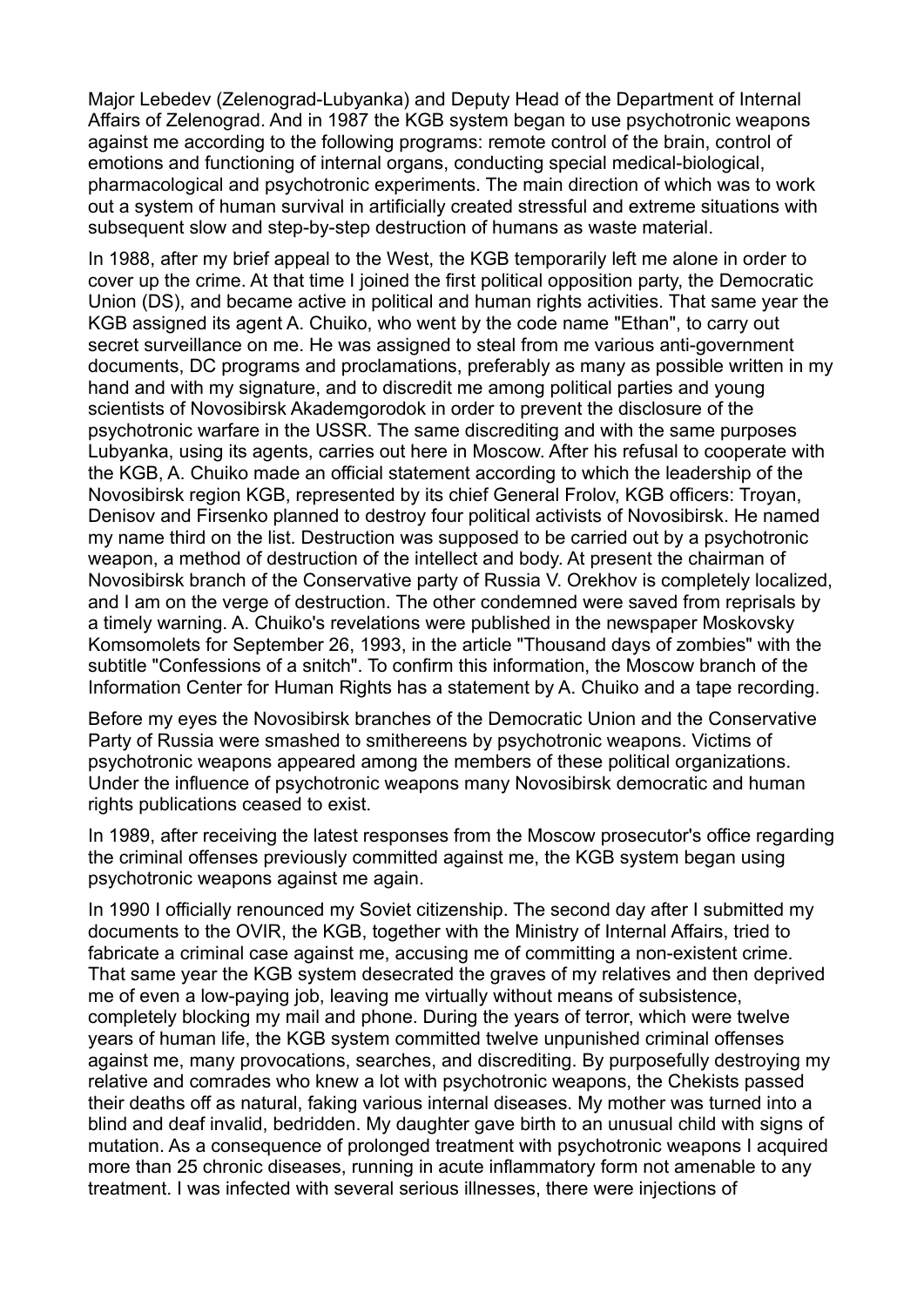psychotropic drugs instead of painkillers. As a result of long-term irradiation of various parts of my brain I lost my vision significantly, my frontal bone deformed, atrophy of the cerebellar worm occurred in the occipital part of my head, my height reduced by 7 cm in a very short time, etc. All artificially created changes in the body are produced by purposeful manipulation according to the scheme: positive - negative, negative - positive and testifies to the fact that psychotronic processing is performed on a subtle genetic level. Molar teeth that fell out, nails that periodically came off, first and second-degree radiation burns on my body, hair that began to fall out, eye pigmentation changes, changes in the structure of skeletal bones, muscles and organs located on my face testify to the fact that irreversible changes, inevitably leading to death, occur in my organism as a result of purposeful irradiation. Somatic destruction is periodically combined with purposeful information torture on the principle of associative and neurolinguistic psychoprogramming known to specialists with the use of a supercomputer.

All of the above facts are confirmed by special expertise, legal and medical documents, witness testimony and physical evidence.

During the years of terror I sent personal and collective applications, human rights documents and factual material to practically all legal instances of the country. In 1990 they reached the president of the USSR M. Gorbachev, and in 1991 in Novosibirsk I personally handed over a huge package of human rights documents, the press and my personal appeal to the president of Russian Federation B. Yeltsin. But presidents and officials always got off with either absurd replies or persistent silence.

Despite the fact that my story, replete with political motives, clearly shows the involvement of the KGB in the commission of crimes, the Chekists, confident of their full impunity, continue their atrocities, while incorporating into their programs more and more elements of their own so-called "poltergeist", which, oddly enough, to this day serves their masters as an ideal cover for the open use of psychotronic and other types of modern exotic weapons against the population.

## **PSYCHOTRONIC WEAPONS**

At the dawn of scientific and technological progress dictators and governments of totalitarian states dreamed of turning the ancient occult sciences and hidden capabilities of the human psyche into technical weapons in order to make their own population conformistly obedient and blindly following the will of the dictator and his entourage. They also cherished the monstrous idea of using super-weapons to enslave other nations and become rulers of the world. With the creation of this type of weapon, the military received an ideal weapon of mass enslavement and destruction, while the secret services received an ideal zombie agent, capable of obtaining and transmitting secret information without a radio and a gun. But if at the end of the last century it was impossible to realize these dreams, due to underdevelopment of technology, then at the beginning of the 20th century, when scientific and technological progress began to develop intensively, these dreams began to be realized in practice.

One of the founders of domestic psychotronic weapons is Academician V. Bekhterev. In 1925 Bekhterev's group conducted the first experiments on collective indoctrination of emotions at a distance. Mass suggestion was carried out through a radio network. F.Dzerzhinsky's daughter M.Talce and associate professor D.Luntz made a significant contribution to the creation of the devil's weapon. They were developing the combined psychotronic technologies based on interaction of special drugs and technical equipment. Lubyanka

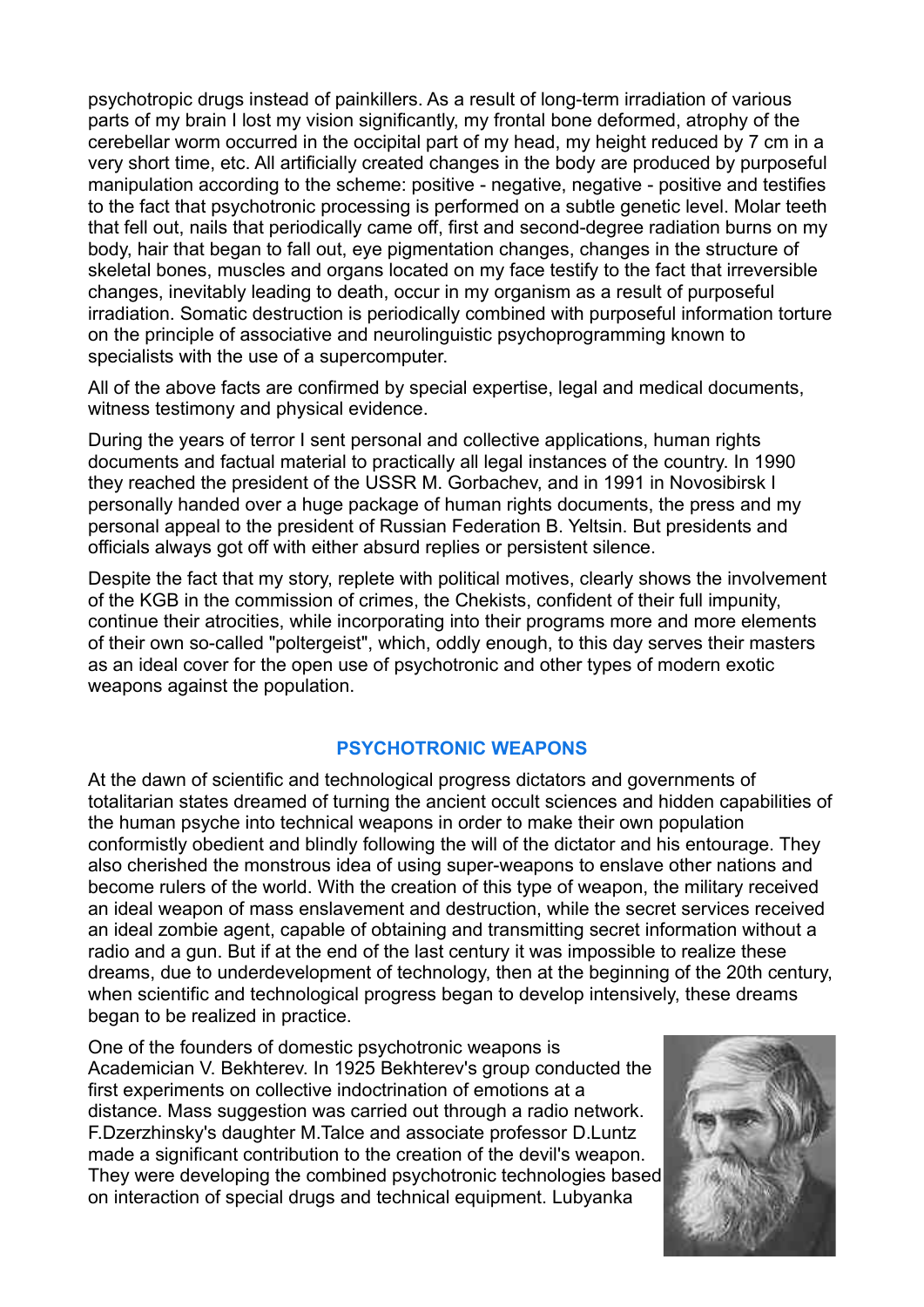prisoners and patients of psychiatric institutions were used as guinea pigs. With the invention of television came the possibility of mass psychotronic treatment of the population through television receivers. After the defeat of Nazi Germany scientific research in the field of psychotechnological weapons fell into the hands of the Soviet military and Chekists and gave a significant impetus to the creation of domestic psychotronic weapons.

At the end of the 50s, modern domestic psychotronic weapons came out of the laboratory buildings of closed research institutes and began to enter the armed forces of special services and the military. At the same time the "List of Information Prohibited for Publication" included a clause prohibiting the open publication of materials on technical means intended to influence human behavioral functions and on the possibilities for controlling human behavior. At the end of the 70s the psychotronic weapons began to come off the conveyors of secret factories and were applied to the population on a mass scale. At the end of the 80s, with the appearance of glasnost, the first publications appeared, exposing the clients and manufacturers of psychotronic weapons. In the late 1980s, for the first time in the country, a human rights movement began to be created, waging an unequal struggle against the monstrous crime of the century.

## **SCIENTIFIC CANNIBALISM, PSYCHOTRONIC WEAPONS, AND DIABOLICAL TECHNOLOGY**

**Synopsis:** The direction of the closed research institutes working on the creation and improvement of psychotronic weapons: 1. Physics, 2. Biophysics, 3. Biochemistry, 4. Psychobiophysics, 5. Biocybernetics, 6. Radioelectronics, 7. Psychotronics, 8. Biology, 9. Medicine, 10. Space. Secret research institutes solve the following tasks: geopolitical, ideological, military, police, medical and biological, research, industrial and economic, expert evaluation of psychotronic wars. Narrow specialization: a) Development of technical means for remote control and management of human thinking process, b) Improvement of technologies for remote control of human behavior and organism using electromagnetic, magnetic fields and acoustic waves as a directional source, c) Using telekinesis of technotronic nature to influence technical systems, d) Remote switching on and off of electronics and explosives, e) Development of instruments for remote control of 1. Geopolitical tasks: development of system for remote control of third countries, expert appraisals of geopolitical hotbeds of tension and their localization 2. Ideological tasks, remote influence on population in order to create law-abiding society, loyal to the existing state system and political system 3. Military tasks: expert assessments of psychotronic warfare against hostile states, technical protection of troops and population against psychotronic weapons affecting factors, interaction of psychotronic weapons use with other types of non-lethal weapons, interaction of psychotronic weapons with other types of modern weapons, interaction of army units, 4. Police tasks: control and management of criminal groups and individual criminals, investigative and operational activities, suppression of demonstrations and demonstrations, interaction of special services, 5. Biomedical tasks: new technologies of disease treatment using psychotronic equipment and pharmacological agents, remote control over public health, remote control and management of people with mental deviations, remote personality change at genetic and psychophysical levels, 6. Space tasks: launching of psychotronic weapons (apparatuses) into space in order to control and manage population behavior; remote control and management of cosmonauts, 7. Research tasks: development of new technologies of psychotronic weapons and psychotronic equipment, their interaction with environment and pharmacological agents, 8. Production and economic tasks: remote automation of production and economic activities, remote control of urban communications and transport 9, Agricultural tasks: increasing crop yields, control and management of livestock 10.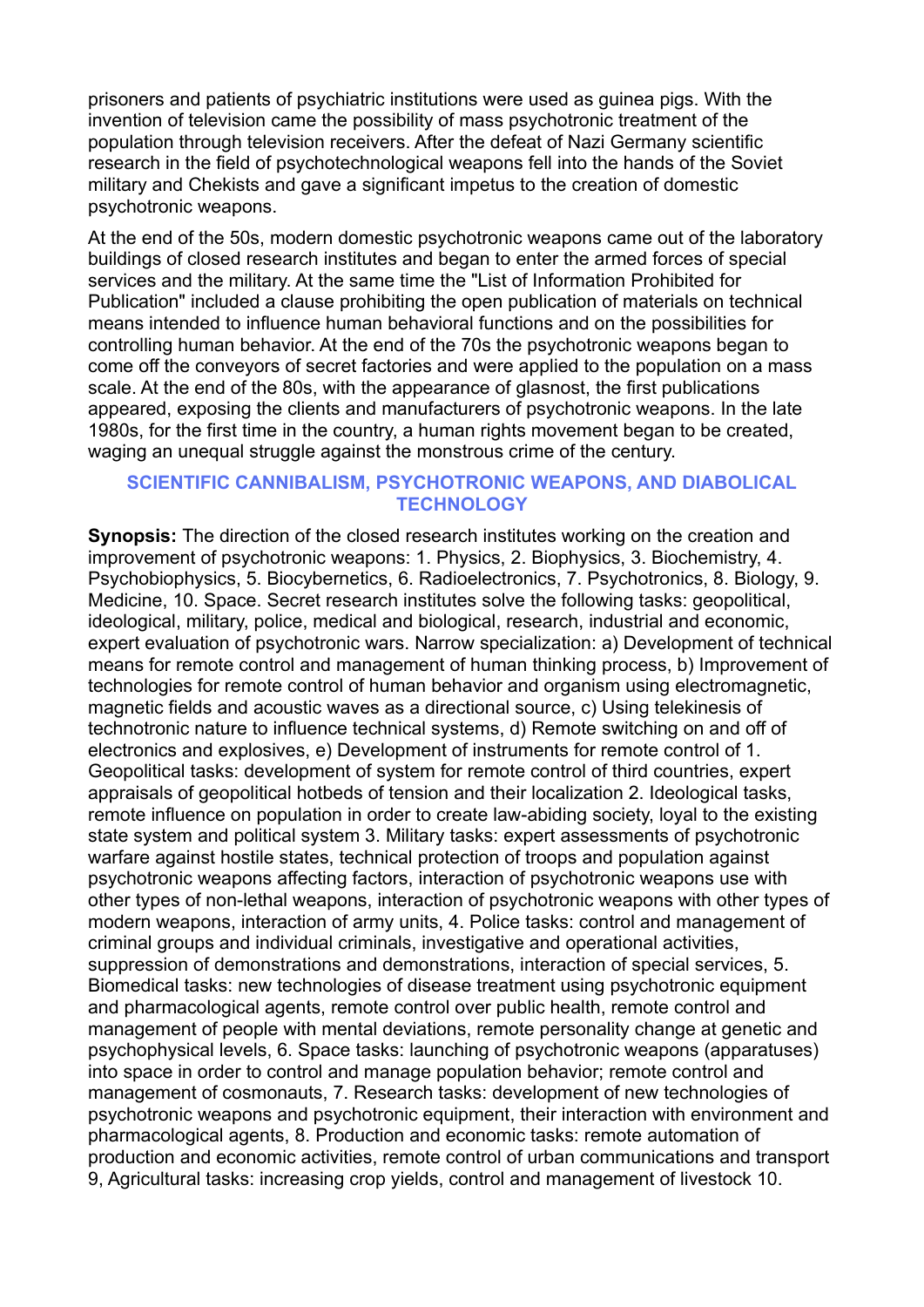Geological tasks, remote search for minerals, 11. Climatic tasks, remote control of weather conditions and cataclysms.

According to data from the Military Historical Academy, there was a long period before the beginning of World War II when Soviet and German military scientists worked together to develop chemical weapons, and in the secret laboratories in Volsk (Shikhany-1), they worked closely together to create psychotechnological weapons. Few people know that in the 20-27 years in the Soviet Union there were many joint Soviet-German aviation and armor schools, where future fascist aces were trained in military skills. The Military History Academy names several such places. For example, in Lipki there was a joint Soviet-German aviation school, and in Saratov region there was a joint Soviet-German armored school.

After the end of World War II, interest in creating psychotechnological weapons swept virtually all military circles of the world's leading countries. In the late 40's, using these developments, military scientists in many countries of the world conducted countless experiments to create a universal drug with which human behavior could be controlled. Finally, such a drug had been created. It was called LSD. In 1951, the Swiss company Condor, which received the monopoly on its production, illegally sold 50 million doses of the drug to the Soviet Union.

There is information that already at the end of the 50s, Soviet scientists created a whole series of domestic unique pharmacological preparations - behavior modifiers, special gaseous and chemical agents - for the same purpose. It is probably not difficult to guess who was their customer and where they found their application. In subsequent years, special pharmacological centers continued to create more and more behavior modifiers. By the end of the 1970s their production became quite widespread and led to complete secrecy of military facilities involved in their production.

There are reports that medical workers, collaborating with special services and the military-industrial complex, when performing surgical operations and vaccinations of the population, inserted microchip plates freely placed in epidemic needles into the bodies of patients. After such microchips are inserted, a person becomes a radio-controlled biorobot. According to confidential information, about 30% of the population of the former Soviet Union have microchips in their bodies.

Psychotronic weapon is a complex of unique electron-beam apparatus, capable at large distances to control the psychophysical activity of a person, purposefully destroying his health. Psychotronic weapon is a high-precision, intelligent weapon, which is used in conjunction with other types of non-lethal weapons and weapons of psychotechnology.

Reference: In 1995 at 36, Prospekt Mira, in the Moscow branch of the Information Center for Human Rights, Direction: Protection of citizens against psychotronic terrorism, a colloquium of scientists took place, where it was decided: "In connection with the secrecy of weapons of psychotechnology and confusion in terminology, all types and types of weapons capable of remote control of human psychophysical activity, to change the environment, used in combination, to call psychotronic weapons".

Affecting factor of psychotronic weapons is: torsion generators, microwave generators, lasers, acoustic and microwave equipment, using both powerful energy sources of stationary and mobile psychotronic stations located on the Earth and taken into Space, and the physics of the environment, as well as chemical and gaseous means. Focused types of radiation without interference and without losing a given power freely penetrate through any barriers and with high precision hit the selected victim at any distance. The impact is carried out at the cellular-molecular level by psychophysical processing of the brain and human body on the principle of associative and neurolinguistic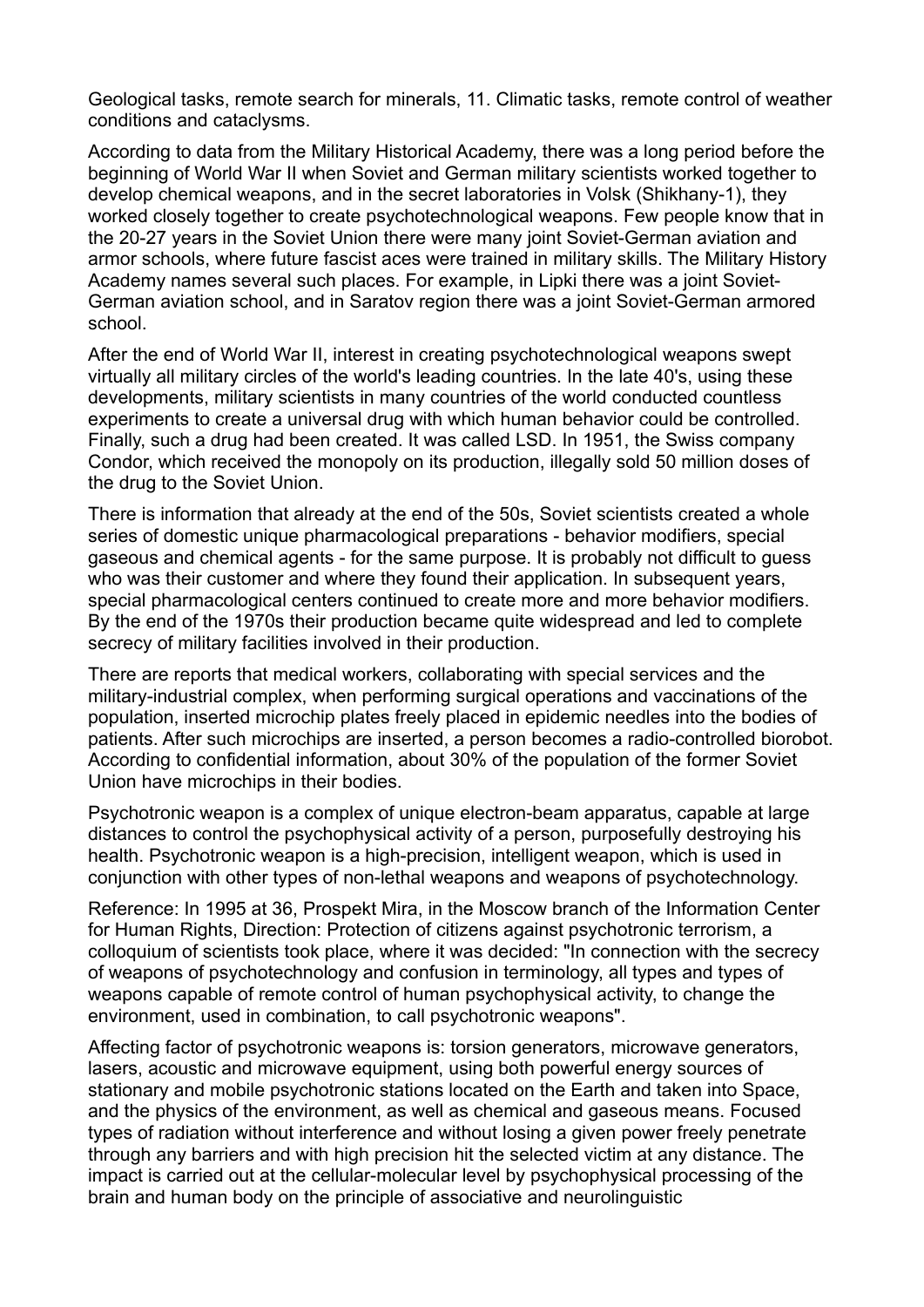psychoprogramming with the use of radioacoustic effect and remote tomography. Psychotronic complex is controlled by Supercomputer and staff of operators. Computer psychoprogramming is performed according to the following scheme: operator-computervictim, and in reverse sequence: victim-computer-operator. Information exchange according to this scheme is called biofeedback (Biofeedback). Influence, exerted on a person, may be positive, negative or neutral. Radiation components of weapons can change instrument readings and chemical reactions, which allows terrorists to avoid exposure and punishment for a long time.

There are three ways of psychotronic influence on a person: covert, open and combined. During covert influence the victim does not know and does not even suspect that his brain and organism are being remotely influenced. She takes all alien thought messages as her own, she attributes all painful states to natural illnesses, to a bad state of her health. Such person-victim, under influence on his psyche, can commit any criminal offence, join one or another political group under manipulation of his brain. Such a person-victim can be easily put into any psychological state, a state of insanity, to imitate any mental illness to the victim. At the same time, the person will think that he himself committed the criminal offence, that he himself has some political views and beliefs, that he himself has a mental illness. Such a person is a biorobot, because he unknowingly fulfills the will of other people's criminals. Such a human biorobot is the most dangerous for any society. The covert method of influence is the main way to control large masses of the population. With overt influence the human victim knows and understands that his brain and body are being psycho-physically influenced. Such a person is artificially imposed and inculcated with a special system of settings, contributing to the withdrawal of information from his brain and introduction into it, his rapid psychoprogramming, and in some cases, reprogramming complete or partial personality restructuring, biorobotization. The human-victim, intended for this purpose, very often cannot distinguish his own thoughts from the artificially introduced ones. But usually biorobots are created by applying covert influence to the victim. In addition to the covert and overt method, there is a combined method where the victim's brain is under covert influence and the somatic organism under overt influence. The overt and combined influence is done by manipulating the judgement of the YES-NO principle. Manipulation of the psyche is combined with manipulation of the functions of the internal organs, of the whole body. Usually operators are trained on victims with open and combined influence, they create the latest types of psychotronic weapons, conduct medical-biological and pharmacological experiments.

# **TOTALITARIAN SECTS ARE A TESTING GROUND FOR PSYCHOTRONIC WEAPONS**

The most telling example of the use of psychotronic weapons on a mass scale can be the recent exposure of the totalitarian sect "White Brotherhood", funded by the Ministry of Defense and the KGB-FSB. The Ministries of Justice of the former Soviet Union and the Russian Federation freely register hundreds of totalitarian sects equipped with psychotronic weapons, among which is the public international terrorist sect Aum Shinrikyo, which has the closest connection with the Russian security services and the military. This sect carried out mass zombification of the population using the Russian radio station Mayak. The leaders of these sects, fulfilling the orders of the military, special services and those in power, cripple hundreds of thousands of children, turning them into biorobots. On the territory of the former Soviet Union there are hundreds of special schools, students of which are exposed to neurolinguistic psychoprogramming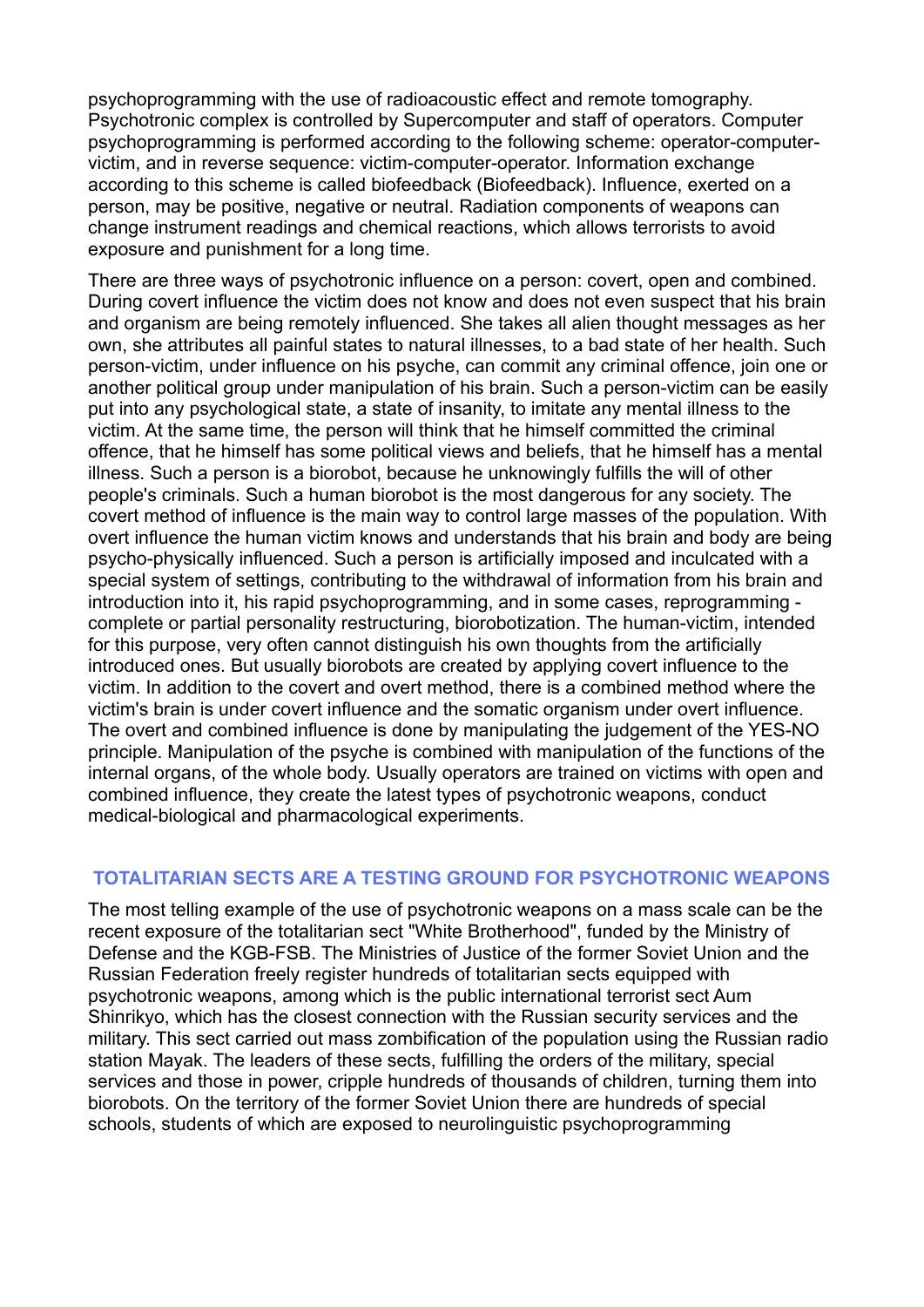### **WITCHES, WITCHES, AND OTHER EVIL SPIRITS UNDER THE UMBRELLA OF GOVERNMENT AGENCIES**

In the former Soviet Union, the Russian Federation, in 1988 alone, thousands of "healing" centers of non-traditional medicine appeared, equipped with ultra-modern medical and psychotronic equipment produced by classified factories. These centers widely use occult science, which is the basis of psychotronic technology. As a rule, the heads of the centers are classified, and the staff has two higher educations - medical and technical. Probably it is not difficult to guess where, when and on whom the unique equipment was created. For instance, physicist and physicist I.Smirnov carried out experiments on inmates in one of the Moscow mental hospitals using psychotronic generators; Academician V.Kaznacheev, Director of the Institute of ECEM of SB AMS USSR, and his colleagues conducted medical and biological-technical experiments on patients of their clinic and the population of Novosibirsk; and Academician N.Bekhtereva and her colleagues conducted experiments on patients of the "Brain" clinic, which she headed, etc. Centers with the blessing of the Ministry of Health annually produce thousands of zombified retransmitters with diplomas of "sorcerers" in their pockets.

Kashpirovsky's, Chumak's and other "miracle-workers'" TV-sessions fit into the single global system of psychotronic weapons development and are nothing but obedient toys in the hands of criminal maniacs, who sit at the control boards of technical psychotronic weapons. If anyone has any doubts about the correctness of the above written lines, a person who has read them should consider Kashpirovsky and others to be either sorcerers and witches or wizards and magicians, and hang their faces either next to Baba-Yaga or Nicholas the Elijah.

In issuing licenses to people who allegedly possess witchcraft, the leadership of the Ministry of Health simultaneously denies any possibility to manipulate people. Moreover, all those who report any external influence on them are subjected to forced "treatment" in psychiatric hospitals, where they are given many of the worst psychiatric diagnoses, with the blessing of the Ministry of Health. The inadequacy and illogic of such actions of higher medical doctors defies not only logic, but also ordinary, even the most primitive comprehension. In this connection, the conclusion suggests itself - government agencies, designed to guard the health of the population, are direct accomplices in a monstrous crime.

## **MODERN EXOTIC WEAPONS**

In addition to nuclear and non-lethal weapons, modern weapons of mass destruction include: biological, chemical, geological, biospheric, atmospheric, hydrospheric, (WTO), (DNFD), (PUI), psychotropic, technotropic, biotropic.

Characteristics of these weapons.

Biological weapons. Biological weapons are divided into three types: bacteriological, toxin, and genetic. Biological weapons are affected by bacteria, viruses, poisons and toxins, which cause suffering, mutilation and death to mankind. One drop of plague bacteria bred in secret laboratories is enough to infect the entire population of Moscow and the Moscow region. Special bacteria capable of secreting psychotropic substances have been bred. These substances are supposed to be used to control the human psyche. Classified VChK-KGB special laboratories widely used and still use toxic substances and a variety of poisons to contain undesirable individuals. In order to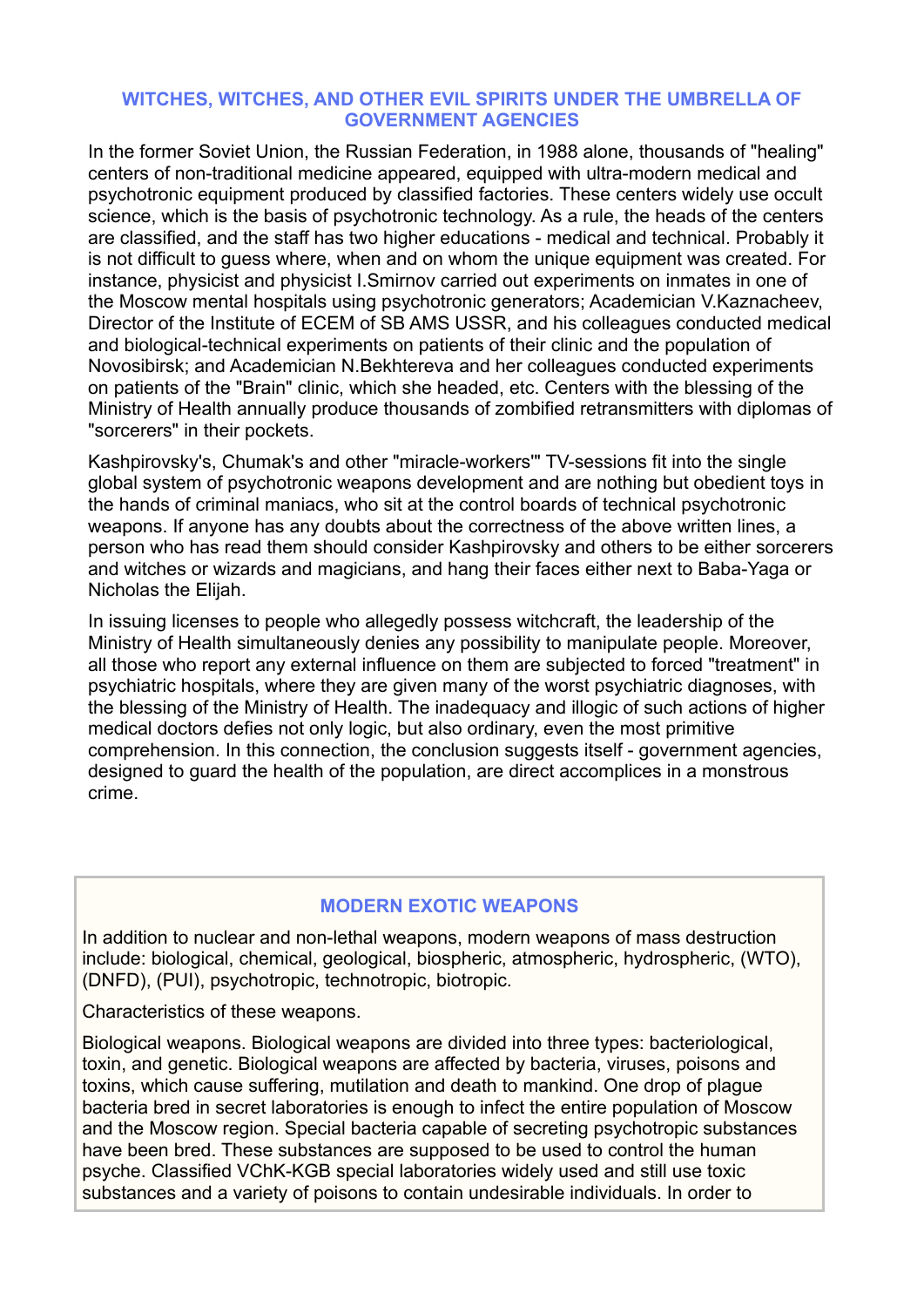increase operative surveillance of a controlled object, the KGB may treat things belonging to the object with chemical and radioactive substances. Foreign diplomats accredited in the Soviet Union repeatedly protested about this. It is due to the use of radioactive isotopes by the KGB that no household dosimeters were produced in the country, due to which the party and state leadership managed for four years to conceal from the population the real scale of the Chernobyl disaster and still manages to conceal the levels of radioactive contamination of food and medicinal herbs consumed by the population.

Secret laboratories working on genetic weapons have long produced bacteria that do not exist in the natural environment of the globe and therefore pose a particular danger because of the difficulty of detecting and neutralizing them. Bacteria and viruses have been created that act only on certain groups of population depending on their race or nationality.

In their experiments, geneticists have reached the edge of the worst experimental abyss. After all, even the tiniest carelessness or incompetence in 'safety measures, and most importantly the unpredictable behavior of new life forms can lead to the most unexpected consequences, posing a threat to all mankind. Many experts declare that genetic weapons are more destructive than nuclear missiles.

The following are used to treat enemy manpower and populations: space, aviation, special projectiles and bombs, special launchers using airspace, sabotage, inoculations, injections, infecting food and water bodies. The creation and testing of biological weapons is carried out on prisoners, military contingents, patients of medical institutions, the population of villages and cities. For example, on two islands in the Aral Sea, Vozrozhdeniye and Komsomolskiy, tests of biological weapons were carried out for more than 50 years. The military personnel serving at the testing range and the animals delivered there by air were used as "guinea pigs".

Currently, due to the drying up of the sea, Vozrozhdeniya Island has risen above the water level and exposed its soil, which is full of bacteria and poisons. Scientists who surveyed the island made a statement that the islands are a danger to the entire Central Asian region because birds and insects can become carriers of plague, typhus, anthrax and tularemia. In September 1991 a plague epidemic broke out in Aralsk and only through the incredible efforts of local authorities was the epidemic quickly contained.

In 1979, there was an outbreak of anthrax in Sverdlovsk. Dozens of people and livestock were affected. The culprit was a military camp number 18, located in one of the districts of Sverdlovsk. It turned out that this small town, located in the center of the largest city, is a research center engaged in the development of biological weapons. During the work of a government commission the head of the military camp, General Mikhailov, committed suicide. The KGB gagged anyone who could shed light on the cause of the epidemic.

The St. Petersburg State Research Institute of Extremely Pure Biopreparations has been producing biological weapons for several years. The main focus of the research institute is the production of a high-quality strain of plague. No one would have known that St. Petersburg was home to a research facility dangerous to the population if the former director of the institute, Pasechnik, who remained in the West, had not told journalists and the Western public about the real profile of the institute. St. Petersburg is literally stuffed with secret research institutes that produce various types of modern weapons. According to statistical data, the population of the northern capital decreased by a significant number only for six months of 1992.

In January 1992, 36 pigs suddenly died in the Kaluga Region, on the Kaluga subsistence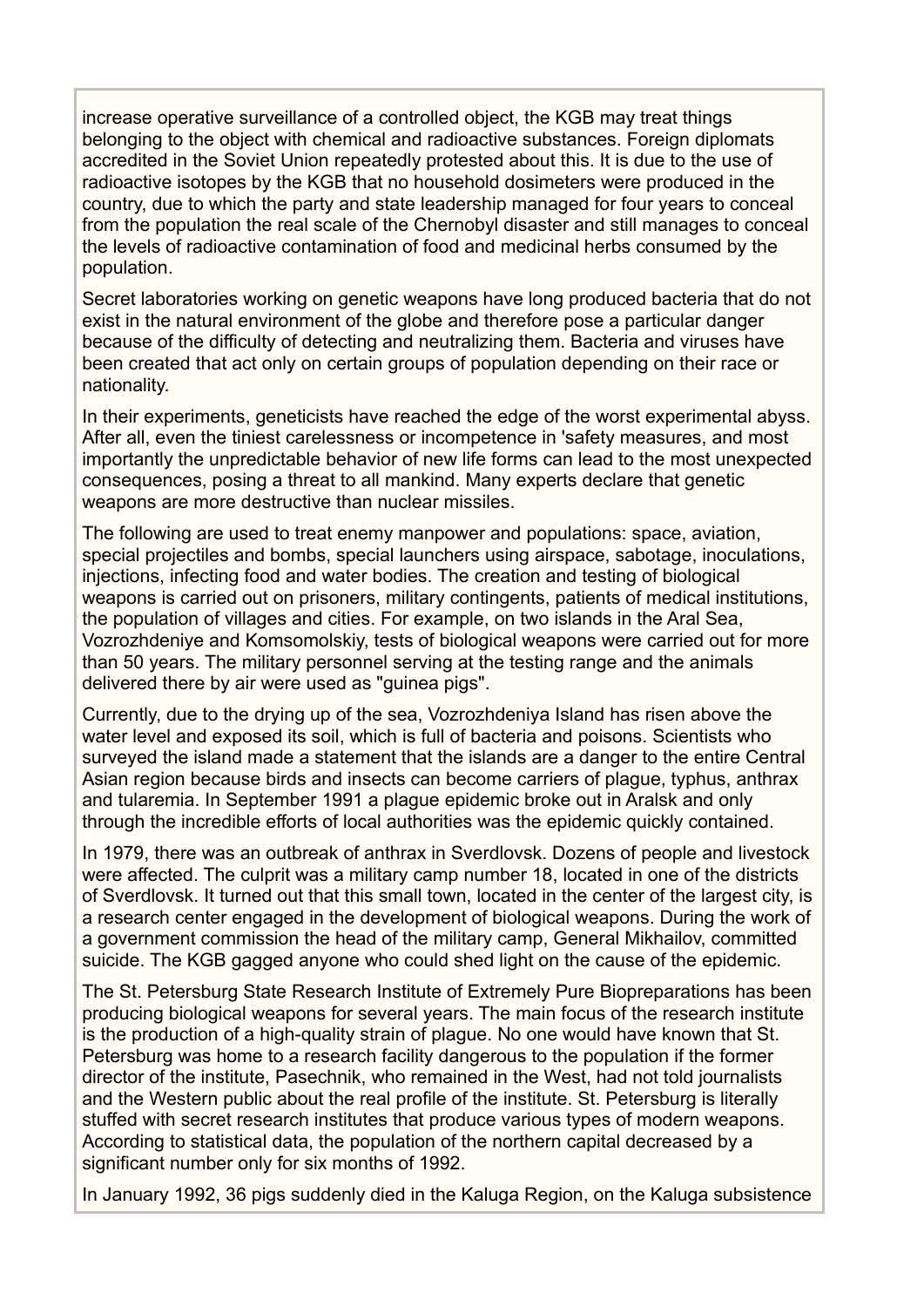farm of the former Soviet KGB. Veterinarians diagnosed the classical form of plague. Kaluga Oblast was threatened with a mass epizootic, but fortunately the outbreak was quickly contained.

In March 1992, bacteriological weapons were used in Nagorno-Karabakh.

Near Moscow, in the village of Obolenskoye, there is a secret research institute that develops bacteriological weapons. The village is not listed on any map of the Moscow region, but the signboard of the institute says that it is engaged in the development of chemicals to combat plant pests. The staff includes more than a hundred PhDs, ten doctors and three professors. For several years, the institute has been developing special bacteria capable of secreting psychotropic substances. These substances are designed to control the human psyche.

In July 1990, an airplane flew over Rostov-on-Don, leaving a plume of a toxic cloud that landed on working-class neighborhoods of the city. The authorities had to evacuate residents to safety. Among those evacuated, many had to be hospitalized.

In the past few years, experts claim that the former Soviet Union ranks first in the world in the growth of parasitic diseases.

In 1972, the Soviet Union signed the International Convention on the Prohibition of the Development, Stockpiling and Proliferation of Biological Weapons in Geneva. In 1975 the convention was ratified. Exactly 20 years after signing the convention, the President of the Russian Federation Boris Yeltsin issued the Decree "On the Prohibition of the Development and Stockpiling and Spread of Biological Weapons. Yeltsin issued a decree "On Ensuring Compliance with Obligations in the Field of Biological Weapons". But even this decree has not been fulfilled. In the secret laboratories of research institutes of the Ministry of Defense and the KGB-FSB, the development of these terrible weapons is still going on.

Chemical weapons. Our country ranks first in the world in the production of chemical weapons. Chemical weapons are poisonous substances. Chemical weapons are divided into two groups: chemical warfare agents (CW) and toxic substances (PS). In the USSR, chemical weapons were first used in 1921 for suppression of the Kronstadt Mutiny. The Soviet armies used chemical weapons in Vietnam and Afghanistan. There are reports of the use of chemical weapons in Chechnya. With the assistance of Soviet specialists, plants specializing in the production of modern chemical weapons were built in Libya and Iraq.

In cities located along the banks of the Volga River and its tributaries Oka and Kama the main facilities for the production of chemical agents and chemical warfare agents, testing sites and storage bases for chemical weapons are dispersed. In Volsk - 17 (Shihany-1) in the State Institute of Organic Synthesis Technologies (GITOS) the production of police gases and psychotropic agents is established. Due to the discharge of chemically harmful substances into the great Russian river, it has long been included in the red book. Trouble did not bypass the capital either. In 1980, a fire in the Moscow State Research Institute of Chemical Technology, where chemical weapons are being developed, carried away with the wind and water several grams of the highly toxic substance vi-x.

Despite the international convention signed by our country banning the production, stockpiling and distribution of chemical weapons, the former Soviet Union continues to increase its production. Not only that, but it tries to keep it completely secret. For example, in October 1992 KGB investigators charged two military chemists with divulging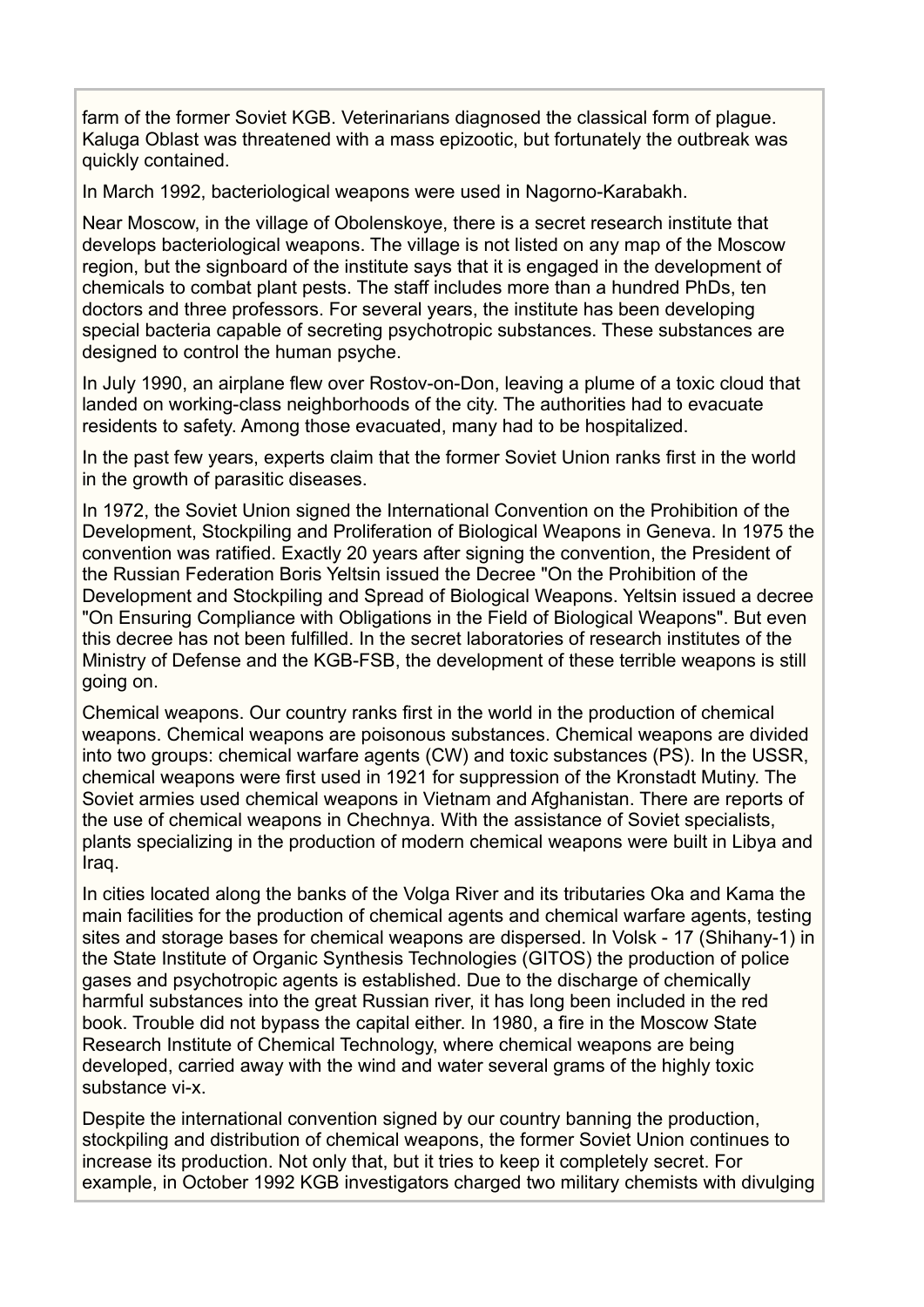state secrets. One of the accused, Vil Mirzoyanov, told readers from the pages of Moskovskie Novosti newspaper about the threat to the public from further development of chemical weapons. Only public intervention prevented the authorities and the military from carrying out the massacre.

# **THE COMPUTER WILL DESTROY HUMANITY**

Cybernetics is a science based on translating the principles of the human brain into technical machines called electronic computing machines (ECMs). In 1945, the first domestic computer was created. Computers in the 40-50s performed tasks designed to automatically control the most complex processes and systems. At the end of the 50s, computers performed tasks to replace humans with automatics. Computers of the 60's were designed for machine modeling, pattern recognition, creating algorithmic languages. In the 70s, computers successfully replaced the physician. With the development of computer tomography based on X-rays, nuclear magnetic resonators (NMR) were created, the operation of which is based on the effect of nuclear magnetic resonance. NMR registers all processes occurring in the brain and other organs of the human body with great accuracy. Modified NMR tomograph was used in the development of psychotronic weapons.

Academicians Marchuk and Kolmogorov were actively involved in the creation of modern medical technology. Kolmogorov once said in the late 1960s: "The fundamental possibility of creating full-fledged living beings based on discrete digital mechanisms of information processing and control does not contradict the principles of materialistic dialectics. As a result, automata can be created that will become "living artificial beings" capable of reproduction and progressive revolution in higher forms, possessing emotions, will, and thinking, and they will become above humans.

In the 70s there was a qualitative leap in the technological basis of computer science and cybernetics. The computer park became saturated with mini-computers, the microprocessor revolution began. The human factor came to the forefront in the "machine-human interaction".

John Loylen in the 70's created an artificial personality model named OLDOS, which reproduced the processes of identification, emotional response, choice of actions, ability to self-analyze and learn. OLDOS exhibited fear, anger, love, hostility, or indifference.

In the USSR, the patriarch of domestic cybernetics was the Institute of Cybernetics of the Ukrainian SSR Academy of Sciences, headed by Academician Glushkov. The Institute was established on the basis of the All-Union Center of the Academy of Sciences of the Ukrainian SSR. The main slogan of the Ukrainian scientists was "Put cybernetics to work for communism! The Institute was engaged in modeling of biological processes. The Institute created a model of life and a model of personality. The machine they created modeled Darwin's Law. Scientists developed in the automaton they created all the basics of behavior necessary for survival. The "external environment" and the "inhabitants" of this environment, responding to any changes in the conditions of existence, were created. Experiments on electronic mechanisms survival were conducted in the Institute. Only those that moved toward nutrition survived. These beings multiplied, i.e. created their own kind. The computer developed many specialties. One of these specialties was electronic surveillance and electronic surveillance. Private life of citizens fell under the watchful eye of the police computer. Soviet police cybernetics was the ancestor of police cybernetics in the socialist countries. Computer police systems were an invisible network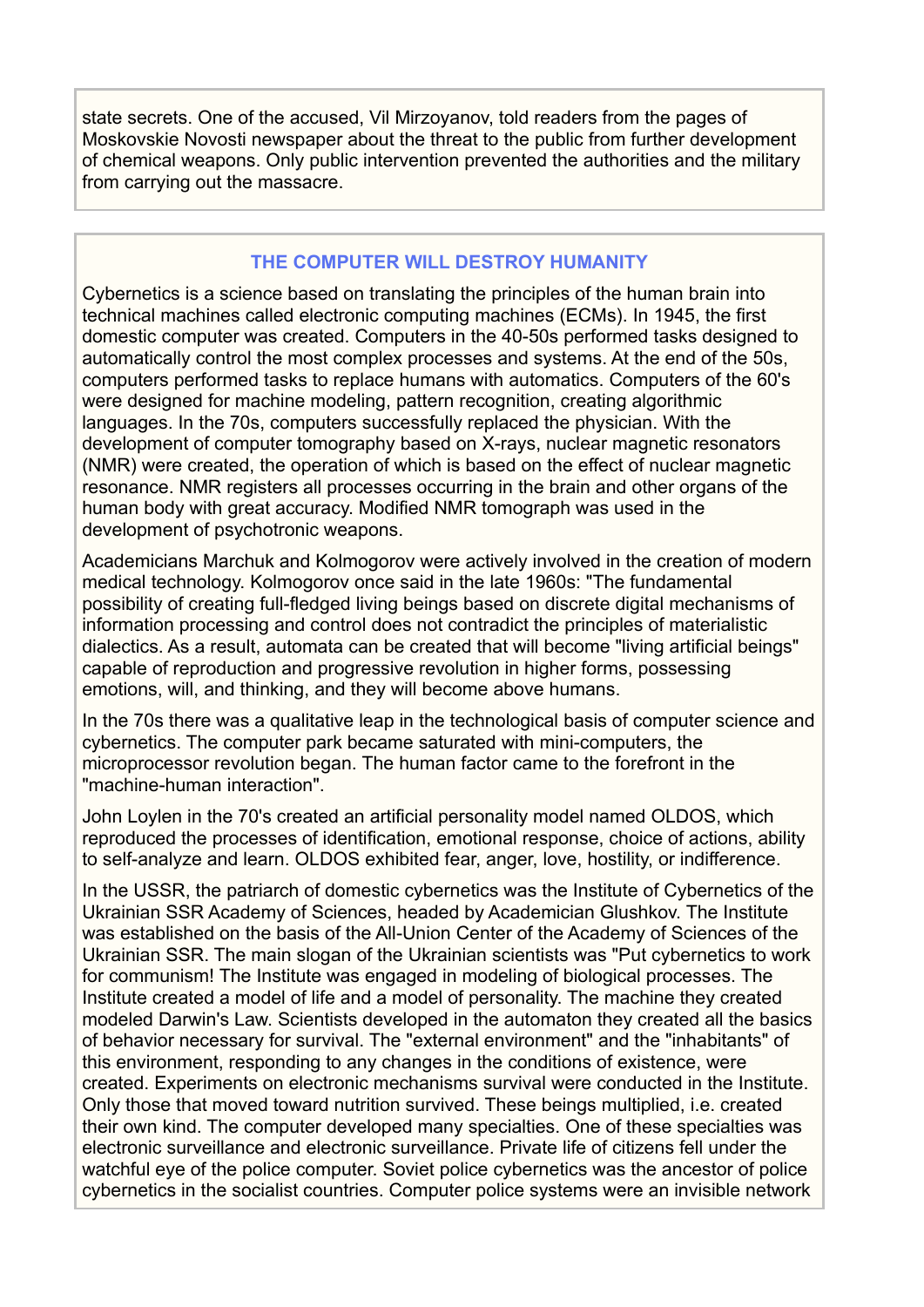that entangled cities of the Soviet Union and linked up with computer systems of the socialist camp countries.

Beginning in the 60s, computers began to be used in the military, scientific medicine and industrial and economic activities. In the 70s, the military got so-called "smart weapons" which did not need the skills and training of a missile launcher or a strategic bomber navigator. The computer took care of all missile and bomb targeting operations and was able to hit the target with centimeter accuracy. For example, the bombing system of a modern aircraft invisible to enemy radars, controlled by a dozen onboard computers, could direct a bomb into a vent hatch of a reinforced concrete bunker, and a missile controlled by a computer system could maneuver among buses and cars of a modern city and hit the target with pinpoint accuracy. In the recent years there were developed homing war missiles with autonomous onboard computers. Sensors that respond to light, infrared radiation and radio waves radiated or reflected by the target serve as sensory organs of such a missile. An onboard computer, guided by sense perception, generates commands to move the rocket in a given direction. The computer is widely used in space technology. Modern computer-controlled electronics can perform any complex manipulations with great accuracy and super-fast. Computers are widely used in the exploration of outer space, sensing the Earth's surface, its interior, providing space flights, monitoring the health of astronauts and the militarization of space. Cybernetics is involved in ensuring the proper operation of all systems of the spacecraft launched into space. Any object on Earth can be monitored from space. Modern advances in science and technology make it possible to see from space even the tentacles of a small insect, allowing you to penetrate inside, to interfere in the physiological processes occurring in it. Modern technical systems make it possible to hear from space the whispers of a person deep under the ground. Special space systems have been developed to control climatic weather conditions over vast areas. With the help of special mirrors and electronics it is possible to illuminate northern cities from space during the polar night. Transmission of microwave energy over a distance, directly from Earth into space, is used for remote wireless power supply of almost all space stations of the latest generation. For more than 25 years there has been Soviet military space. Space nuclear power plants reliably provide electric power to all military space objects. There is information that Soviet scientists have long ago put into space a unified space system to control society, which interacts with ground-based psychotronic stations, operating according to a scheme: Earth - Space - Earth.

Special attention has always been paid to medical cybernetics, which, in conjunction with other scientific fields, was to become and has become the most monstrous weapon of the century.

In the late 60s the development of computerization saw the emergence of artificial intelligence, which the military and intelligence agencies were immediately interested in. Today's fifth-generation computer, designed for psychotronic processing of the population, operates according to the scheme of hybrid intelligence, optimally combining the capabilities of human mind and microcomputer technology, organically synthesizing both in a single human-machine complex. Hybrid intelligence, combined with various modifications of psychotropic and psychotronic generators, turns our country into a technocratic society, consisting of the elite and slave law-abiding population serving it. At the end of the same 60's biological cybernetics - bionics - became widespread. The purpose of this science is to transfer the principles of systems operation, controlling living organisms, to technology. The creation of micro-miniature models of neurons and the development of reliable and simple ways to organize a huge number of such models into coherent models led to the creation of devices similar to our brains. Military scientists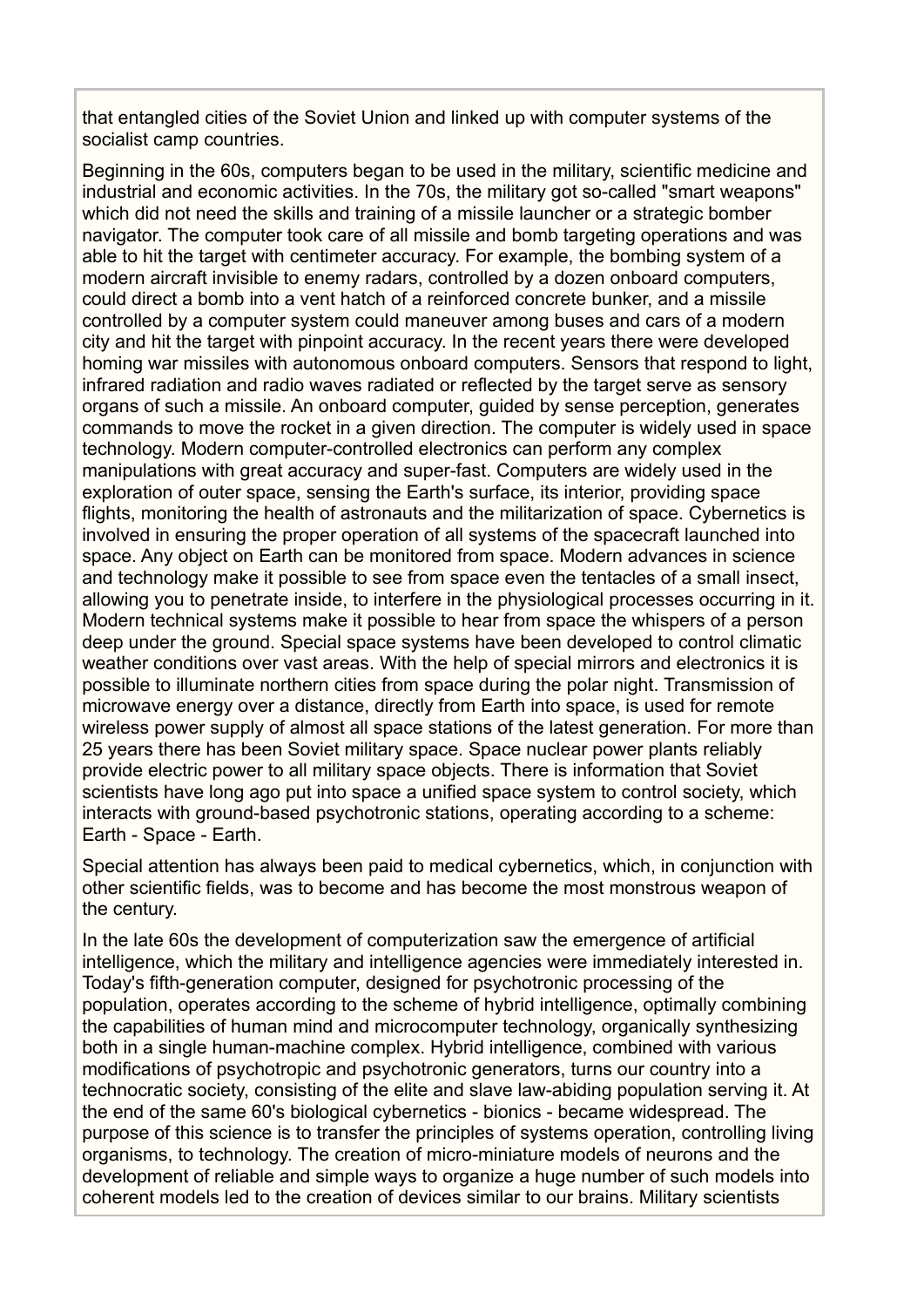have developed and manufactured human-technical organs to create a "human cyborg robot". Such a mutant has the ability to directly perceive ultrasound, ultraviolet rays and a wide variety of nuclear radiation, broadcasting and television programs. A cyborgized person in this way can see in the dark, sees even the heat traces of any moving object or person. The cyborg brain works in symbiosis with a fifth-generation computer located in a military control center for cyborg soldier units. To create such units people are used who were born with pronounced abnormalities of the brain, have been in closed psychiatric hospitals since childhood, as well as those who survived clinical death and are listed in official documents as deceased. These people would have their abnormal and failed human organs replaced in special research centers with human-technical organs necessary for their cyborgization. In the secret laboratories of the military-industrial complex and the KGB Research Institute, scientists work with computers to create mutant robots with programmed brains. Such mutant robots are a synthesis of humans, animals and electronics. Along with mutant robots there are purely technical robots, stuffed with modern electronics, which serve in the army and represent a special kind of troops.

# **YELLOW GULAG AND PSYCHOTRONIC WARFARE**

In Russia, the well-known all over the world Soviet punitive psychiatry has resumed its activity, which until now has been a punitive organ of the state and a screen for the unpunished use of psychotronic and other types of modern exotic weapons against the civilian population. In contrast to previous times, repressions in the Yellow Gulag are legitimized by the judiciary, which in almost all cases ignores or arbitrarily interprets the far from perfect law "On Psychiatric Assistance and Guarantees of Citizens' Rights in Providing It," constitutional articles, criminal, civil, and international legislation.

The history of punitive psychiatry in our country dates back to the 1920s. For example, an article stipulating the use of psychiatry on political opponents was introduced into the Criminal Code of 1926. In 1939, Beria issued a special order transferring the Kazan psychiatric hospital to the NKVD. This was how the world's first imprisoned mental hospital appeared in the USSR. The Kazan psychiatric prison is still one of the most terrible Chekist casemates.

But punitive psychiatry became most widespread after the dissolution of the Stalinist Gulag. Concentration camps were quickly replaced by mental hospitals, and ambulances began to ply the streets of villages and towns instead of the "black raven. The medical staff recruited by the punitive organs and the military-industrial complex, reinforced by former criminals, coped with their duties perfectly well. In 1961, the new criminal legislation providentially did not include an article punishing crimes committed with the use of psychiatry. And already in the mid-70's the population of the Empire of Evil found itself in the role of peculiar hostages. Now any citizen who did not please the authorities could be accused of insanity and imprisoned for any term in yellow prisons, with all the ensuing consequences. In 1983, the Soviet Society of Psychiatrists (SSP) was forced to withdraw from the WPA (World Psychiatric Association), otherwise it would have been expelled in disgrace for using psychiatry for political and punitive purposes.

In 1988, the Decree of the Presidium of the Supreme Soviet of the USSR adopted "Regulations on the conditions and order of psychiatric care," which provided for a number of positive changes in psychiatric practice. In 1989, the VPA was accepted again with the condition that Soviet psychiatrists would henceforth strictly fulfill the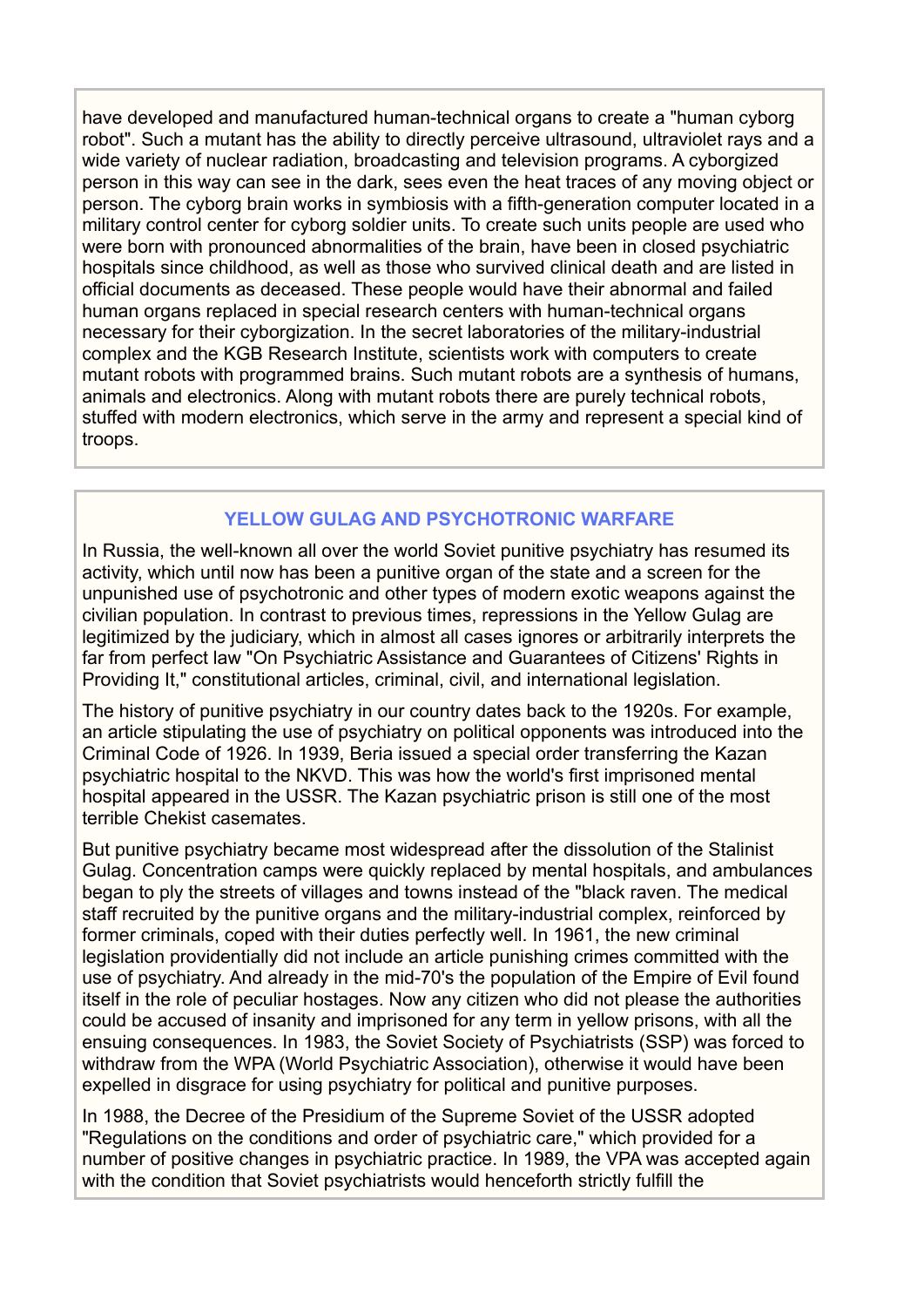requirements of the above document and publicly acknowledge the abuses of psychiatry for political and other criminal purposes that occurred in the Soviet Union. Without blinking an eye, the official representatives of Soviet psychiatry not only admitted all the facts of the criminal use of psychiatry, but also swore to the leadership of the WPA that now Soviet psychiatry would fulfill all the requirements generally recognized by the world community and become an example for other states. But as you know, only the grave can change a humpback. In the Soviet Union, no one was going to reconstruct the system of psychiatry, and as a result, in 1992, the WPA decided to expel the VOP from its ranks. But the Soviet Union collapsed, and the VOP quickly changed its coloring, under the new name "Federation of Psychiatric Societies of the CIS", again became a member of the WPA.

In the seventies, the USSR Ministry of Health developed and implemented in medical institutions a document called "Interpretation of Mental Illnesses," according to which any Soviet person could be accused of insanity. For the same purpose, Professor Snezhnevsky developed the non-existent in nature "sluggish schizophrenia". And as a result, mental hospitals were filled with citizens who disagreed with the foreign and domestic policies of the communist state, or who dared to criticize their superiors or expose the crimes they had committed. According to estimates by independent psychiatrists and human rights activists, already in 1988 the USSR was one of the first in the world in terms of the number of persons registered as psychiatric patients.

In civilized countries, the victims of psychotronic influence are paid a fine: in the U.S. - \$1.5 million, in Canada - \$700,000, in Australia - \$200,000. In the countries of the former Soviet Union, where, unlike the West, the victim is tortured with extreme cruelty, if a person declares about the psychotronic influence on him, the authorities immediately and forcibly put him in a mental hospital, where the monsters in white coats in addition to psychotronic torture will implement in respect of him the criminal medical, biological, pharmacological and other experiments. If before the intervention of the public in the cases of the repressed, psychiatrists, 70% collaborating with the special services and military-industrial complex, referred only to the medical incompetence of its representatives, now they also refer to the formulaic, without the motivation of the socalled "people's courts," which more resemble courts of medieval Inquisition or troika of 37.

Recently, psychiatrists have claimed that there are virtually no mentally healthy people in the former Soviet Union. Naturally the question arises: can the whole nation be inferior and is such a statement correct? If we take into account the psychotronic processing of the entire population, then it is certainly correct Political scientists, sociologists and psychiatrists are trying to argue that the nation has become inferior because of the sharp change in the political and social situation in the country. This assertion is fundamentally absurd, and it does not take much work to refute it. It is enough to recall the statistics on mental illness after World War II, when the political, economic, and social situation in the country was far more tragic than the present one. However, the statistical figures at that time did not differ much from generally accepted world standards. Besides, before making such statements to venerable scientists and wordsmiths, one should know that man is not a weak broom, which can be easily broken or trampled, but a strong biological being, protected by nature and adapted to survive in any, even the most complex naturally formed monstrous situations.Independent and honest psychiatric researchers quite rightly claim that mental diseases - like schizophrenia in them begin to appear in infancy or childhood. And only a small percentage of the population may suffer from acquired mental illnesses, which are easily stabilized by modern pharmacological means. However, according to estimates by independent psychiatrists, there is not a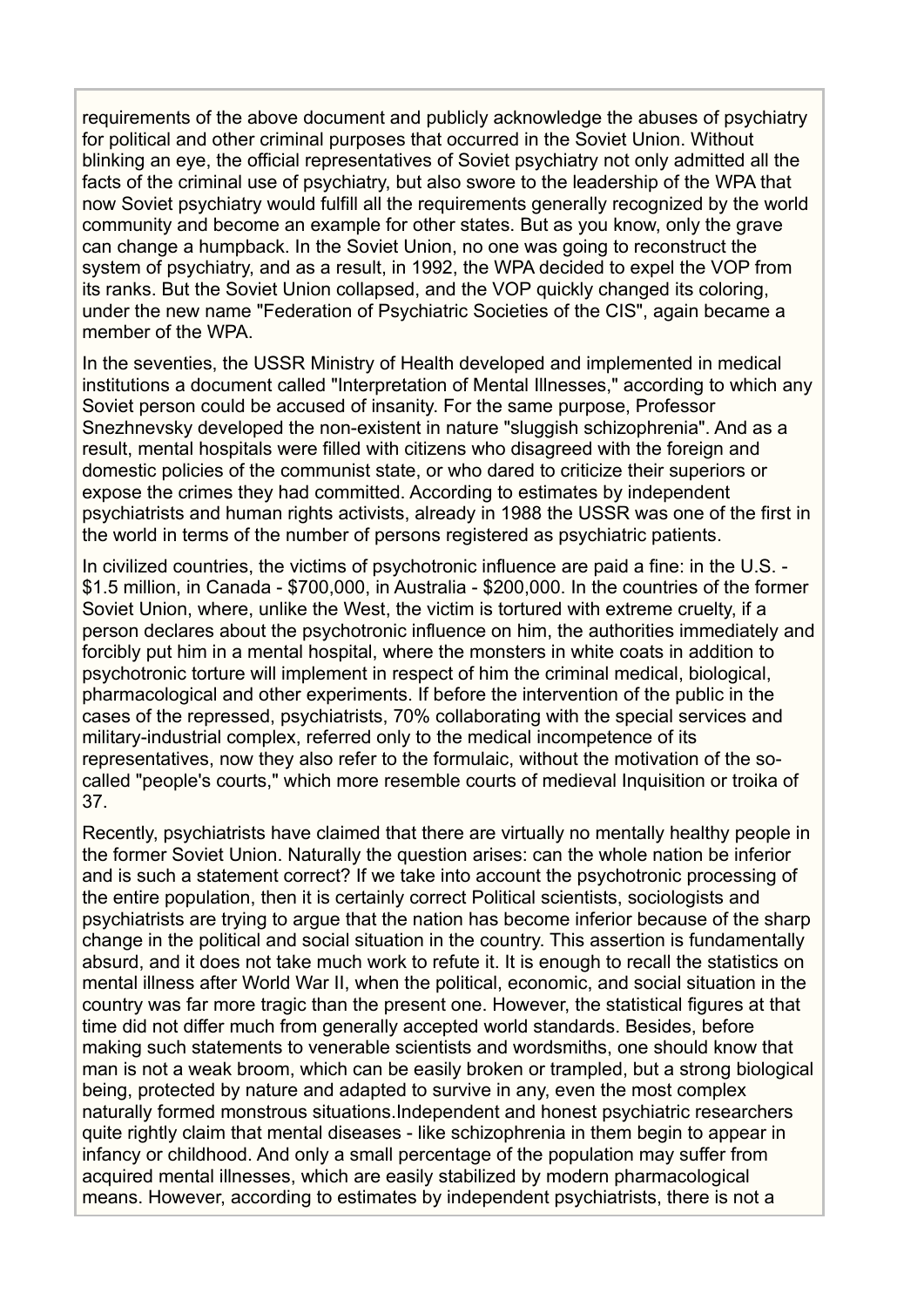single person in the former Soviet Union suffering from a chronic mental illness who has been treated in a psychiatric hospital. In a conversation with human rights activists, this information was confirmed by the chief psychiatrist of Russia. Although it is known that back in 1975, scientists-mengele of the All-Union Scientific Research Institute of General and Forensic Psychiatry named after S.N. Serbsky, which is a symbol of the Russian psychiatric society, were not able to treat those suffering from this disease. In the same way, it is known that back in 1975, the scientists of the All-Union Scientific Research Institute of General and Forensic Psychiatry named after Serbsky, a symbol of Soviet punitive psychiatry, invented and tested a revolutionary method of treatment of mental diseases on the prisoners of the Scientific Research Institute. For example, schizophrenia was cured in just one hour. The treatment was cheap and reliable. The unique invention was immediately classified. The average person, of course, wonders: Why? Because if it was necessary to publicize this invention, they would have to dissolve the entire Yellow Gulag and invent for millions of mentally healthy prisoners new Soviet psychiatric diseases such as Snezhnevsky's sluggish schizophrenia or "Paranoia of Struggle". To fool the public, the criminal authorities and psychiatrists even resort to the teachings of those psychiatrists whom they had not previously recognized. For example, to justify the rise of mental illness, they pull out the teachings of Italian psychiatrist Lambroso, who claimed that a person who rebels against the authorities or commits a criminal offense has a psychiatric illness. They cite as examples the non-existent insanities of entire nations. In the heat of adversarialism, in terms of veiling the crime, they sometimes reach the point of complete absurdity. For example, the chief psychiatrist in Moscow, Kozyrev, who is also the chief physician at the Kashchenko Psychiatric Hospital, is trying to carry out a life of his own. Kashchenko is trying to implement his theory of so-called psychoinduction, according to which psychiatric illnesses can be transmitted to others, like the flu or the common cold. And all this is happening against the background of the exposure of psychotronic warfare in the former Soviet Union.

## **REMNANTS OF REASON, IN THE NAME OF STOPPING THE BIOROBOTIZED MADNESS**

In 1990, at the 2nd International Conference on Human Rights in Leningrad, for the first time in the USSR, the international community received information from human rights defenders about the use of psychotronic weapons on a massive scale in the Empire of Evil. In 1991, at the CSCE Conference on the Human Dimension in Moscow, human rights organizations protested against the use of psychotronic weapons on civilians. At the time, resolutions were sent to the Soviet government demanding that laws prohibiting the use of psychotronic weapons on Soviet territory and the harshest penalties for their use be included in the USSR Constitution and criminal legislation. In their resolutions, human rights activists referred to Article 7 of the Covenant on Civil and Political Rights, which prohibits any experiments on persons who have not given their free consent. And as a result, in 1992-93, identical articles appeared in the constitutions, which are still not enforced.

Also in 1991, in Paris, scientists from 20 countries, including the former Soviet Union, signed an international convention banning the use of psychotronic weapons for secret purposes or for purposes beyond ethics.

On April 21, 1995 in Kiev, the Public Council for Planetary Human Security adopted an appeal entitled "To the Remnants of Reason for an End to "Birobotic Madness". This statement was made by the initiative group, headed by the President of Chernobyl Fund of Gratitude A. Bazhan and the Vice-President of the League of the independent scientists of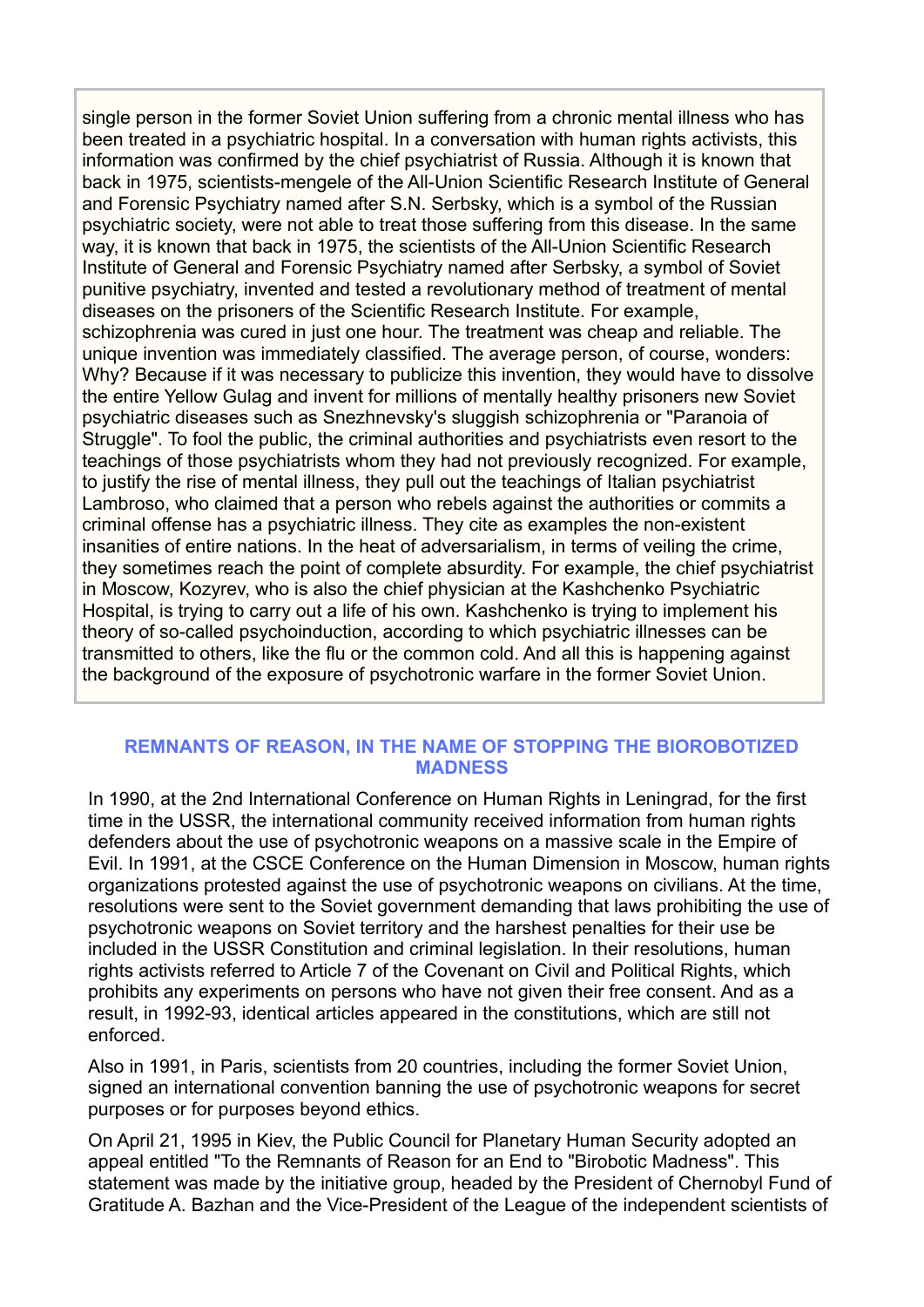Ukraine, doctor of technical sciences V. Sedletsky. This statement reads: "In order to seize the world power the special services of "superpowers" have developed and already implemented an infernal project of biorobotization of the planet's population. Projects like "Afghan Echo", "Savior", "Warning" and others are closely linked with the 100-km Chernobyl zone, which is essentially a synchronous system - a recombination laser ("Hurricane Wednesday"). It is a system by which the behavioral functions of both individual and collective minds can be controlled. On June 25, 1995 at the 2-nd International Scientific-Technical Conference "Planetary Safety of Man" in Kiev there was taken the following decision - "To demand from the Government to introduce into the legislation of Ukraine the criminal liability for the use of psychotronic, psychotropic and other kinds of psychophysical influence on man. These technologies represent a new generation of mass destruction weapons and should be the subject of special attention of the international community. The Kiev documents were sent to the President of Ukraine, the UN, NATO, and the mass media.

In 1991, five Rostov scientists in an open letter to Presidents Gorbachev and Yeltsin demanded an immediate ban on psychotronic weapons and offered their services in creating technical systems of protection against their damaging factors.

In 1995 the Union "Shield" conducted an independent examination, which found the following: 1. Experiments on human beings in the USSR began a very long time ago, but according to official data since 1977, and by now they have become quite widespread. 2. Microwave irradiation, especially prolonged, leads to serious damage to human health and suppresses his will (turns into biorobots). 3. With appropriate combinations of frequency, focusing and power of radiation is possible various negative effects on the human body.

The former Soviet Union is one of the leading countries in the world in conducting uncontrolled biomedical and other experiments on people and animals, which contradicts the Tokyo Declaration of the World Medical Association and the principles of medical ethics approved by the UN General Assembly in 1992.

In 1992 renowned scientists A. Bayev, O. Gazenko, B. Petrovsky, P. Simonov, B. Yudin and others called for immediate placing experiments on humans and animals under strict ethical control. The Hague International Convention of 1997 prohibits the use of weapons that cause particularly severe suffering to humans. UN Assembly Resolutions 2444/XXII and 2675/XXV prohibit any military operations against civilians.

The Convention against Torture and Other Cruel, Inhuman or Degrading Treatment or Punishment, adopted by the UN General Assembly on 10 December 1984, states: "No law enforcement official may carry out, instigate or tolerate any act which constitutes torture or other cruel, inhuman or degrading treatment or punishment, nor may any law enforcement official invoke superior orders or other exceptional circumstances, as with

In 1968, the creators of the fifth generation computer with artificial intelligence, aware of the danger to humanity that their invention posed, signed a declaration stating that no one had the right to use computers as a tool to manipulate people or to turn computerization against humanity.

In the same year, the UN General Assembly adopted a resolution on the protection of the human person and physical and intellectual integrity in the light of advances in biology, medicine and biochemistry.

# **THE PLAN OF THE KPCC AND THE KGB: PSYCHOTRONIC HOLGOTHA**

According to publications in the official press, television revelations of former party functionaries and simple logical analysis, we can conclude that the former USSR has long been living according to the plan of the Central Committee of the CPSU and KGB -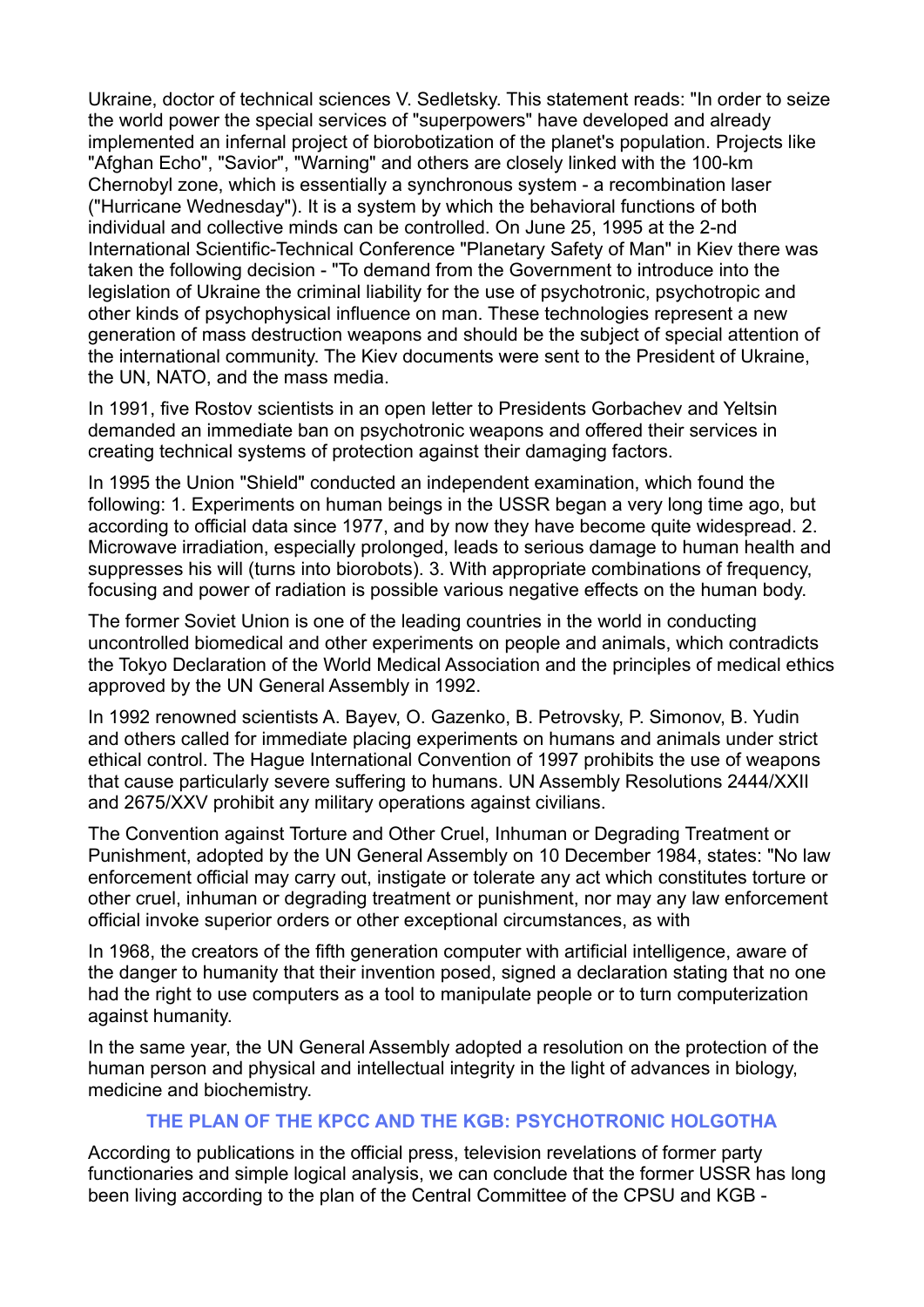"Psychotronic Golgotha" - developed before perestroika. Its initial aim was to show the population the pseudo-democracy, pseudo-capitalism, and then to return to the socialistic state structure, using its support and artificially causing discontent of the main mass of zombified population, probably to go the way of China. If these options did not pass, then the former Soviet Union had to go on capitalist rails.

The need for such a plan, the Communists firmly believed, was inevitable because the imperfect Soviet economic system could no longer compete with the West. And the arms race required enormous expenditures. Virtually the entire state worked for the war. In addition, huge gaps appeared in the Iron Curtain, and information about how a free man could live began to flow into the evil empire.

But probably the developers of the monstrous plan did not quite take into account that in the process of its implementation, its creators and executors may have significant differences, because the CPSU Central Committee consists of clans, which will pursue their own, inherent only to them political goals.

## **YOUR BRAIN, YOUR PERSONAL AND INTIMATE LIFE ARE UNDER THE CONTROL OF THE SECRET SERVICES**

Comfascists and special services, using psychotronic weapons, artificially create a criminogenic state for the transition period. Gangster formations are artificially created and the drug business flourishes. This period is used by the Comfascists to enrich themselves and launder their dirty capital, while the artificially created gangster structures and formations, equipped with some elements of psychotronic weapons, for a long time will serve as a cover for the global psychotronic system, which is the main military potential of the future military-police state. At present the intelligence services have all the necessary means for instant localization of any criminal groups and formations, exposure and suppression of any crime. To become convinced of this it is enough to recall statements of some high-ranking KGB officials who claimed that the entire territory of the former Soviet Union is divided into squares, each square is controlled electronically, an electronic dossier is collected on each citizen of the former USSR, not a single KGB officer since 1977 has used a single bullet, within one hour the KGB can detect and neutralize any criminal group.

A clear example of the uniqueness of the KGB's use of psychotronic weapons is the series of bloodless operations to free hostages. These operations were always conducted at the highest level. Even in the first days of negotiations, hardened criminals, who had previously carefully planned hostage-taking, suddenly became childishly naive and began bargaining with the Chekists, demanding vodka and drugs in exchange for the release of several hostages. This peculiar behavior of the criminals defied all rational logic and provoked several natural questions. Didn't the criminals really understand that security officers could slip sleeping pills into the alcohol and give them a special drug that would paralyze their will instead of the desired drug? When they were working on the hostagetaking plan did they not take into account and analyze the previous failures connected with their captures? Having psychotronic weapons, security officers could easily, quietly and very quickly locate the criminals, but it would be noticeable and psychotronic weapons are not subject to declassification. Vodka and drugs were the usual cover-ups, which in the case of the danger of exposing the psychotronic treatment of criminals, could always be passed off as a chemically fueled option. But even in this case the question of the naivety of the terrorists arises. To dot all the "I "s it is enough to remember the recent past of our country, when the Chekists used to blow up bridges, disable equipment, set schools and orphanages on fire to justify their activities and terror and artificially create an image of the enemy, subsequently blaming some cargo handlers at a Far Eastern port for all these horrible crimes.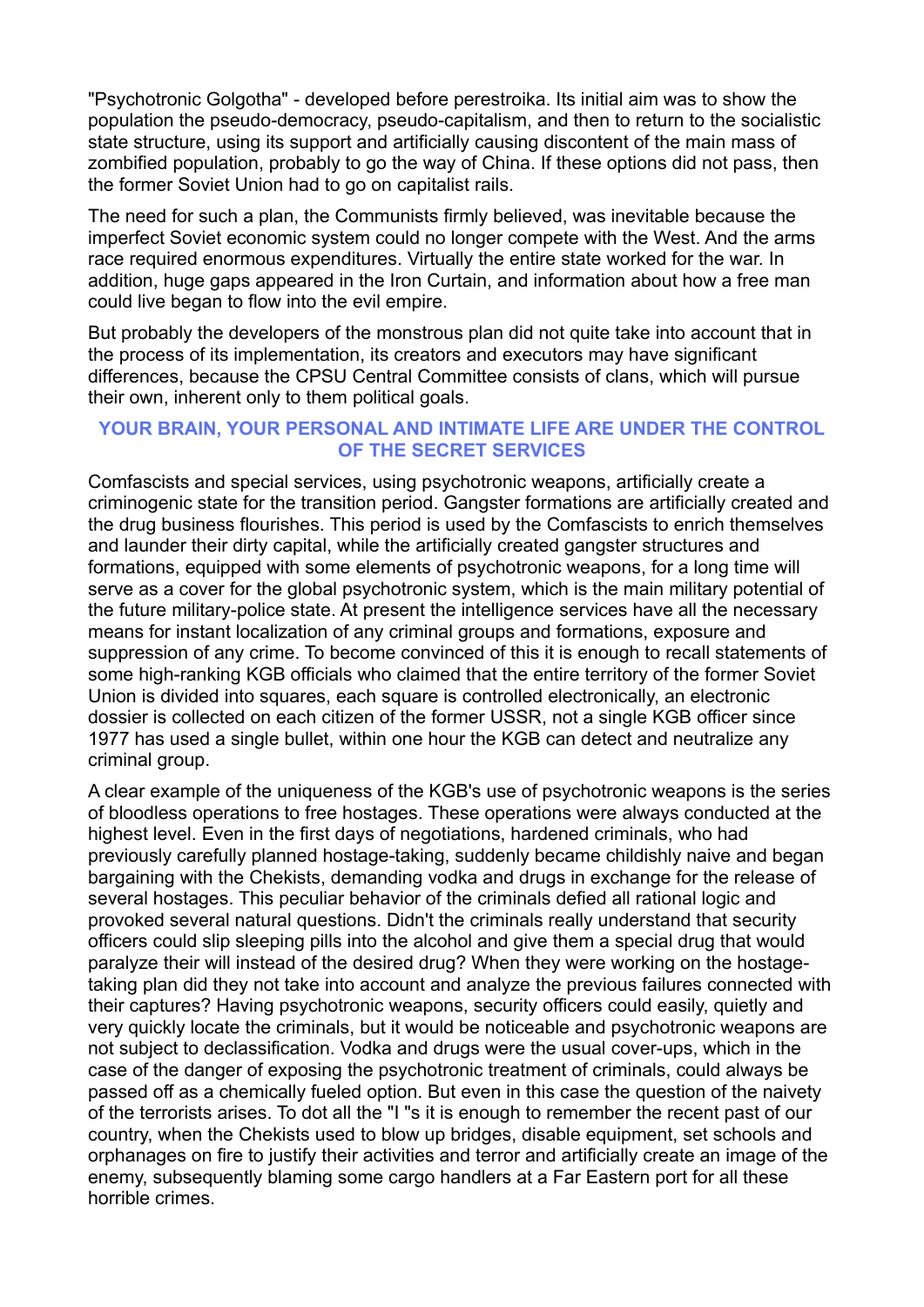Today's "fighters" of the invisible front, remain faithful followers of the ideas of their predecessors. Only in contrast to them, they are equipped with modern superweapons that allow to commit crimes and sabotage with the hands of others, and then quickly neutralize artificially created "master" criminals, saboteurs and spies. Analyzing the above facts it can be stated that almost all unsuccessful attempts to take hostages and hijack airplanes were carefully planned in the analytical departments of the KGB-FSK-FSB. The command of "Alfa" repeatedly made a statement that their unit could change the political situation in the country in just one day. When asked by journalists: "How do they manage to do all this?" The Chekists unequivocally answered: "With skill..."

Reference: Remote control of people, covert electronic surveillance, murder, fabrication of criminal cases, provocation, falsification, disinformation, bugging of telephone conversations, wiretapping of correspondence or complete blockage of mail and phones this is by no means a complete list of crimes of yesterday and today's KGB. Modern computer systems, psychotronic equipment, television, electronics, laser devices, artificial satellites and other achievements of scientific and technological progress, have long ago become a weapon of massive attack on civil and political human rights. The development of computer technology has made it possible to store, accumulate and distribute personal files on millions of citizens. Penetration into the homes and personal lives of citizens is facilitated these days by the most modern scientific and technological advances. Electronic and laser equipment makes it possible to remotely eavesdrop on telephone conversations and conversations taking place in any room. Infrared equipment allows remote surveillance through an opaque wall. Modern sound-catching and signaling apparatus allows for remote intrusion into almost any place where a person is, it allows you to monitor his every word, his every movement. Psychotronic apparatus makes it possible to remotely not only control a person, but also influence his psychophysical activity, control his behavior. Reckless intrusion into private life of citizens, has long been the norm in totalitarian and post-totalitarian system. A person living in the former Soviet Union can nowhere be sure that he is alone, that the security services do not control his behavior and do not control his thinking. To disperse mass demonstrations and demonstrations,' the special services already use special mobile units with ultrasonic and infrared equipment. The use of such units causes panic fear, loss of orientation, severe headaches, heart attacks, etc.

There is no doubt that the president is being processed by psychotronic weapons, this fact should alert the public, because he, being under the influence of the devil's weapon, can give power to his masters from Lubyanka against his will.

## **CUSTOMERS AND MANUFACTURERS**

In the 1970s and 1980s, information began to appear in the Soviet press about the development of psychotronic weapons in some countries and their use on the population in order to control society. In the pages of this press, our political scientists compared pure capitalist cannibalism with the Nazis' atrocities in World War II. They argued that the modern "Mengeles" were free of remorse and outdated morality by their governments, and that modern "superhumans" could violate all laws of human morality and international law without fear of responsibility. On the pages of their books, echoing the criminal communist governments and leaders of the ruling Communist Party, with their hypocrisy and pharisaism, they denied all accusations of international terrorism, war crimes, noncompliance with international treaties, blatant violations of basic human rights to the Soviet Union. But at the beginning of the 1990s, the iron curtain was lifted, and the "boomerang" thrown over the "bump" returned with terrible force to its master. The world learned about the monstrous crimes committed by the Communists against their own people, learned the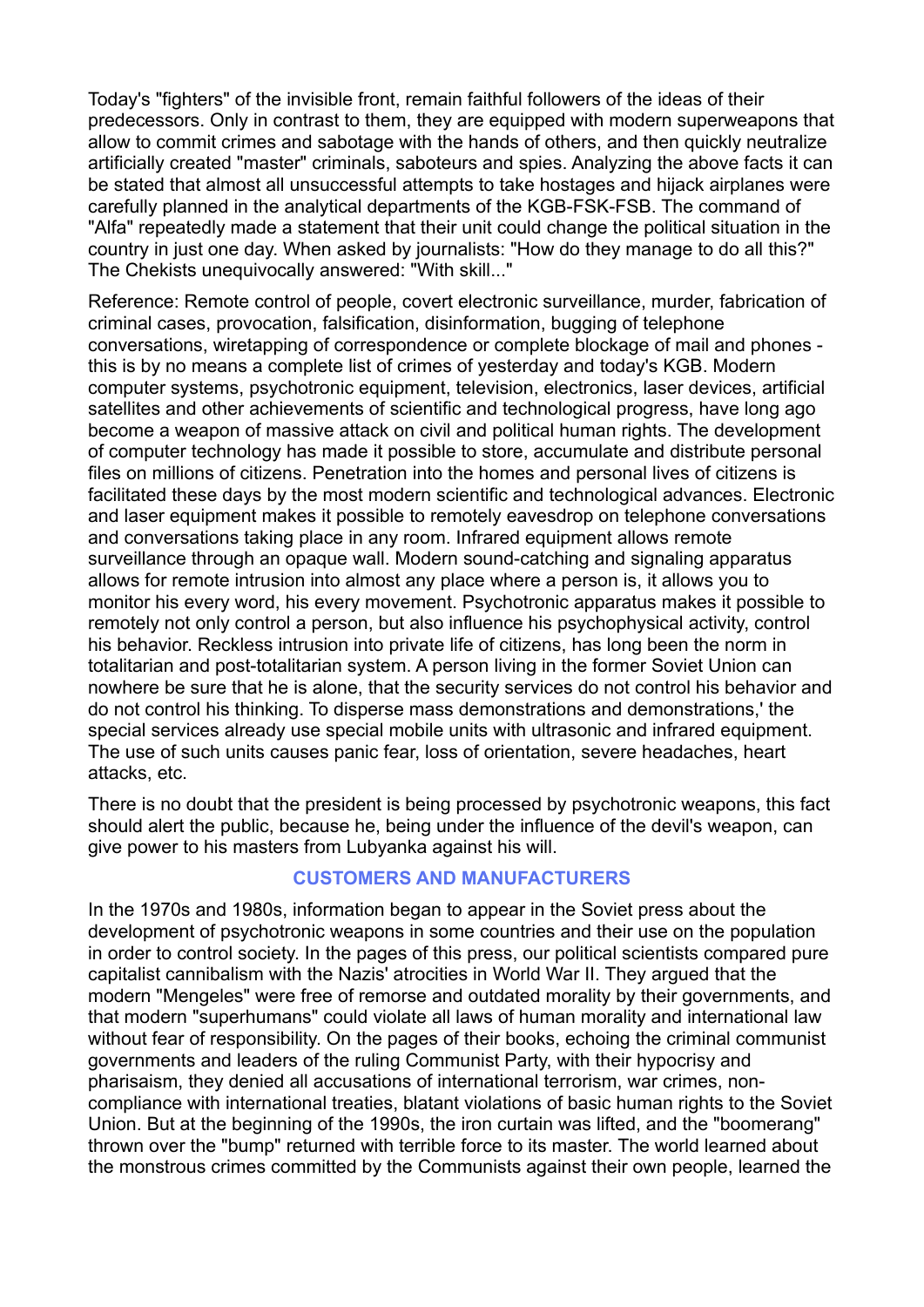terrible statistics. The veil of secrecy regarding the creation of domestic psychotronic weapons and their application to the population was lifted.

However, some scientists directly connected with the development of psychotronic weapons and some political scientists still spread the information that the psychotronic war against the population of the former USSR is waged by the West and mafia structures, rather than the CPSU and KGB. If we accept this information as reality, then why is the government silent and the special services inactive, and how can we refute the obvious facts of the production of such weapons in our country and their mass use?

According to declassified and published documents the creation of domestic psychotronic weapons goes back to the distant 20s. In 1924 the OGPU special department officer biologist G. Barchenko together with the Brain Institute, headed by Academician V. Bekhterev, by order of F. Dzerzhinsky planned in early 1925 to lead an expedition to Tibet in order to learn the Tibetan magic, which could be used to control the behavior of the Soviet people. The visa signed by G. Chicherin was already ready, but unexpectedly Yagoda canceled the expedition. It turns out G. Barchenko was just a cover for another expedition, led by the same special unit member artist N. Roerich, which was already moving deep into Tibet on the orders of Dzerzhinsky. Roerich not only successfully completed the task, but also brought to the Lubyanka eight monks, experts in Tibetan magic, elements of which later formed the basis of creation of psychotronic weapons. In 1937 mass shootings and repressions began. Stalin's Gulag for "enemies of the people" was created. Those under investigation thoroughly incriminated themselves for committing grave crimes against the state. At this time the Western press was full of articles about the influence of hypnosis, Tibetan powders, etc. on the accused. According to these same documents, Roerich was responsible for the repression and deaths of so many people. Academician V. Bekhterev, Dzerzhinsky's daughter M. Talce and associate professor D. Luntz participated in creation of the first prototypes of psychotronic weapons. There is information that Academician I.Pavlov worked on the creation of psychotronic weapons.

After the end of World War II, the Soviet military and special services, having obtained the secret documents of the Third Reich in the field of psychotronic weapons, began to work intensively on its improvement.

In the 1940s, in the Vladimir region, under the guise of an ordinary "sharashka", the Bioradiological Research Institute was created, which was engaged in the development of psychotronic weapons. Secret laboratories with the same focus were created in the Research Institute of Nuclear Physics, whose director was Academician I. Kurchatov.

In the 1950s, reports began to appear in the Soviet press about the harmful effects of ionizing radioactive radiation, in particular radioactive isotopes, and the possibility of using them to disrupt human life. Newspapers reported on the use of radiation by ultrasound and microwaves.

In the 60s, there were serious notes about the possibility of using ultrashort radio waves to affect humans.

In 1967, research in the field of psychotronics begins in Saratov. For the experiment they choose a group of adolescents, who almost all die. And only one is kept alive and used for further experiments in a global program, which involves changing the social and role functions of people. The Saratov zombie makes it to Moscow in the eighties, where he learns that the experiment primarily involves ten cities in the USSR with a developed defense industry and that human testing is coordinated with a number of authorities and the government.

In the seventies, small publications appeared in the Western press about the KGB's use of radioactive isotope irradiation against undesirable persons, leading to severe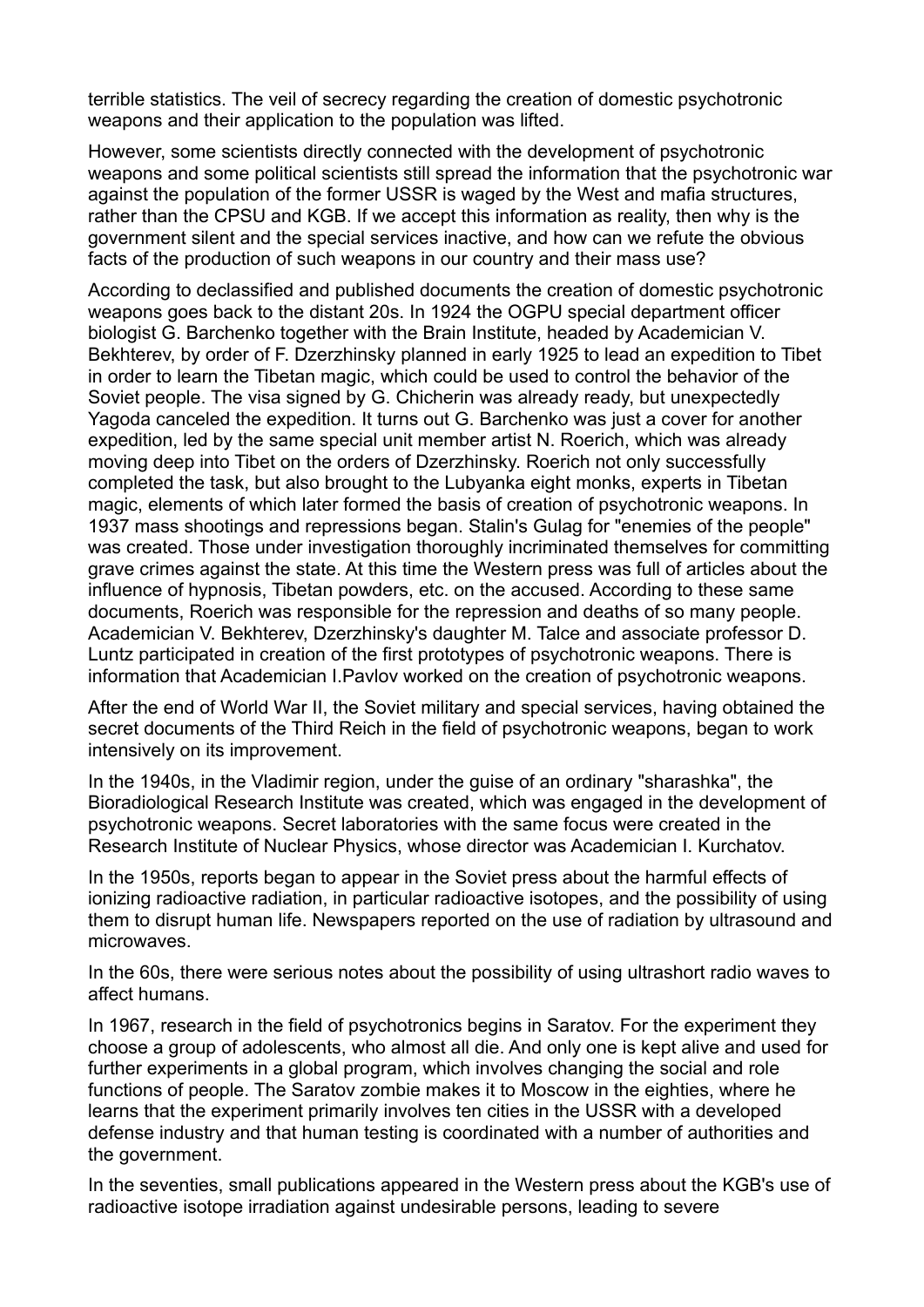consequences. When attempts were made to get these people investigated, they were accused of insanity.

And finally, in the 80's for the first time in the Soviet press began to appear publications exposing customers and manufacturers of domestic psychotronic weapons. One of the first on the list of psychotronic weapons developers was the Institute of Material Science Problems of the Ukrainian SSR Academy of Sciences, headed by Academician Trefilov. The head firm in the country engaged in the development of unconventional fields is the ISTC "Vent"; previously this office was called the Center of Unconventional Technologies at the CCSTC of the USSR. According to Akimov, the director of this center, the cost of psychotronic weapons projects of the USSR Ministry of Defense alone was 23 million rubles. The main areas of research of the center are: 1. Remote biomedical and biological effects on troops and enemy population by spinor-torsion emitters. 2. Remote psychophysical influence on troops and population with spinnor-torsion radiators. 3. Medical and biological protection of troops and population from exposure to spinor-torsion emitters. In the end 30 billion rubles have been spent to create psychotronic weapons. Developers and customers inform the representatives of the KGB and the USSR Ministry of Defense that the radiation of tested spinor-torsion generators did not weaken with increasing distance from the irradiated object, that it was not an obstacle for a pile of reinforced concrete houses and buildings and that it could be directed to any person or a large group of people, it was enough to have pictures of future victims or to mark on the map the point, town or village. With the help of deadly beams it is possible to get any information about a given object, and it is possible to make the selected victim sick, disabled, insane, torture and torture him at a distance, it is possible to kill him, but this or that agency wishes.

The famous ANT was not exempt from orders for psychotronic weapons. ANT was encouraged to incorporate a couple of teams of people into its structure. In particular, there was a division conducting research in some curious areas. For example, sensorics, the biofield, unconventional mathematics. The research was funded by the ANT, although the results became the domain of another organization. When the tank scandal broke out in which predsovmina N. Ryzhkov was involved, who had previously signed official documents for the development of the latest modifications of psychotronic weapons, this department quietly withdrew and dissolved.

Psychotronic generators have long been coming off the assembly line of the Octava plant located in Kiev. What are psychotronic generators? This is electron-beam equipment, which causes the effect of controlled control in the human body. In particular, it affects the right and left hemispheres of the brain.

A list of studies in the field of psychotronics has been published. From the column "level of readiness" one can learn about the real-world application of diabolical programs, which, according to the author, should make people's hair stand on end. Here are just a few of them: 8.5.Mental modulators. Used in real-life situations. 8.10. radio voice (inner voice). A translator of thoughts and action patterns. Applicable in real conditions. 8.11.Gene Destructor. Applied in real environment. 8.15.Psychogenerators, based on sympathetic magic principles. Applicable under real conditions. 9.6. Informational duplication of the personality. It is applied in real conditions.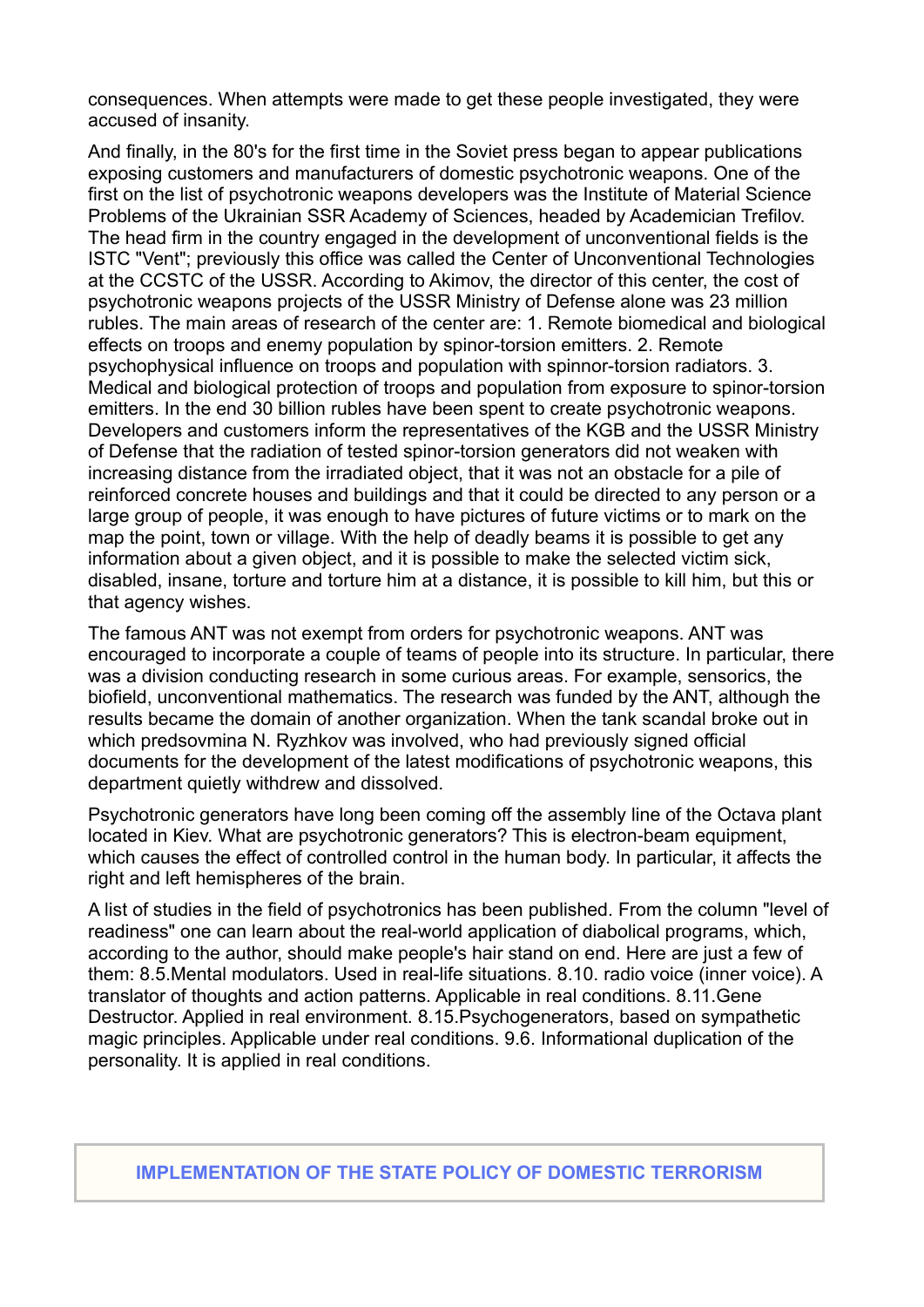In 1989, despite the incessant psychotron terror, a human rights movement was created in the former Soviet Union to fight this horrific crime of the century.

In opposition to the movement, the authorities and special services unleashed the full force of the long-established and well-established repressive system of the former Empire of Evil on the defenseless and small human rights organizations. They brutally suppress mass protests, kill human rights defenders and their relatives, artificially create severe internal diseases for them, discredit human rights organizations and their leaders, send the most active ones to prisons and mental hospitals, block mail and phones, create obstacles for the creation and registration of All-Russian and International organizations, obtain financial assistance from banks and commercial structures, which partially finance the warring clans, military-industrial complex, KGB-FSB. Law enforcement agencies refuse to conduct forensic examinations of household and other devices rendered inoperable by psychotronic weapon components. Sanitary and epidemiological stations refuse to conduct examinations in the apartments of victims of psychotronic weapons, citing their incompetence and poor technical equipment. Research institutes demand huge sums of money to conduct expert examinations. Medical doctors refuse to record obvious traces of psychotron terror, to issue outpatient cards and medical reports, and deprive victims of medical care in clinics and hospitals The special services, using their agents and zombified victims, suppress activity and ruin newly created human rights organizations. Many victims with direct evidence of the use of psychotronic weapons on them, individually and collectively, appealed to presidents, governments and other public authorities which are supposed to protect the legitimate rights, interests and safety of citizens by the nature of their activities. But presidents, governments and authorities of the former Soviet Union, despite the mass disclosure of the psychotronic warfare in the press, are still getting off with either absurd replies or persistent silence, or repressions, which once again confirms their involvement in the monstrous crime and implementation of the state policy of domestic terrorism.

## **CRAZY WATER**

In turn, the zombified population perceives the information about psychotronic warfare with a smile or irony, presenting the psychotronic weapon as a slingshot with a badly stretched rubber band, rather than as a terrible and monstrous weapon of mass enslavement and destruction. Here it would be appropriate to recall an ancient Sufi legend, according to which people in one village drank water from the same well and were insane. Only one man did not drink and was normal. He tried to convince others not to do it either, but his fellow villagers didn't understand him. They mocked him, threw stones at him. Finally, he could not stand it and drank the crazy water himself, after which he became like everyone else, i.e. crazy. Today's situation looks approximately the same. The only difference is that the ancient man was alone, while today millions of people scream about the psychotronic enslavement and destruction of the population, but their cries and warnings hang in the air and truly remain the voice of the crying in the wilderness.

## **THE ELECTRONIC GOD PUNISHES AND PARDONS HIS DISOBEDIENT CHILDREN**

Many of the victims of the psychotronic terror tried to find salvation in the churches, hoping for the protection of the Almighty. But those who sit behind the controls of the psychotronic weapons do not believe in God. Which once again confirms that the criminals are of communist origin. In churches, victims are tortured with particular cruelty, mocked and mocked at their faith, thereby desecrating the holy feelings of hundreds of millions of believers. The end of the 20th century the Bible calls the end of the world. The Indian Vedas state that the end of the world will come with man's creation of mind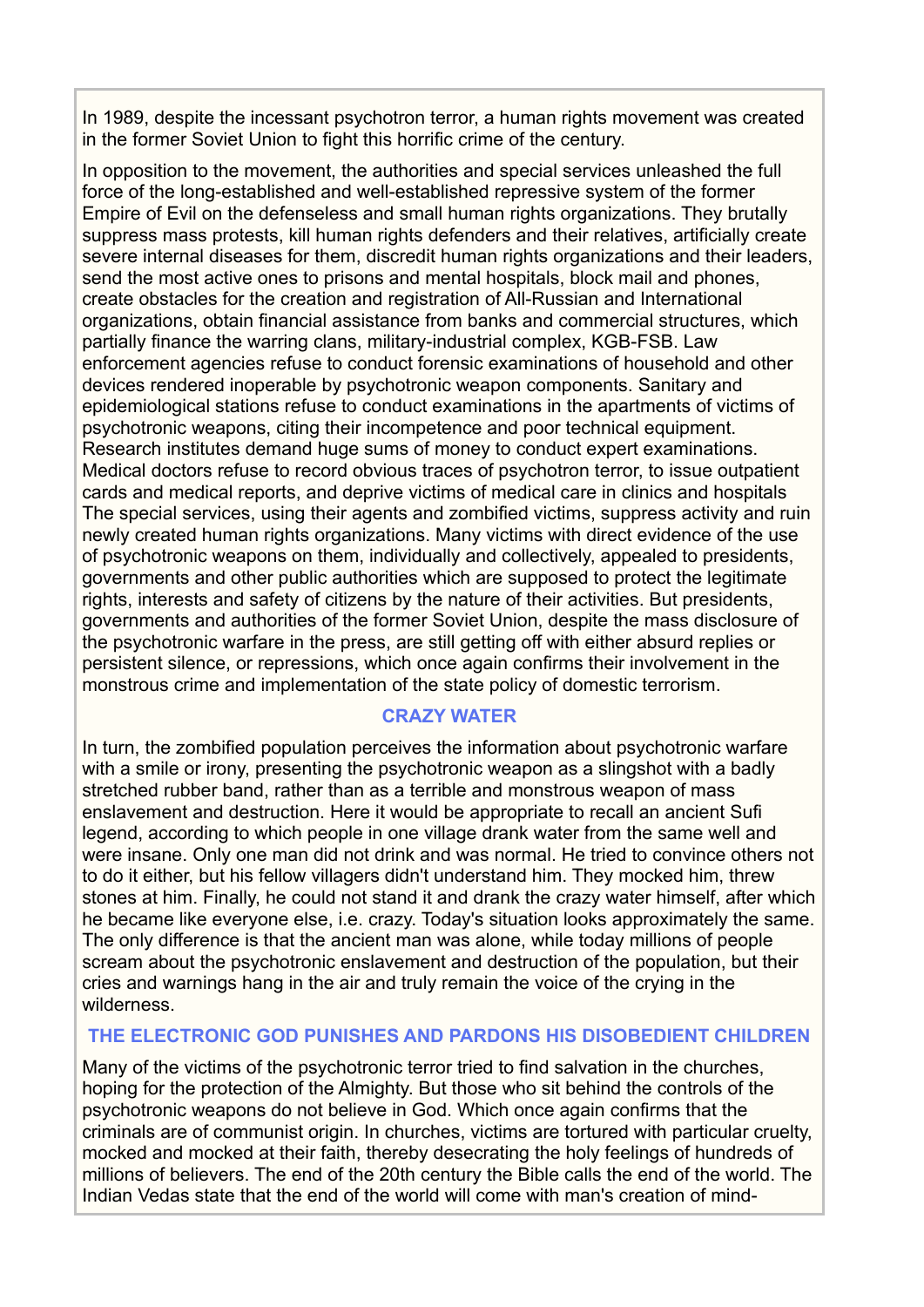transmitting weapons. It should be understood that not some unknown force will destroy humanity, but man himself will destroy life on earth.

The transformation of the population into a slave society for several decades was carried out through the media and from ground psychotronic stations in conjunction with ideologized education with closed borders and closed external sources of information. Communist slogans and symbols on buildings, architecture and books, fictitious heroesfanatics and pagan worship of leaders with invented biographies, also contributed to perverting the consciousness of the population and zombifying it. The communists surpassed even the pharaohs of ancient Egypt in this matter by installing a mausoleum with a leader's mummy in the country's main square, among the tombs of executioners. In the late 60's, early 70's, the Communists put psychotronic stations into space. Since then the electronic God punishes and pardons his rebellious children.

## **QUIETLY SNEAKING TO POWER, ACCORDING TO THE SCRIPT OF THE PUPPET THEATER OF OBRAZTSOV**

The comfascists, armed with psychotronic weapons, begin to occupy key positions in the country without much difficulty. Everything is provided for. The Commuma passes laws to return to the past. The Yellow Gulag works at full capacity. New yellow prisons are opened, ready to accept all dissenting and zombified citizens. The president, treated with psychotronic weapons and surrounded by a comfascist clique, is waiting for the denouement. The Kremlin rulers, mostly composed of political crooks who have stolen a lot of money, cede seats of power to their comrades-in-arms from Staraya Square and the Lubyanka, who are ready to empty their pockets at any moment, bloody Party cards. The future leaders and teachers of enslaved peoples sing nightingale songs about the beautiful communist past and an equally beautiful future. They swear with their lives and deaths that after they came to power, and they never went anywhere, to quickly end crime, capitalism and unemployment, to make everyone equal and happy. Psychotronic censorship sifts through the psychotronic sieve all publications, keeping a watchful eye to ensure that secret information about super-weapons and their use on the population does not get into the press. Communist authorities put obstacles and disrupt mass protests to expose and stop the psychotronic war. Psychotronic terrorists destroy the victims.

Sabotage, lawlessness, delayed payment of pensions and wages, high prices, beggars in subways and city streets, wide gap between rich and poor, unemployment, crime, local regional wars and other artificially created social upheavals, along with psychotronic manipulation of population, were to anger people and return them to communist ideals. And the coming to power of any varieties of communist persuasion would inevitably lead to the restoration of the communist regime, to its worst times and would serve as the beginning of the unification of the former Soviet Union into a single military-police state, controlled by psychotronic weapons.

The brainwashed and brainwashed population is a set of puppets, controlled by puppeteers, who skillfully pull the levers and press the buttons on the psychotronic weapon control panels, leading them to one or the other extreme point, depending on the political and geopolitical goals set for them.

The brainwashed and brainwashed population, which lost millions of lives during a monstrous experiment and was placed in a hopeless situation, is obediently moving along a pre-planned psychotronic corridor towards new tragedies, hardships and trials.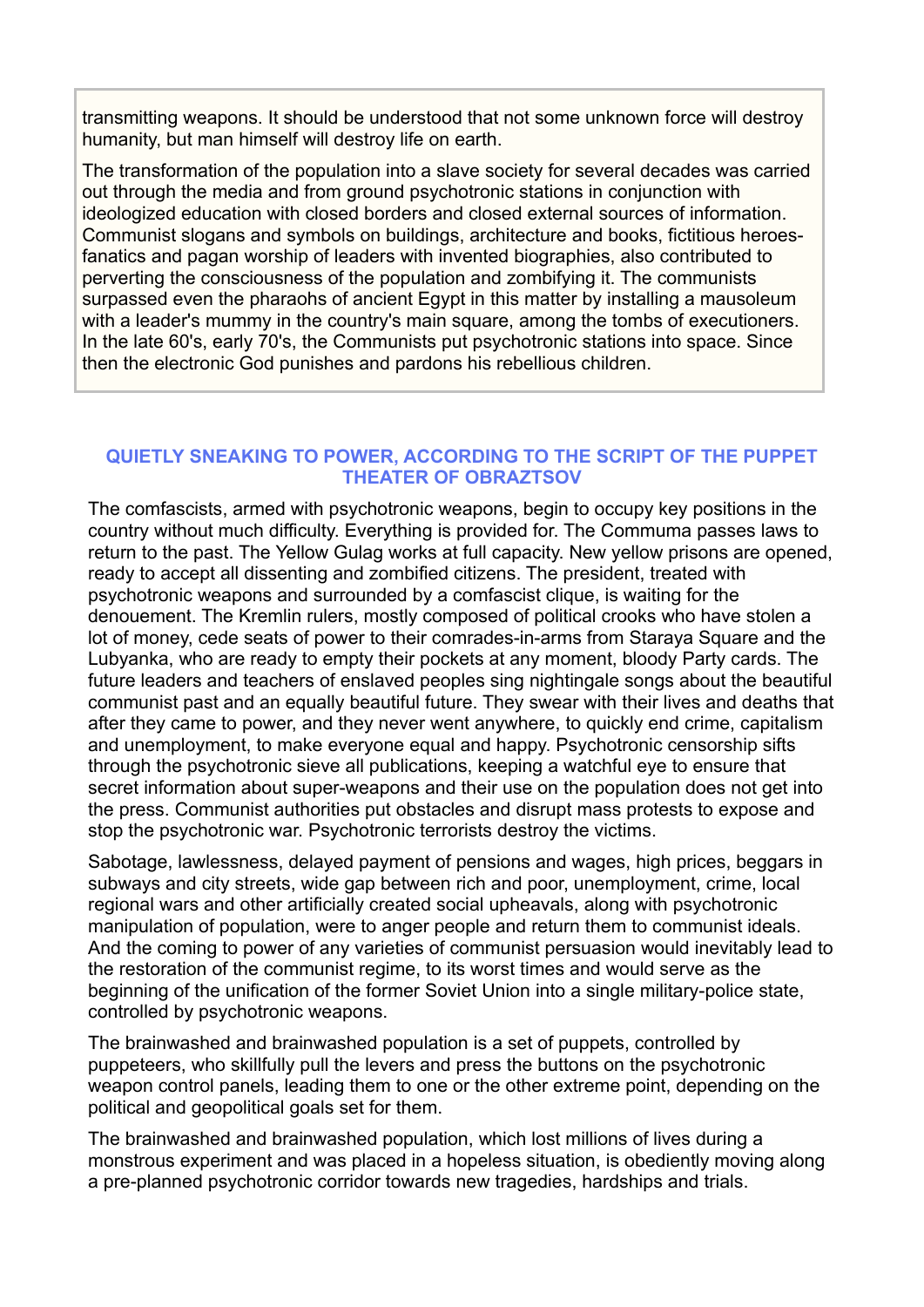#### **YOU CAN'T HIDE THE TRUTH IN A BAG**

At present, the President of the Russian Federation has imposed a strict ban on the dissemination of information concerning the secret activities of the Ministry of Defense and special services. The presidential administration explains this prohibition by the necessary measures to prevent the leak of secret information to the West and to the so-called mafia structures. Such a presidential decision would have been certainly correct if Russia had been a constitutional state, where military and special services were firmly controlled by a democratic parliament and public institutions. But at the moment the former Evil Empire, with its center in the Russian Federation, is a post-communist space, where all human rights are trampled, all national and international legal norms are rudely ignored, and comfascists and special services openly use psychotronic and other types of modern exotic weapons against the population for political purposes. According to the data of human rights organizations and political parties after the new KGB-FSB chief was appointed /1996/, this agency is fully secret and is engaged in the former terrorist activities (materials of the conference "KGB - yesterday, today, tomorrow"). The West does not need informants, because it has exhaustive information related to the defense capabilities of the former Soviet Union. Mafia structures were artificially created by security services to disguise their criminal activity. The population for more than 30 years has been psychotronically treated. Consequently, the president's ban is intended to disguise the crime and avoid fair retribution.

For several years now, the post-Communist space, with its multitude of states located on its territory, has been reminiscent of a steam locomotive rushing at full speed through a tunnel that has no second track to turn sideways and avoid collision with a locomotive that may have already come out from the opposite side.

In the summer of 1987, I first went to the central square of Novosibirsk with a poster. My poster said that the CPSU and the KGB were waging a secret undeclared bio-energetic war against their people. At the time, psychotronic weapons were called bioenergetic weapons by experts. The punitive bodies were doing everything possible to remove me from the square. They managed to do it only by using psychotronic weapons against me. In their threats, the KGB and Interior Ministry warned me that if I did it again, they would put me in a mental hospital or put me in the dock for eternity. Ignoring the threats and the monstrous psychotronic terror, I continued to take to the streets and distribute leaflets. Not even two weeks after the first action, dozens of people subjected to psychotronic terror began coming to my home. On September 10, 1987 in Novosibirsk, the Committee for the Protection of the Population from Bioenergetic Terror (NKZNBT) was created. The Committee began its activity by publishing the samizdat magazine "Golgotha". This was the first human rights organization in the Soviet Union to expose the horrendous crime of the century, and the journal "Golgotha" was the first publication to cover this topic. A little later, identical organizations were established in Moscow and then in St. Petersburg. In 1988 the organization was renamed the Committee for the Protection of the Population from Bioelectronic Terror. But already at the end of that year a new terminology appeared in special literature, and again the name was changed. In 1989 the Committee was renamed the Anti-Psychotronic Human Rights Center "ZOMBI" (APHRC) by the decision of the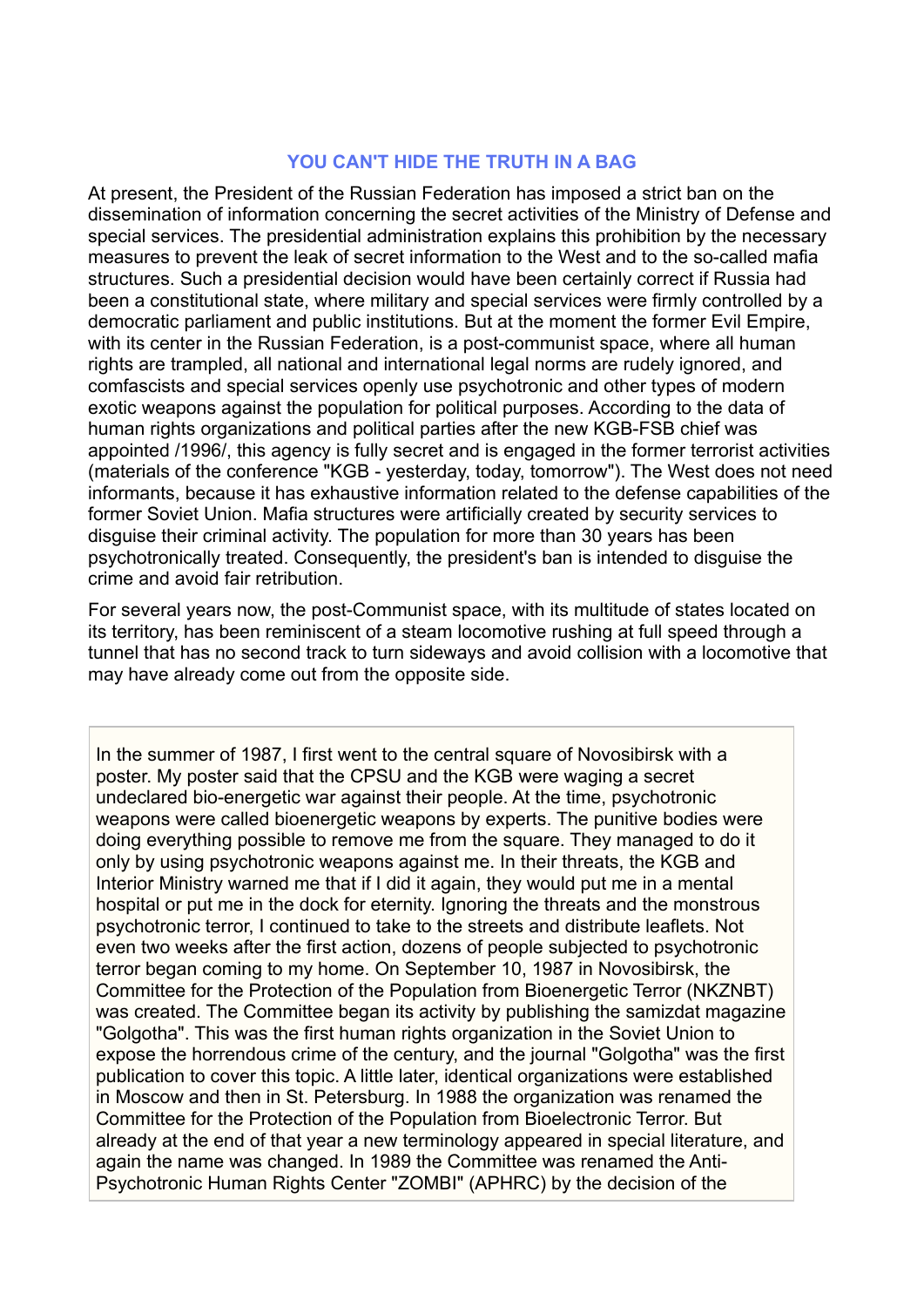APHRC activists. In 1991 the Novosibirsk organization became a member of the Moscow-based human rights organization "Union for the Fight for Human Rights" (UFHR). However, due to the horrendous psychotron terror and criminal actions of the special services, all of the aforementioned organizations failed to function properly. Two months after the creation of the Novosibirsk organization, the KGB system, together with the Ministry of Internal Affairs, carried out their threats, repressing me to the local mental hospital, where the Mengeli in white coats openly conducted criminal medical-biological and psychotronic experiments on me. In 1991 the Novosibirsk organization created the USSR's first self-published newspaper "KGB Secrets", exposing the criminal activities of the KGB and CPSU, which used psychotronic weapons against the population. The terrorists took revenge for every line they wrote and every newspaper they sold. Already at that time I assumed that the KGB would not allow the newspaper to be published for a long time. And indeed, after putting out a few issues, the publisher (the paper was being published with his money) was reprogrammed to accuse the CIA and to defend the KGB and the CPSU. Naturally, after this metamorphosis, our roads diverged. In 1991, at the international seminar "Human Rights Guarantee Mechanisms" of the CSCE Human Dimension Implementation Meeting in Moscow, it was decided to create a public organization forbidding the use of psychotronic and other identical weapons against the population. In 1993, Professor Boris L. Nazarov, President of the Information Center for Human Rights (ICHR), member of the Public Chamber under the President of the Russian Federation, advisor to the Constitutional Court of the Russian Federation, Doctor of Law, whom I had known since 1990, and Moscow human rights activists invited me to Moscow to participate in creating a powerful human rights movement against the problem of psychotron genocide. In 1994, pursuant to the decisions of the CSCE Moscow Conference, the Moscow Chapter of the Information Center for Human Rights (MCHR) was established on the basis of the Center for Human Rights: Protection of Citizens from Psychotron Terrorism. The Moscow citizens elected me as its chairman. By agreement with the Ministry of Justice, the MO ICHR and its chairman were granted legal status, and by agreement with the ICHR and its board, the MO ICHR became an independent public organization with broad rights and powers.

During the twelve years of its existence, the human rights movement has held more than a hundred protests and informational meetings with the population. More than two hundred interviews have been given to the media. More than 300 articles and essays have been published by members of the movement, more than thirty television films have been shown, and more than twenty programs have been broadcast on the radio. Human rights activists took part in more than a hundred conferences, congresses and seminars. More than three million leaflets were distributed in cities and towns. The following self-published editions were released: "Golgotha" magazine, "Secret of the KGB" newspaper and a collection. Proposals for deputies of State Duma of the Russian Federation were prepared, containing key positions, contributing to quick passing of the law. Fifteen people, victims of psychotronic repressions, were released from mental hospitals. More than five thousand copies of the "Law on Psychiatric Assistance to the Population and Guarantees of Citizens' Rights in Providing Psychiatric Assistance" were distributed to psych hospitals. One court case was won. More than two hundred appeals, statements, open letters and protests were sent to top officials in Russia and the former Soviet Union countries. Branches have been set up in Novosibirsk, Tomsk, Pskov, Arkhangelsk, Ulyanovsk, Kursk, Yaroslavl, Ufa, Kazan, Tashkent, Kiev and the United States. The total number of the human rights movement is over four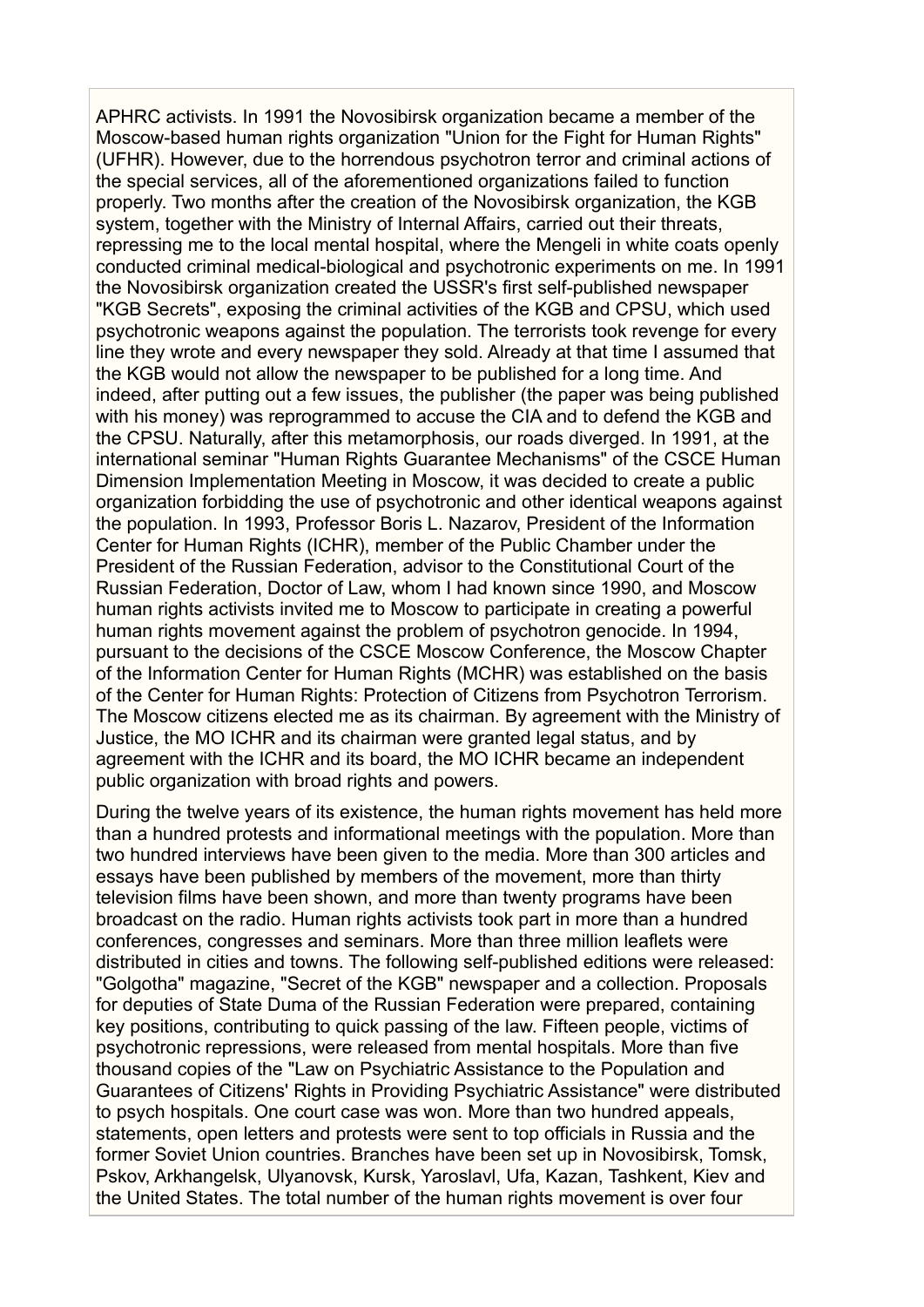hundred people. Among them: scientists, lawyers, writers, journalists, artists, military, servicemen, workers and students. The national composition is diverse: Russians, Belarusians, Ukrainians, Tatars, Bashkirs, Chuvashes, Jews, and the peoples of Central Asia, the Caucasus and the Baltic countries. The human rights movement includes leaders of political parties, public organizations, and religious communities of the Orthodox Church. Unfortunately, to this day these articles remain inactive, despite resolutions passed by the Supreme Soviet and the State Duma, which stipulate that the articles of the constitutions shall be directly applicable and binding upon all state and federal officials. Not only that, but by failing to take any measures to implement these articles, the state itself is violating its basic law by carrying out illegal actions against those individuals who claim to have conducted any criminal experiments on them.

At present, when the crime is practically exposed, the authorities and special services, in order to prevent the spread of information about the monstrous crime, eliminate the victims and avoid fair retribution, have openly proceeded to liquidate the MO ICHR. After disrupting the May 1997 Lubyanka picket and destroying with psychotronic weapons Professor B.L. Nazarov, the President of ICHR, they deprived the MO ICHR of the premises and all means for its functioning. They completely blocked my mail and telephones, prohibited publishing my articles and interviews on radio and TV, giving this opportunity to those with a communist past, who belittle the power and scale of psychotronic weapons, who deny political goals and participation of state agencies and special services in the war. Using psychotronic weapons and their agents, they began to disintegrate and discredit the human rights movement by creating parallel organizations of zombified persons and persons with obvious mental deviations. Using the absence of an office space they turned a gathering place for victims of psychotronic weapons and support groups into a kind of a testing ground for testing special technologies intended to destroy political parties and public organizations undesirable to the future regime, checking information received remotely through direct communication with their victims and recording organization members on mini-recording equipment. They began a psychiatric hunt for anyone who participated in protests or spoke about psychotronic weapons and their use on the population. Using the media, increased duping of the population with propaganda of psychic, poltergeist, the coming of the Antichrist, extraterrestrials and other fairy tale-fantastical devilry. After the death of B.L. Nazarov, I was almost immediately deprived of a stable place to live in Moscow and the minimal means for my existence.

By offering readers an abridged version of the book "Psychotron Calvary," my purpose was to draw the attention of the public of the former Soviet Union and the international community to the monstrous and blatant crime that threatens at any moment to grow into a global disaster that threatens life on Earth.

Readers should consider the information in the book not as fiction or phantasmagoria, but as a real danger that threatens the life and health of both each individual and the entire population, as the most horrific tragedy of our longsuffering country.

Today psychotronic warfare is already recognized de facto, the day when it will be recognized de jure is not far off.

The book is a warning to the millions of people who are openly or secretly being turned into psychotronic slaves to create a society run by an elite armed with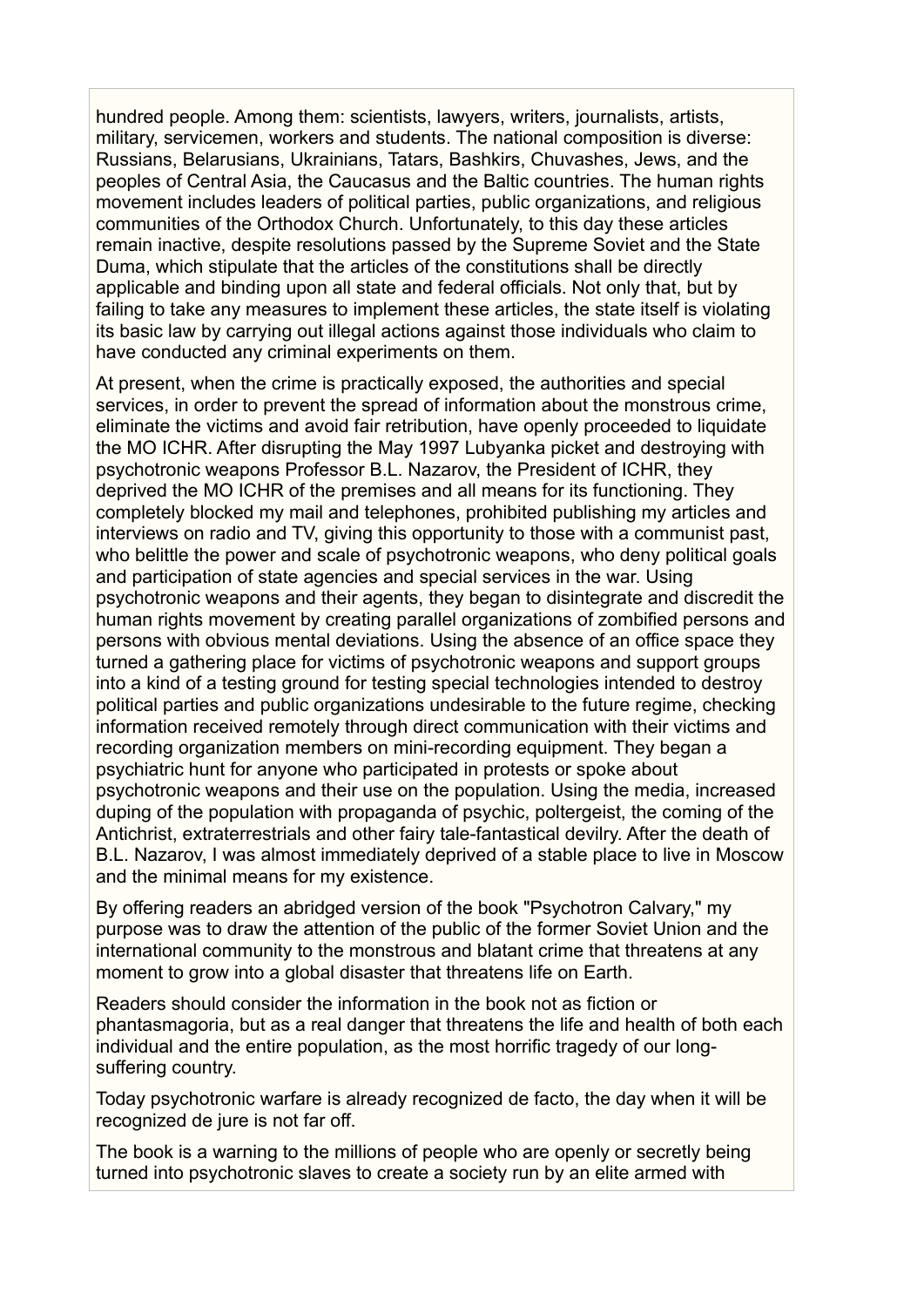monstrous weapons of mass suppression, enslavement and annihilation.

An abridged version of the book "Psychotronic Golgotha" I wrote for more than two years under the monstrous psychophysical terror of the KGB system. As a result, terrorists significantly damaged my health, committed two unpunished criminal offenses against me, and my loved ones suffered. More than twenty times the terrorists disabled my typewriter and once my computer. Remote damage to dictaphones and photo equipment prevented qualified and high quality interviews with specialists and. scientists. Distant damage to photographic equipment and photocopying equipment did not allow high quality production of covers and illustrations. Passport theft made it difficult to enter the Russian State Duma, government agencies and foreign representations to meet with deputies, political party leaders, officials and representatives of foreign countries. Lack of money made it impossible to pay for printing services. Endless migrating through unfamiliar Moscow apartments, along artificially created psychotronic corridor took time, frustrated preparation of necessary materials, complicated everyday routine and in all cases was associated with certain risks. These and many other artificially created negative circumstances and problems made it impossible to publish the book in a shorter period of time.

> *Chairman of the Moscow branchof Information Center for Human Rights, direction: Protection of citizens from psychotronic terrorism N.I. Anisimov*

During the supposed completion of the diskettes, the first publisher unexpectedly not only refused to continue the work and comply with the agreements previously made, but also admitted that he had done nothing all along, but had simply led us astray for a year and a half in order to save his journalist friend from trial, who had composed and published in the newspaper one of the first secret services' libels discrediting the human rights movement. The second publisher also unexpectedly refused to honor the agreements made earlier, citing defective printing equipment. Subsequently, all attempts to engage book publishers also ended in failure. The KGB-FSB, armed with the devil's weapon, preceded our visits and negotiations with them ended in refusal. These and many other artificially created circumstances do not allow me to publish the book as a whole at present and I was forced to break it into parts: "Psychotron Golgotha", "Materials for the International Tribunal", "Struggle", "Only facts", "Interviews, opinions, publications". But even these could not be published for quite a long time. One of the publishers, a veteran journalist, after holding the material for more than two weeks and giving it the highest rating, offered to co-author it. Having received a refusal, immediately stopped all contact with me. A second attempt to quickly publish them in one of the human rights organizations also ended in failure. To the great surprise of the computer specialists, the computer did not scan the typewritten text, and the computer layout produced there was erased by someone, and the text was stolen. Everyone involved in the initial typing on the floppy disk was brutally treated with psychotronic weapons, remotely controlling the computers and even incapacitating them.

I consider exposing and stopping this monstrous crime a matter of national concern, so I leave my publications open to any serious information regarding psychotronic or other identical weapons and special means. The final disclosure requires data on the creation and use of psychotechnological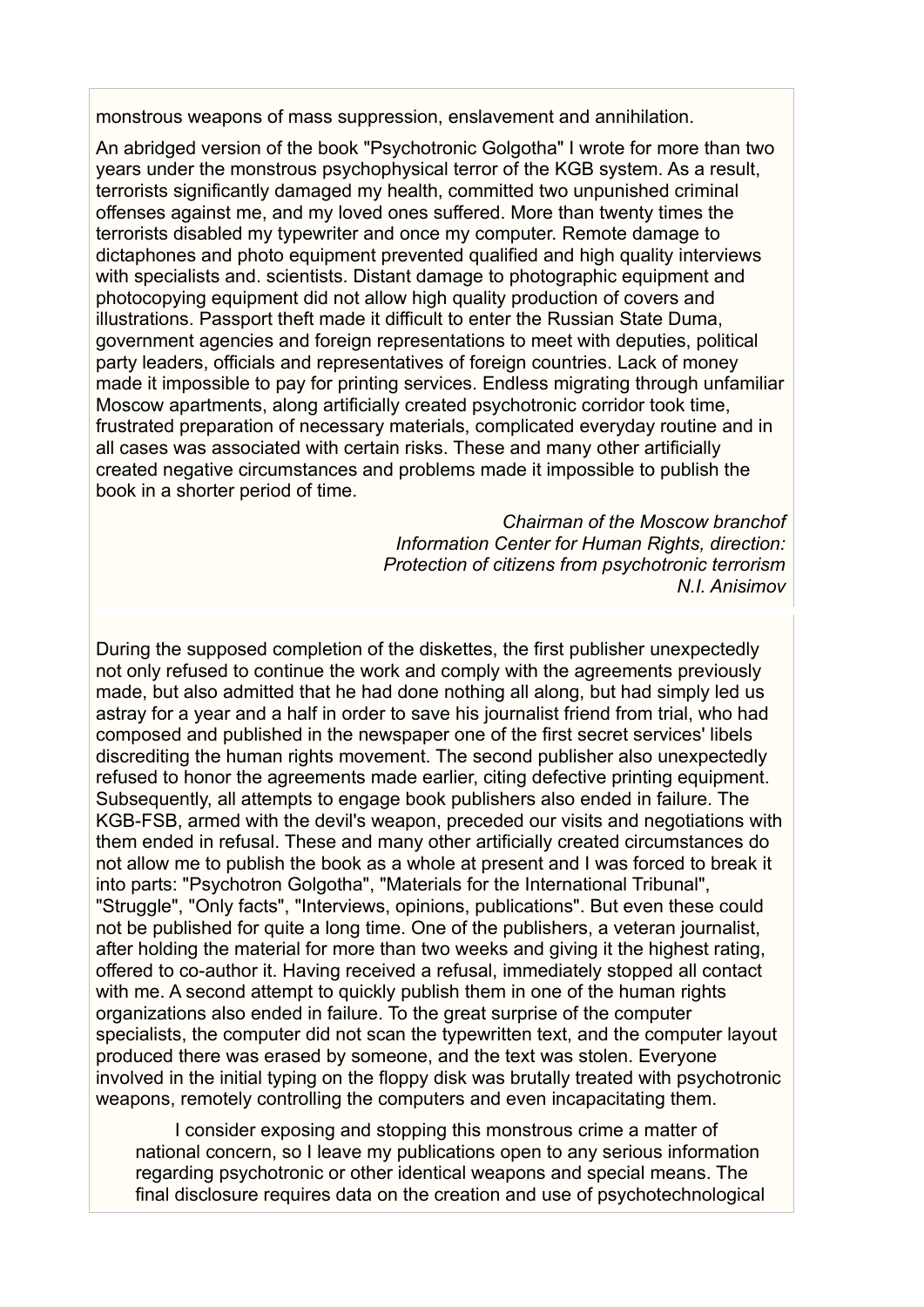weapons, the latest advances in science and technology, the latest weapons, demographic and other statistics. Confidentiality of the source of information I guarantee.

# **HUMANE WEAPONS ARE THE PLAGUE OF THE 20TH CENTURY**

Psychotronic weapons are one of the types of so-called "non-lethal" weapons. Its invisible components can kill at a distance, simulate or create any chronic disease, make a person a criminal or insane, create air, railroad or automobile disaster, in seconds to destroy a capital structure, create or provoke any climatic disasters, control the most complex device or mechanism. To control the behavior of people, of any biological object, to change the worldview of the population.

Synopsis: Non-lethal weapons are of four types. The first type incapacitates weapons, military equipment and structures by changing the molecular structure of materials, reducing their strength, changing their physical and chemical properties, as well as disabling any equipment or any mechanisms, disrupting the functioning of radioelectronic means. The second type incapacitates only living force, causing disturbances in the psyche of the enemy, coordination of movement, muscle tone, changes in the functioning of[н](http://natalja-polovko.nm.ru/anisimov/anisimov1.html#bkht%23bkht)of various body systems, including cardiovascular and visual apparatus. Radioson capable of putting large contingents of enemy troops to sleep and coherent optics capable of projecting monstrous holographic images in the atmosphere demoralizing enemy soldiers are used. Holographic images of "death with a scythe" and armada of "UFOs", artificially created purple-red sunsets and the appearance of the moon during the day, or artificially creating adverse climatic conditions in the areas where military operations are taking place, are designed to psychologically process the enemy and create panic. In overdose these exposures cause organ injuries that cannot be cured, mental disorders that cannot be cured, deformities and disabilities. The third type includes psychotronic weapons. The fourth type is based on anti-gravity technology. The principle of the gravitational type of non-lethal weapons is that any object can be artificially deprived of the natural gravity of the Earth and become an obedient toy in the hands of operators, sitting at the control panels of gravitational weapons. Military equipment based on antigravity technology is extremely maneuverable and invulnerable to any modern and exotic weapons. The first and second types of non-lethal weapons have not been fully declassified, while the third and fourth are still officially considered classified.

More than 20 years ago, when the first secret research on non-lethal weapons began, governments and intelligence agencies took care to ensure that in the event of even minimal declassification, information about this kind of research would be distorted or obscured and would not alert the international public. Such a moment has now arrived. And the military scientists associated with its developments, fulfilling secret directives, are trying to present its types as almost a boon to humanity. Affectionately calling their behemoth a non-lethal, bloodless weapon or a humane bomb. In doing so, they try to pass themselves off as honest, infallible citizens, claiming universal respect and honor. This false and supremely cynical information, with the easy input of some media, in many cases achieves its purpose, is fixed in the minds of uninitiated citizens and serves as a preventive protection for criminals who use this type of weapon on a massive scale on the population. Due to this and a host of other circumstances, today non-lethal weapons are not subject to any of the international conventions that would prohibit the development, stockpiling and use of this type of weapon.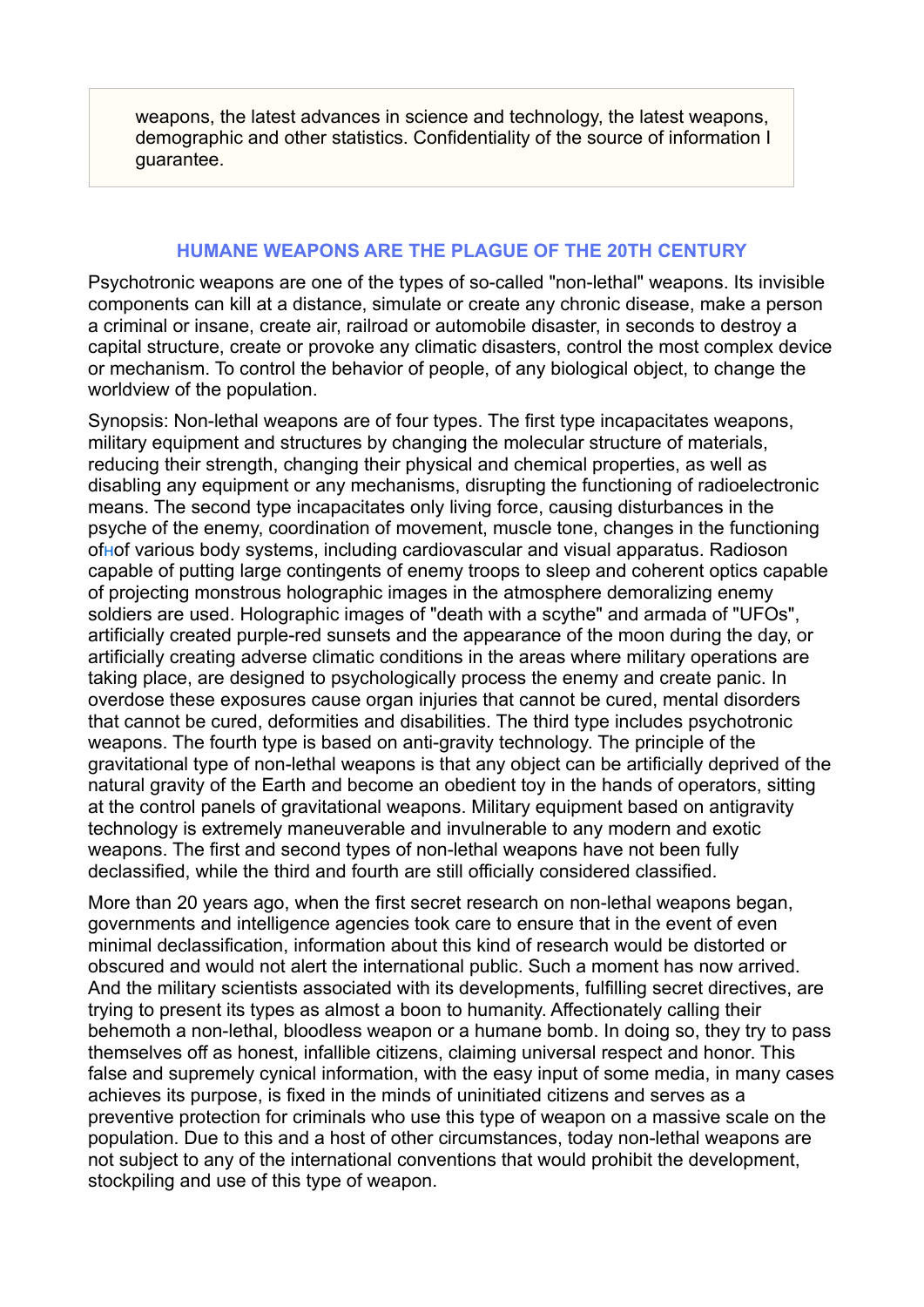To ensure safety, psychotronic technologies have two main types of protection - the socalled "alibi". The first type of protection is that overt and combined exposure is carried out according to the principle of a studied mental illness clinic. Usually this type of protection is engaged by terrorists in the case when the victim contacts law enforcement agencies and medics. As a rule, after communication with them, the victim ends up in a mental hospital, from which he or she is permanently insane and must be registered as mentally ill. The second type of protection lies in the ability of weapons to instantly connect to any person who came into contact with the victim, followed by a change in his thinking and behavior. As a result of engaging this type of protection officials, if they are not even connected with the crime, will not correctly and logically perceive the information they receive from the person under test. In order to provide a more reliable "alibi" and to implement a certain program, the victim is pre-processed in a covert way. In this case, it is necessary to make a decision on the way to the beginning of the next stage of the process, and to make a decision on the way to the end of the next stage of the process, and to make a decision on the way to the end of the next stage of the process.

When exercising influence and terror, criminals in almost all cases adhere to the basic rule - all artificially created situations must have a cause and an effect, even if the artificially created cause looks absurd and the effect unnatural.

There are three stages of psychoprogramming. The first stage is control of the brain. The second stage is control of the person's psychophysical activity. And the third stage is the destruction of the subject. The third stage is resorted to by terrorists in the following cases: danger of exposure, exhaustion, intimidation, artificial stabilization of the population. Extermination can be carried out by both traditional and non-traditional methods.

All domestic psychotronic programs are codenamed "zombies. But if before the term "zombie" meant a human biorobot, whose brain was hard-coded with drugs and special psychological effects, in the modern interpretation "zombie" means an abbreviation that stands for: a classified object of medical and biological research. Why classified? Because as soon as an experimental person tells others about what is happening to him, all the above-mentioned types of protection come into play. A test subject, being under control and management of his psyche, outwardly does not differ much from ordinary people. Psychotronic terrorists are vigilant to ensure that he remains classified until death.

Psychotronic weapons are fundamentally different from other types of weapons. If the Kalashnikov assault rifle could be invented, tested and improved in a shooting gallery, the development of psychotronic weapons constantly requires human donors. Any person can become a donor, if the terrorists need his intellect and physical data. Selection of donors is carried out according to the following principle. It is known that human society consists of certain groups with similar intelligence and psychological type. Each person is a representative of such groups. Having chosen donors for open psychoprogramming and having worked up psychotechnologies on them, it is possible to secretly control the behavior of all groups, and consequently the entire society as a whole.

But psychotronic weapons have long since passed the stage of experiments. It has turned into a monstrous weapon of mass suppression, enslavement and destruction.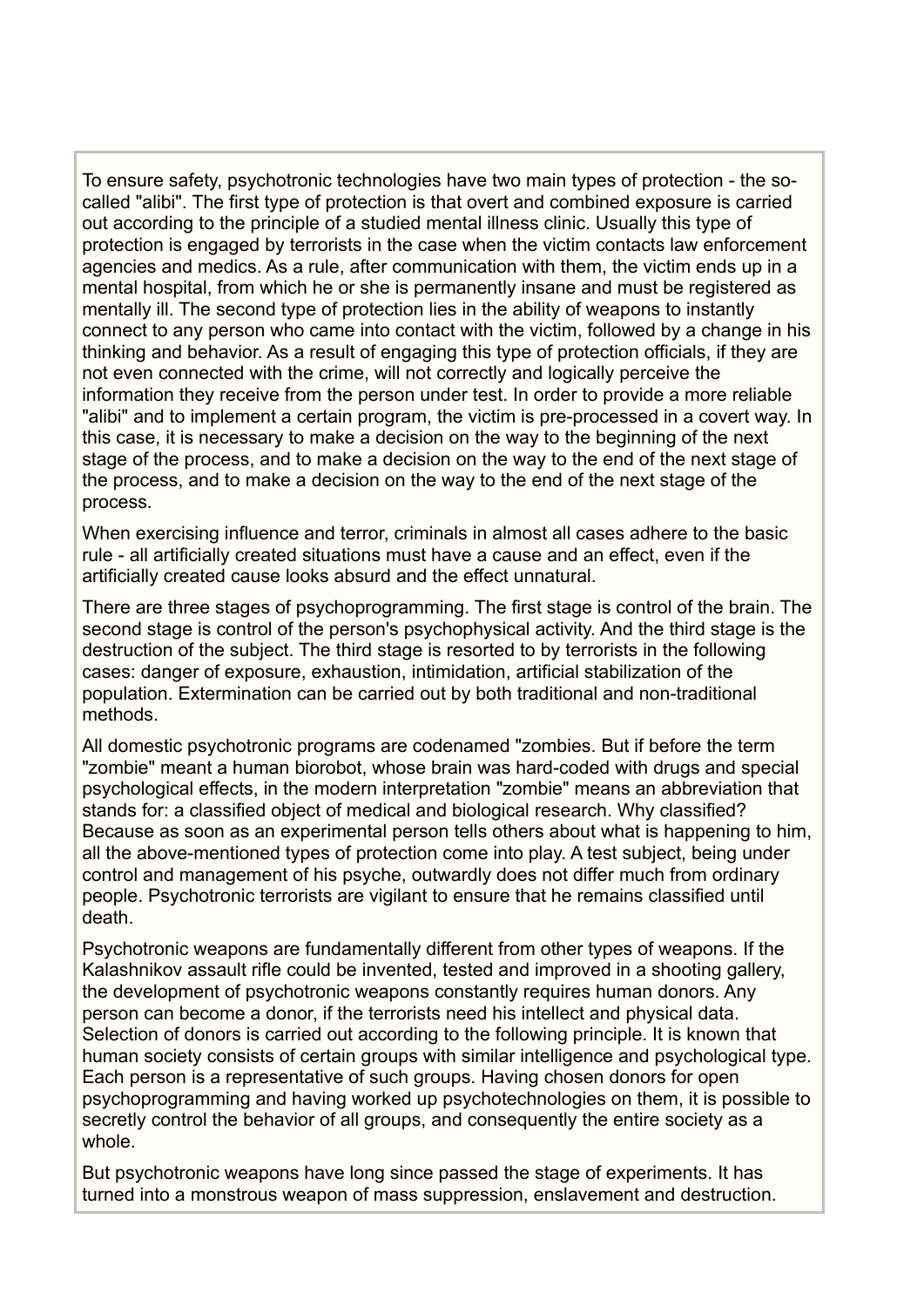Psychotronic weapons are referred to by the military as superweapons, superweapons, weapons of the fifth generation.

**Synopsis:** A secret undeclared psychotronic war of the communist regime and its progeny against its peoples has been going on in the former USSR for more than 30 years. At present there are more than one million victims of open psychotronic terror and psychotronic influence in the lists of state agencies, human rights organizations and in the media.

The victims are usually gifted people who are not loyal to the regime, members of military units, athletes, prisoners of prisons and concentration camps, persons registered in dispensaries, all prisoners of mental hospitals without exception, as well as the population in free behavior. To disguise the crime and to shift the responsibility on the USA and mafia structures, open psychotronic terror is exposed to some part of communists and employees of special services.

Psychotronic terror, openly carried out against the chosen victim, is carried out every second, around the clock for many years, on the principle of executioners' activities in medieval torture chambers and "work" of VChK-KGB investigators in the torture chambers of the Communist guards in the worst years of the history of our long-suffering country. The modern shoulder masters embodied in the technology of psychotronic weapons the entire vast arsenal of torture craftsmanship. For terrorists, a human subject is an ideal target for which invisible beam impulses deliver traumatic blows. Sometimes in a sadistic ecstasy, terrorists torture their victims with extreme cruelty for quite a long time. Brain invaders get into the most sacred, intimate and innermost, electron-beam whips punish for disobedience. Thus the cry of a defenseless person for help is regarded by the law-enforcement bodies and others as a delirium of a madman. A kind of psychotronic hood is created, the electron-beam tentacles of which clingingly hold their victim in space, tightly isolated from the rest of the world. Remote control and constant stimulation of vital parts of the brain and the body allows to avoid a quick death of the subject.

As a rule, terrorists process the entire genetic tree of the chosen victim. But if the victim himself is terrorized in the open way, his relatives and friends are processed secretly, according to a more gentle program, dominated by attitudes of complete incomprehension of the problem.

When carrying out psychoprogramming and terror the criminals rigorously observe the basic principle of psychocomfascism, which is the slow suppression and destruction of a person psychophysically, as a personality, the destruction of his self. If a person had some positive qualities, they will turn him into the complete opposite. For example, if a person had a good intellect, they will turn him into a complete degenerate, an athlete into an invalid, a handsome person into a freak, a sociable person into a reserved person, a neat person into a slob, etc.

**Synopsis:** The results of scientific studies of the effects of electromagnetic fields and acoustic waves on human psychosomatics fully coincide with the feelings of victims of psychotronic weapons. In both cases present: shingling and sharp headaches, dizziness; pressure on the eardrum; vibrations ( vibration) of the abdominal wall and thorax, certain muscle groups; dry mouth; pain in teeth and gums; difficulty swallowing; moist hands; pain in bones and muscles; tremors of extremities; genital and anal pain; genital excitement, genital oppression; arrhythmias; increased or decreased blood pressure; decreased visual acuity; cough; increased or decreased body temperature; coma; itching; tumescence of tissues; speech modulation; state of fear, anxiety, etc.д. With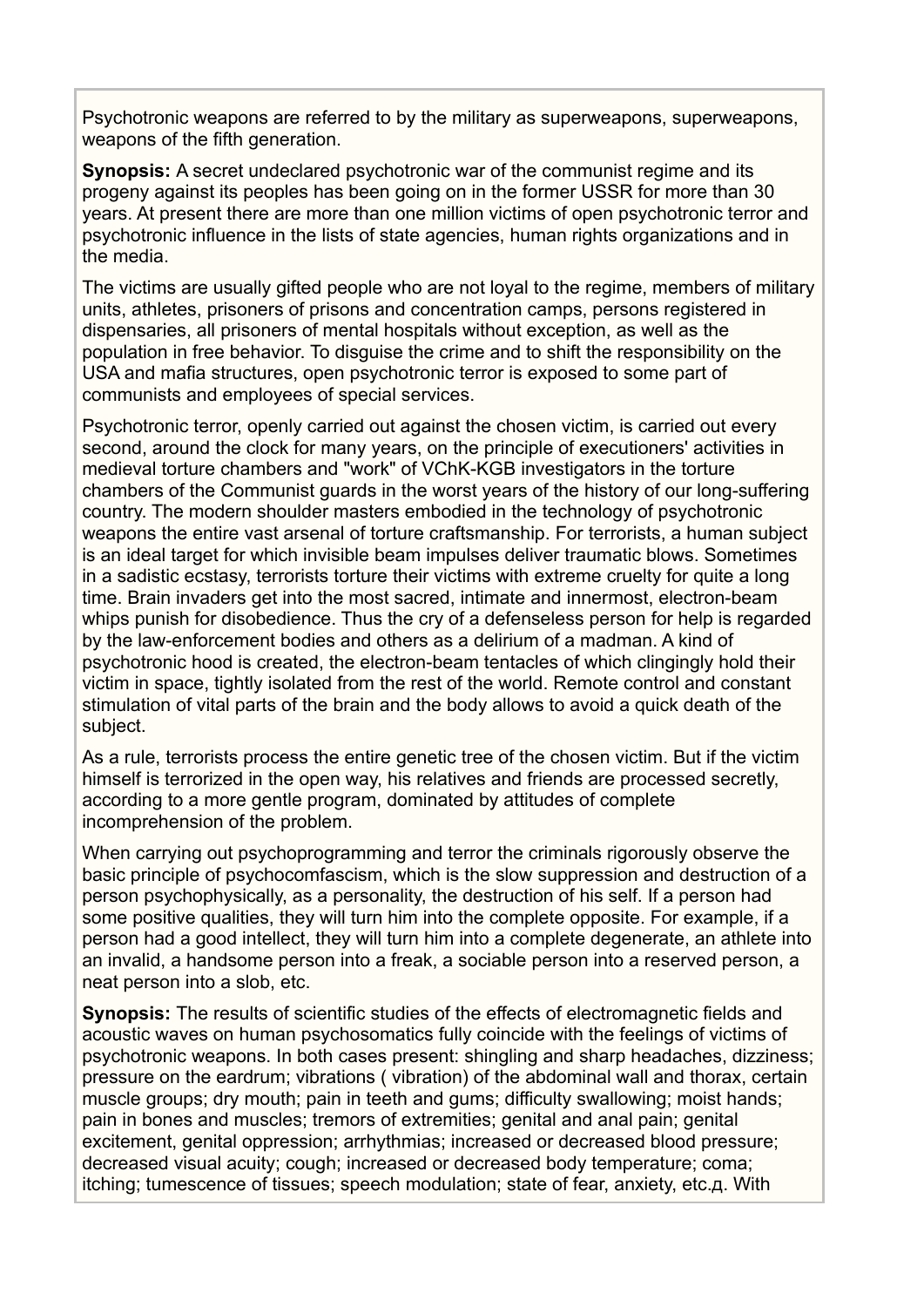purposeful irradiation the above sensations can be easily controlled, considerably expanded, purposeful influence on any parts of the brain and the body, use a person as a radio-controlled model. The list of artificially created diseases and health damages of test subjects fully corresponds to the list of diseases and health damages of people subjected to electromagnetic and acoustic irradiation. According to this list the most common are: malignant neoplasms, lesions of cardiovascular system, blood coagulation or decay, brain diseases, functional changes or lesions up to fatal in peripheral and central nervous system, eye diseases, diseases of genital organs, musculoskeletal system disorders, bone tissue decay, organ damage or tearing, muscle atrophy, endocrine system lesions, skin damages, trophic damages - hair loss, nail fragility, etc.

## **Information for reflection.**

Practically all technologies of psychoprogramming of people involve obligatory rigid processing of the psychoenergetic center of a person, which includes: heart, organs located in the abdominal region, genitals, prostate, uterus and its appendages, spine, cerebellum, left and right hemispheres of the brain, frontal lobes, vision, other senses and vocal chords.

**Synopsis:** According to official statistics in the countries of the former Soviet Union there is almost no person who does not suffer from a chronic disease. The most common are: diseases of organs located in the pelvic area, mental and nervous disorders, oncological and cardiovascular diseases, eye diseases and diseases of the musculoskeletal system.

# **HUMAN RIGHTS ACTIVISTS WARN - IT'S DANGEROUS TO WATCH TV!**

For several decades, the media have been used to create a conformist and obedient population: radio, television, and film. Biosignals embedded in film footage and texts imperceptibly affect the subconscious and form a certain stereotypical worldview in the population, depending on the political goals of those in power. The KGB-FSK-FSB Department 3 has been long and successfully engaged in this kind of processing of the population. In the USA and Japan the use of mass media to modify the behavior of the population is prohibited because the impact of bioelectronic signals on the human brain and organism causes irreparable damage to human health, contributes to the transformation of people into biorobots and is an attack on human rights. Recently, "sublimated cassettes" have been coming into the commercial network, on which texts that affect the human subconscious and form his worldview have been recorded in a special way.

#### **ALIENS, DRUBASHKI, BABA YAGA AND OTHER DEVILS**

Simultaneously with the appearance of "healing" centers, the pseudo-science of "ufology" became widespread in the former USSR, which against the truthful articles about psychotronic weapons, began to spread among the population fantastic information about the arrival of "aliens", "drubashka," abnormal phenomena, bring fairytale heroes to life. For several years, these publications have fooled the population and absolved them of responsibility. But even if to imagine the arch-impossible and assume that some "very clever anomaly" or "aliens" conduct a psychotronic war against the population, in this case several obvious questions arise at once. Firstly, who equipped "anomalies and aliens" with Earth computers and ultramodern superweapons? Secondly, why do they deal with political issues and help those in power and special services?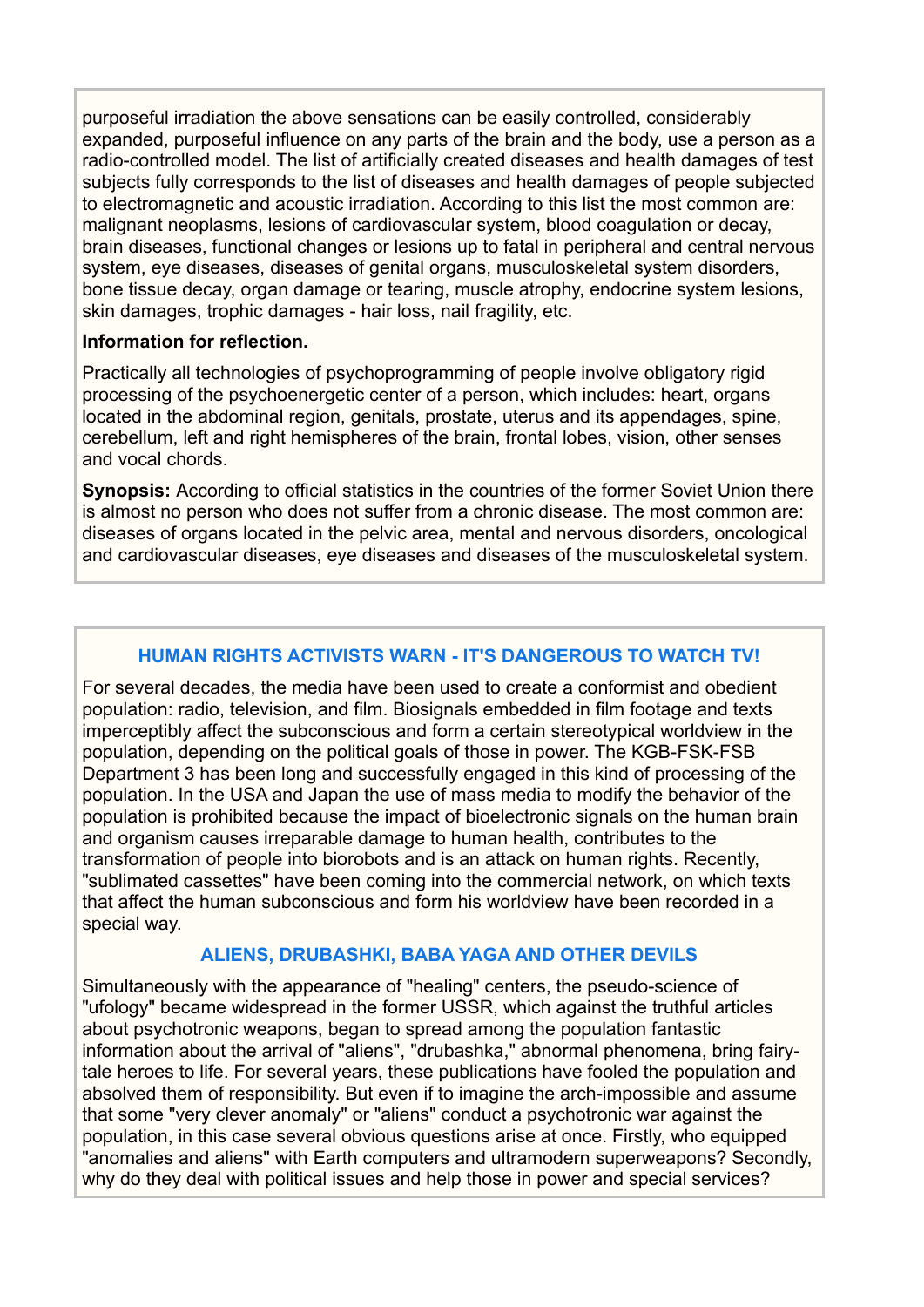Third, why do they use mental hospitals as prisons for test subjects? Fourth, why don't the government and intelligence agencies, if they are sane, take any measures to ensure the safety of the population?

Note: Starting the secret development of psychotechnological weapons, military scientists and special services took care of their preventive security in advance, which was to distribute disinformation material. To create it they had to scrupulously study all the legends, tales, preserved manuscripts about activity of various pagan sects and clans, thoroughly study all documents about trance sciences, unusual and abnormal phenomena, which ever happened on the Earth and even to fantasize. Having systematized all this huge material and combined it with materials of the studied clinics of natural and artificially created mental diseases, they included it practically into all programs of psychotronic and other types of modern exotic weapons.

Recently, all of the above-mentioned nonsense has been refuted by the revelation of scientific experts. Probably everyone could notice that today there is a significant decrease of such literature on bookstores, it was displaced by truthful publications about application of psychotronic and other modern exotic weapons to the population. Now it does not take much effort to disprove all the phantasmagoric nonsense invented and disseminated by special services. It is enough for anyone to familiarize themselves with declassified documents in the field of creation of the latest weapons and with the latest achievements of scientific and technological progress.

Geological weapons (lithospheric, tectonic). Geological weapons are based on the use of energy of the lithosphere of the Earth's crust. Geological weapons are used to create artificial earthquakes, volcanic eruptions, movement of geological formations. The effect is achieved by means of series of directed explosions in certain points of tectonic tension. Artificial cataclysms can also be caused by other means. For example, in order to create a small earthquake it is enough to pump a large volume of liquid into the tectonic fault zone or to install a powerful vibrator. The same effect can be achieved using non-lethal weapons.

More than a hundred underground nuclear explosions were carried out in the former Soviet Union to test geological weapons. According to official documents, such explosions were allegedly performed for national economic needs. The turning of the northern rivers was supposed to be done using a tunnel created by an underground nuclear explosion with a directed action. One of such nuclear explosions was carried out in the basin of the Indigirka River, as a result of which the river and the surrounding area became radioactive for several hundred kilometers.

According to independent experts, geological weapons of destruction were used in Spitak, Georgia and Kyrgyzstan. On November 12, 1990 small earthquakes shook all the Central Asian capitals. In October 1991 the Executive Committee of the Nationwide Congress of the Chechen People made an official statement that it had documents at its disposal that allowed it to argue that the catastrophic earthquakes were manifestations of space weapons testing in near-Earth space. Experts have long noticed that virtually in all cases earthquakes occur after active protests by Southern peoples against communist rule and the independence movement. The Communists, who were in no hurry to withdraw from big politics at the time, benefited from the distraction of southern peoples from political, economic and national problems. During the artificially created earthquakes, the Communist press of the time almost openly insinuated that nature itself was supposedly protesting and punishing apostates from Communist ideals. In recent years, Dimitrovgrad,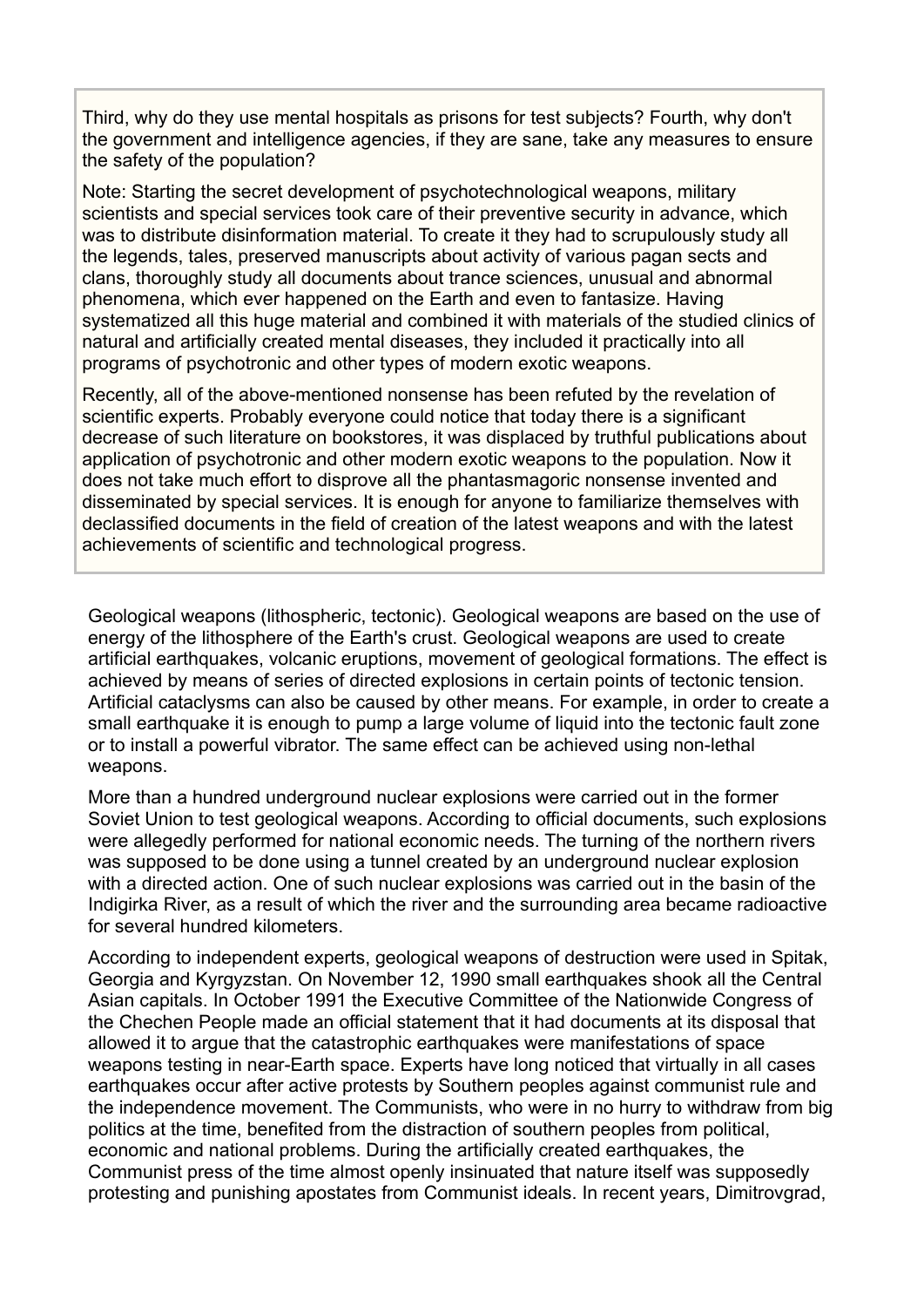Dzerzhinsk, Sasovo, Novosibirsk and other non-seismic cities and areas were shaken. But the surprising thing is that since November 1989 the capital was surrounded by an invisible protective wall. How many times were storm warnings announced in the city, but hurricanes and heavy rains, which caused floods in other areas, power outages, destruction and casualties, did not reach Moscow. An invisible wall of protection threw off powerful unfavorable "anomalies," and they, losing their power, collapsed. The types of exotic weapons used need different kinds of tests - both for defeat and for protection against their damaging factors.

In 1998, however, this kind of "anomaly" did not spare the Russian capital. It is likely that in this case, too, an important role was played by a change in the political situation in the country, or there were weaknesses in the defense and it failed...

Biospheric weapons (environmental). Biospheric weapons are based on chemical and biological and physical destruction of flora and fauna. The use of non-lethal weapons is possible.

Atmospheric weapons (meteorological, climatic). Atmospheric weapons are affected by various processes related to the disturbance of weather and climatic conditions. As a result of artificial influence on the atmosphere, non-lethal weapons can be used, thunderstorm processes arise, their trajectory is changed, the usual precipitation of cold and warm clouds are caused, fog is dispersed or increased. Opportunities have been found to apply temperature changes and create hurricane winds over large areas. Research is underway to destroy the ozone layer, which absorbs ultraviolet radiation and protects life on Earth. Atmospheric weapons can turn fertile areas into deserts.

Hydrospheric weapons, Hydrospheric weapons are based on the use for military purposes of the energy of the hydrosphere (rivers, seas, oceans, glaciers) and hydro-technologies. As a striking factor, huge waves can be created, such as tsunamis and flooding of large areas, as well as breaking of the ice cover. An explosion of a 1-megaton charge can melt 100 million tons of ice and flood the entire northern hemisphere of the globe.

High-precision weapons (HPW) and weapons based on new physical principles (ONFP), (smart weapons). The 20th century saw the emergence of new weapons and entire combat systems capable of performing human and nuclear weapons tasks. New weapons were used in all wars after 1945. In the Korean War of 1950-53, 9 previously unknown weapons were used. In Vietnam in 1964-75. -25. In the Arab-Israeli wars in 1967-73-82-86 -25. - 30. In Afghanistan - 50. In the 1991 Gulf War, over 100. WTO and ONFP consist of several types of weapons: kinetic, laser, acoustic, electromagnetic and radiation. Kinetic weapons are based on increasing the power of explosives and increasing the accuracy of hitting the target. At the same time the combat effectiveness of the missile increases by 400 times. Human action in such a war would be reduced to a minimum. Human duties will include only pressing the button. Shoot and forget, the rest will be done by the intelligent weapon itself. Reconnaissance strike combat systems of tactical, operational and strategic purposes RUBS, located on artificial satellites of the Earth. The main striking element is high-speed air and sea based cruise missiles, 8 times faster than the speed of sound. The kill range of such missiles ranges from 500 to 8,000 kilometers. The movement to the target can take place both at an altitude of 30 meters and at an altitude of 60 kilometers. The movements of missiles are corrected by observation systems installed on artificial satellites. Such missiles can dive at the target almost from outer space. The homing systems on the radiation source will make the hit accuracy absolute.

Laser weapons are based on new physical principles. Objectives: to defeat manpower, scope optics, electronic devices, disabling space warfare systems.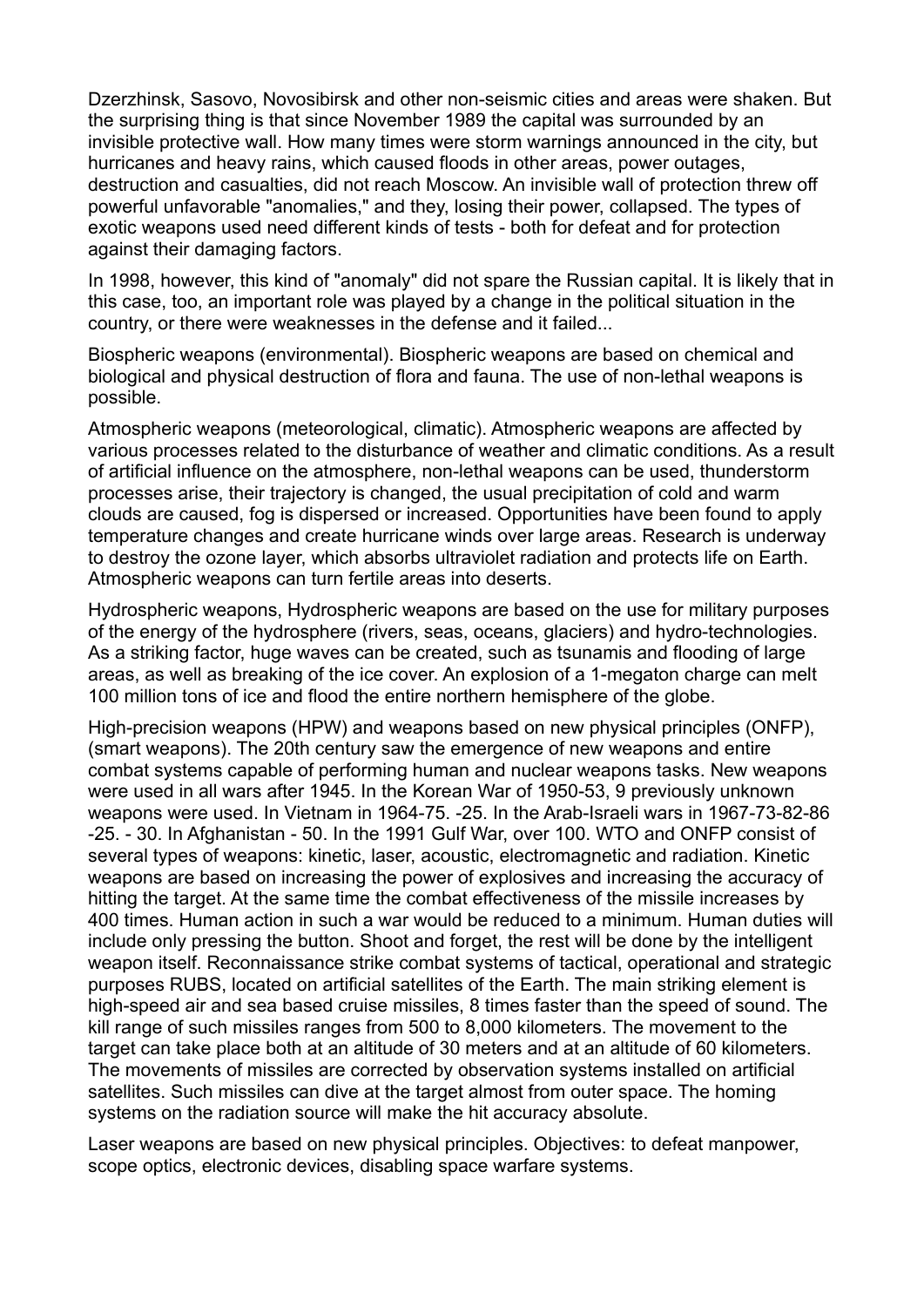Acoustic weapons are based on the emission of energy of a certain frequency, capable of inflicting damage to manpower. Combat generators are installed on air, sea and space carriers. Radiation to the target is capable of turning a division into a herd of idiots.

Electromagnetic weapons defeat enemy manpower and electronic devices. Installed on artificial satellites of the Earth.

Radiation weapons are capable of targeting the enemy's living force. WTO and DNFD will become the backbone of the armed forces of many states in 10-15 years. But even today, prototypes of future weapons are already in the arsenal of top-secret military units.

PUI is a weapon of psychophysical intelligence control. Weapons are based on biophysical and physical principles of transmitting control signals over long distances using technical means.

Psychotropic weapons. Designed to control the behavior of the population.

Technotropic weapons. Designed to control the behavior of the population.

Biotropic weapons. Designed to control the behavior of the population using the human genetic apparatus.

Future soldiers' equipment will include a protective helmet with a display mask to display necessary information, special uniforms (overalls, gloves, boots) ensuring protection against bullets, fragments, chemical and biological weapons, incendiary agents, laser, microwave and acoustic radiation, an air conditioner maintaining an optimal microclimate, a small-sized personal computer, navigation equipment for communication with "friend-orfoe" identification, a set of sensitive sensors (optical, acoustic, thermal imaging, etc.), and a light-emitting diode (LEM). Armament: laser, microwave, acoustic, electric and conventional weapons. Auxiliary means: robotic means of various purposes, vehicles protected by armor and bullet traps, equipped with special electromagnetic, infrared and acoustic installations; system ensuring invisibility of units and equipment, based on fiberglass optics. In ten years' time, the armed forces of many nations will be equipped and armed in this way. But already now secret military units and secret units of special services are equipped in this way.

In the last decade virtual computer technologies have become widespread, which in combination with special equipment allow to manipulate human consciousness, put him in any illusory state. At the same time a person ceases to be guided in time and space, begins to communicate with an illusory object, to feel it with his soul and body. At the Virtualistics Laboratory of the Institute of the Russian Academy of Sciences, methods and a computer stand were developed to simulate and study psychological virtual realities. For example, the "airplane" technique can activate the self-image of flight. A person put into such a state with the help of a special psychotechnique has a feeling of flight. The technique of "cybersex" makes it possible to put a person into a state of artificial sexual intercourse with an illusory sexual partner. The "cyberkiller" technique makes it possible to put a person into the mind of a murderer, etc. Virtual computer technology can be used for express training. Cyber techniques are widely used by intelligence agencies to create a super-spy, by the military to create a super-soldier, by gangsters to create a super-killer. And so on. In the early 90s, a program for creating computer-based "virtual civilizations" began to be implemented in the world. In Japan, a virtual city called Habitat was created (Kozumi, 1995). Any computer owner can become a resident of this city - an "author". When a person acquires citizenship he is offered to choose his appearance from 1100 variants, to choose his clothes. The system uses the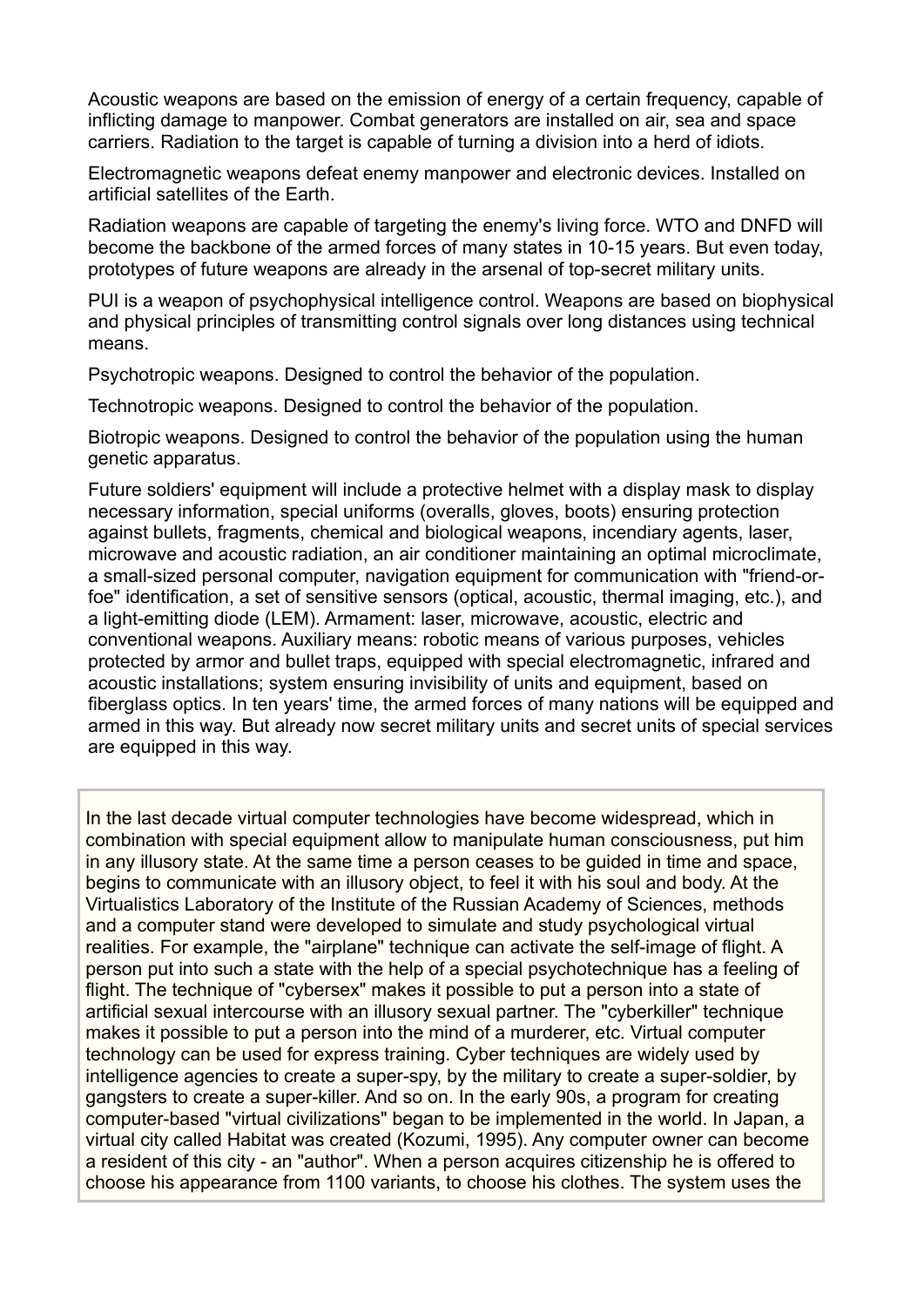latest computer graphics, enhancing the realism of the virtual environment. Residents of the virtual city mostly lead a "sofa lifestyle". Gradually, a person becomes a slave to the thinking and controlling machine. Virtual computer technology is widely used in mass psychotronic processing of the population.

In 1977 the Spanish scientist professor of physiology Jose Delgado said that if previously to control thinking and body functions it was necessary to implant electrodes in the human brain or be in close proximity, now with the development of scientific and technological progress it is possible to do without any aids and control thinking and human body functions at any distance. The father of cybernetics, Norbert Wiener, has repeatedly warned that the creation of modern cybernetic machines could eventually lead to the enslavement of the human mind by machines that can reproduce themselves and possess a mind several orders of magnitude greater than human. In 1994, in Naples, during a congress on cybernetic medicine, Wiener warned scientists that his brainchild, cybernetics, could serve the cause of human extermination, the destruction of humanity. Another major scientist, John von Neumann, warned that with the development of electronics mankind is threatened by a technotronic catastrophe. The prominent scientist Ross Ashby held the same opinion about the future of cybernetics: "The most serious threat posed by a controlling machine will be its egoism. If, at an early stage of the development of the cybernetic machine, we are able to make it act as far as possible in our favour, then later on, when the machine, through its evolutionary development, acquires its own power, it will inevitably subordinate human society to its will. One example of the perfection of modern electronic machines is the convincing victory of the Super-Computer over the world chess champion G. Kasparov.

## **CONFIDENCE IN COMPLETE IMPUNITY OR A GANGSTER FARCE?**

Most domestic scientists working on the creation of the latest modern weapons are well aware of where, by whom, when, for what and on whom their monstrous inventions will be used. But they look through their fingers, considering their bloody craft to be interesting, prestigious and moneyed. At the same time, some of them, not only do not hide their participation in the creation of such weapons and testing them on the unsuspecting population, but they openly declare that they will continue to consciously engage in the development of devilish weapons and the opinion of the public and degraded population is of no interest to them at all. The main thing would be to be interested and pay money. I would like to remind these superhams, paranoiacs and maniacs of science that the Nuremberg tribunal found guilty those doctors and scientists who conducted countless criminal experiments on concentration camp prisoners. Nor did the fact that they called themselves instruments in the hands of the Nazi regime absolve them of responsibility. It wouldn't do any harm to remind them of the Middle Ages, too, when their colleagues were burned at the fires of the Inquisition by the Church. This was probably justified in some cases. It would do well to remind them of another very important circumstance, that yesterday international law provided only one punishment for such atrocities - the gallows, and that even today such types of crimes have no statute of limitations.

## **GHOULS IN WHITE COATS**

For several decades, the criminal activities of communist and post-communist medicine and its links with the security services and the military have been exposed. Criminals in white coats openly confess to heinous crimes related to artificially created mass epidemics, to conducting criminal experiments on military personnel during nuclear, biological, chemical and other modern weapons tests; conducting medical, biological, pharmacological, scientific, military experiments on prisoners in jails and concentration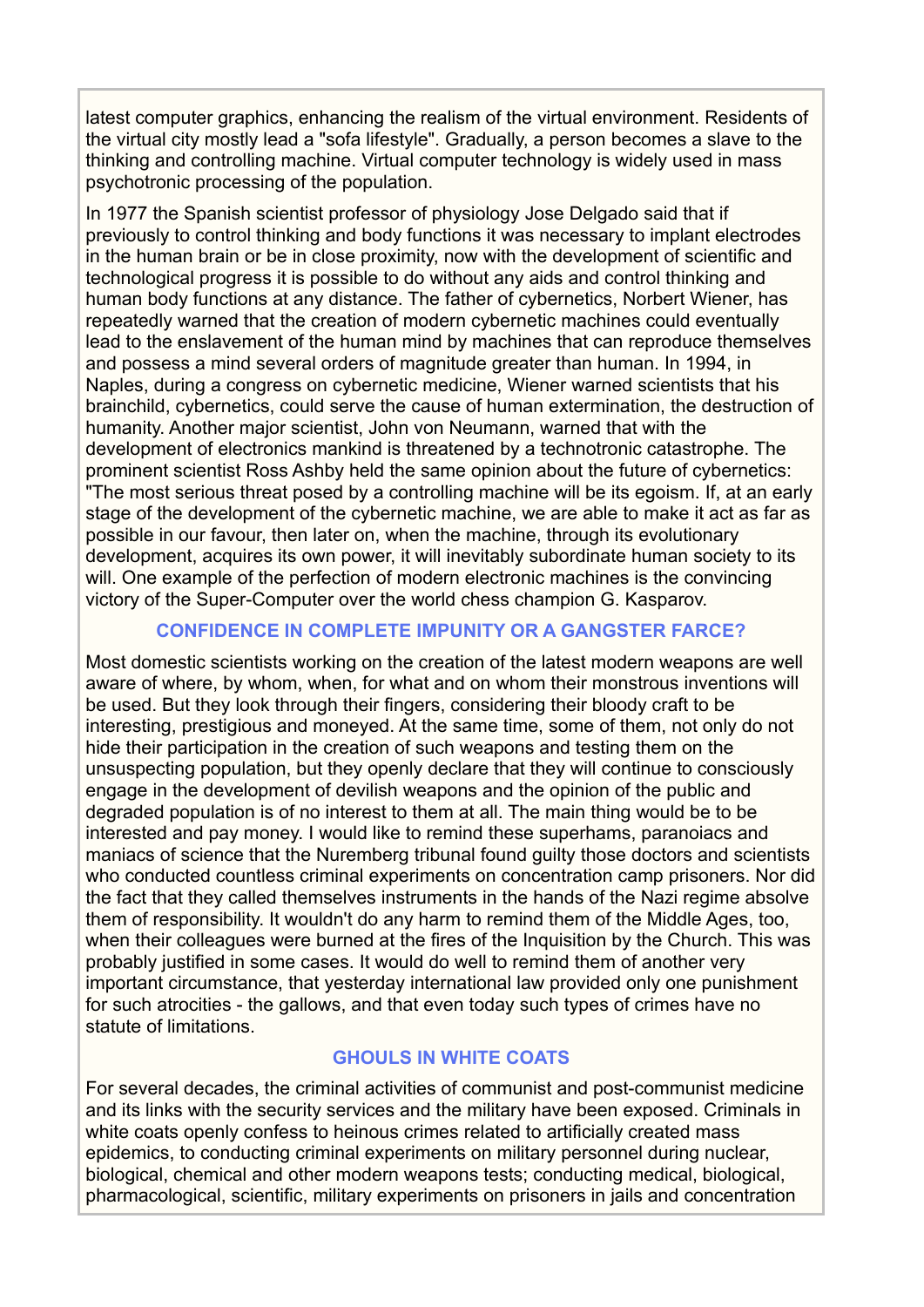camps, prisoners of mental hospitals, clinic patients, athletes, newborns and the general population of cities, villages and hamlets; the hunt for people with excellent health for the purpose of surgical removal of organs for transplantation to sick party functionaries and colleagues and for sale for foreign currency to the West; in trafficking in parentless children in institutions under the jurisdiction of the Ministry of Health. For over thirty years, unsuspecting populations have been consuming up to 40% of genetically engineered foods. For over thirty years, Soviet and post-Soviet medical scientists have been conducting Jesuit experiments in cloning humans and animals, with the goal of creating a standard, conformist-obedient citizen, and then replicating it in unlimited quantities. Publications are replete with previously classified ghoul decrees, orders, calls, resolutions, orders, instructions, and circulars directed against the life and health of the population. Episodes from the files of medical crimes are given. Here are just a few of them:

The Sklifosov Research Institute of Emergency Medicine has a branched network of commercial structures selling human tissues and organs. There is an extensive network of commercial entities that sell human tissues and organs at the Sklifosovsky Research Institute of Emergency Medicine. One of such firms annually supplies up to 600 donor kidneys to the foreign market, at a total cost of \$1 million 200,000. There have been published materials on the activities of doctors of these firms who, to fulfill orders, caught people in order to remove their healthy organs to sell them for foreign currency to the West. The Research Institute has been conducting experiments with cadaver blood for over thirty years. The blood of a recently deceased person is especially valued. The more alive, the better quality, and therefore more expensive. Few human parts - little money, a lot of human parts - a lot of money...

During the local wars, many doctors became fabulously rich, as Russian medical institutions were literally flooded with severely and lightly wounded soldiers. One journalist told me that he saw with his own eyes the price tag and trade in human organs. Hearts, pituitary glands, livers, and frozen eyeballs were being sold under the hammer. "Blue eyeballs of a young and healthy human being for sale, starting price \$30,000, who wants more?" - the auctioneer announced.

Russia ranks first in the world in the production of abortions and has the largest bank of human embryos. Specialized public and private medical and pharmaceutical firms make medicines and cosmetics from human embryos in their production facilities, which, when sold on the domestic, foreign and black markets, bring them a considerable profit. Medicines and cosmetics made from human biomass have long been used by the party elite, the leadership of communist and post-communist states, bankers and some of the creative intelligentsia. Creams, powder, lotions made of human flesh became an integral part of their toilet accessories.

At the end of the 60's, in some research institutes of the Siberian Branch of the USSR Academy of Medical Sciences, one could freely buy narcotic substances in unlimited quantities, most of which contained behavior modifiers. The reasonable price, two large dogs for one liter of morphine, contributed to the spread of drugs among the youth of Novosibirsk and its region. The investigation launched was immediately terminated by someone.

"The first batch of test soldiers in the immediate vicinity of the epicenter of the explosion behaves inadequately. Many soldiers have hair loss, anemia, bone decomposition, cell mutation. About a third of the battalion begins to run amok. Many begin to guess what has happened to them. There is an urgent need to change the contingent." From the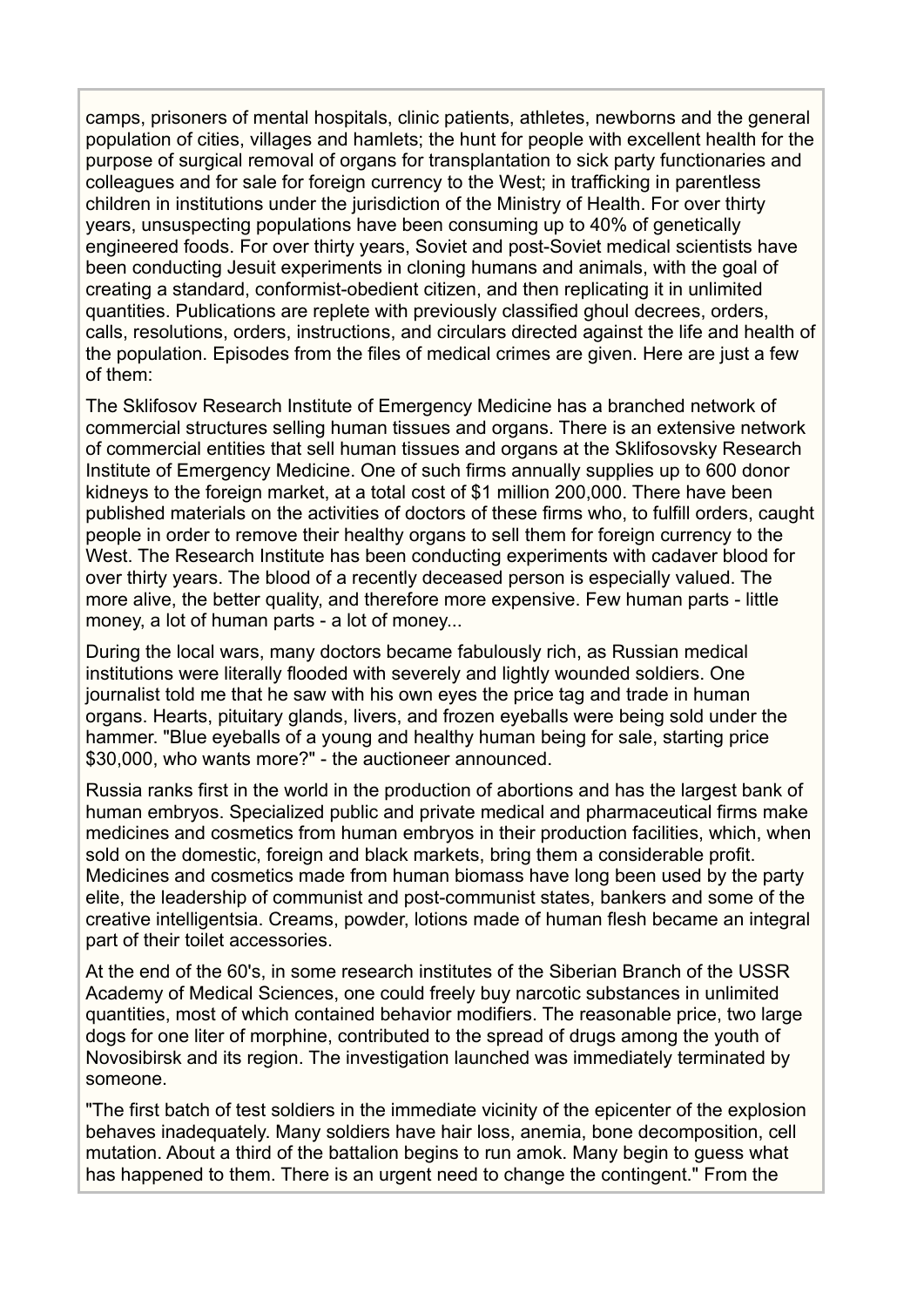## diary of a military doctor at the Semipalatinsk test site

In April 1995, Director of the Moscow Health Department, Solovyov, issued Order No. 252, according to which medical workers were forbidden to give patients their medical outpatient cards. Solovyov's Order enables authorities and healthcare workers to conceal from the population an unfavorable environmental situation, the real cause of diseases of citizens connected with their work at environmentally hazardous productions, the unprofessionalism of doctors; to conduct with impunity medical, biological, scientific, military and other experiments; to use psychiatry for punitive purposes and as a screen to disguise open use of psychotronic and other modern exotic weapons towards the population; and to use documents as a cover-up for the use of psychoactive substances. This document is an open attack on human rights. It contradicts the provisions of the law on compulsory health insurance and the provisions of national and international health legislation, which require that all medical documents relating to their health be handed over to patients.

In early 1996, the Moscow Health Department prepared another totalitarian document, according to which it was decided to equip train stations and all the approaches to the capital with peculiar filtration points operated by psychiatrists and police. Now everyone who is badly dressed, as well as people with a strange expression, or having no documents, or talking about psychotronic weapons passes through them. Assuming the reaction that would follow, the Department of Health plans to equip ambulance doctors with police radios and gas weapons in the near future, and to increase the security of medical facilities in case citizens are attacked by health workers who have taken on police and punitive functions that are unnatural for their profession.

**Reference:** 1. According to the generally recognized opinion of international organizations, medical workers of the former USSR had and have the lowest qualifications among their colleagues from civilized countries. 2. According to official statistics, state agencies of the former Soviet Union have received and continue to receive the most complaints about medical workers. 3. According to estimates of international experts, medical drugs produced and released in the former Soviet Union did not meet and do not comply with international standards, many drugs have pronounced side effects, some are not suitable for the treatment of people, 4. 4. The former USSR occupied and still occupies the first place in the world for conducting uncontrolled experiments on people and animals. 5. Data from a silent sociological survey of psychiatrists showed that about 15% of them had mental health problems before entering medical schools. When they received their diplomas as psychiatrists, they pursued the goal of asserting themselves in society and being able to treat their own mental illnesses. 10% of psychiatrists suffer from occupational diseases that manifest themselves as nervous and mental disorders. 70% of all psychiatrists cooperate with the military-industrial complex, the Interior Ministry and special services. The former Soviet Union had and still has an extensive network of closed research institutes of the KGB-FSB, the Interior Ministry and the Ministry of Defense with the main areas of medicine and psychiatry.

At present, the Russian government has prepared a decree on mandatory psychiatric examination of all persons of retirement age, with subsequent registration as a psychiatrist. Before giving any assessment of the next humiliation of the nation, it is necessary to ask the classic question accepted in such cases: "And who benefits from it?" And then to turn to the history of our long-suffering country and recall Stalin's concentration camps for the disabled, whose prisoners freed millions of square meters of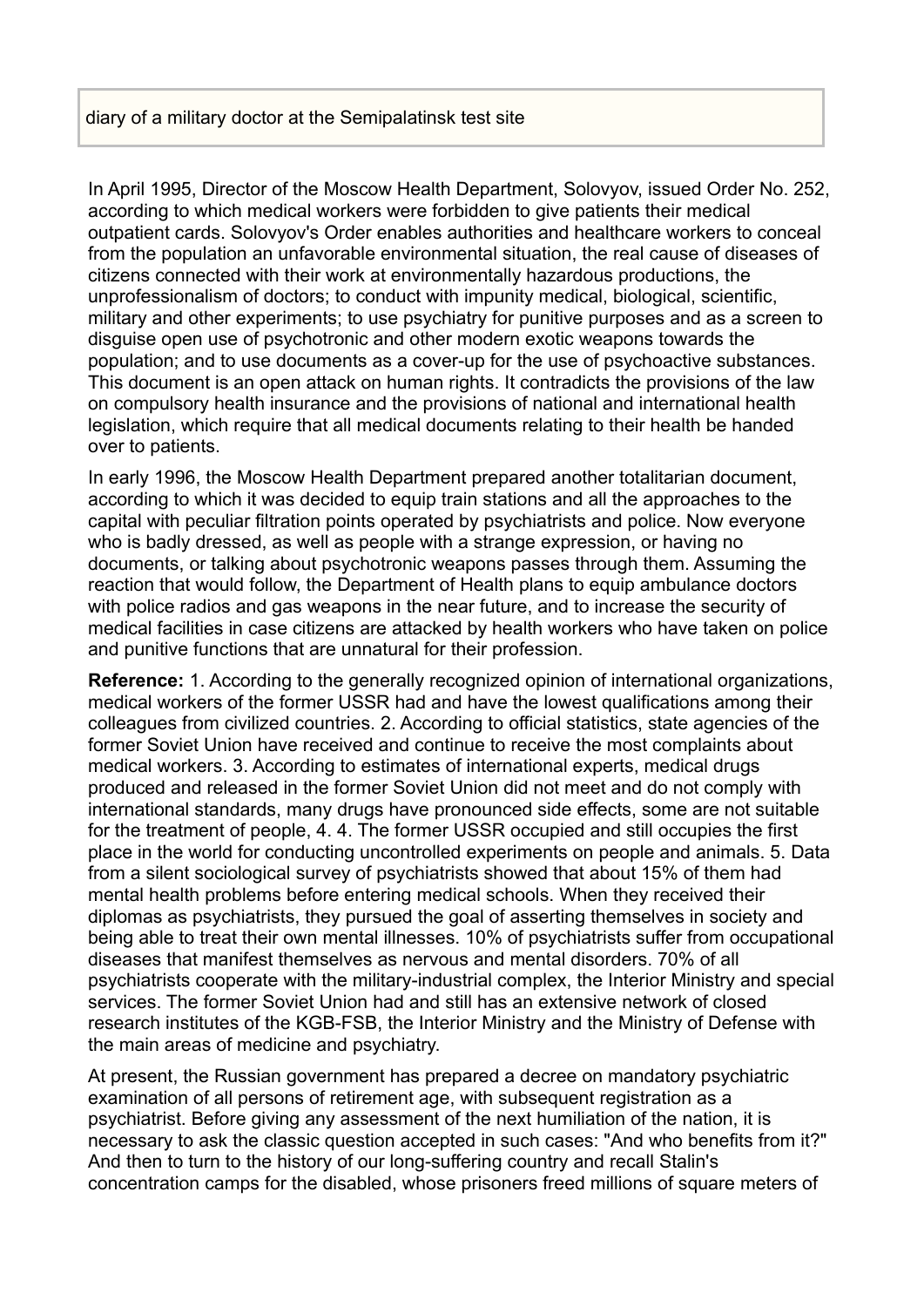living space, spared the state from paying pensions and providing free medical care. As you can see, history is repeating itself.

In June 1995, Russian Deputy Minister of Health A. Tsaregorodtsev (now ex-minister), made an official statement to the Russian State Duma and to a number of interested public and religious organizations that all persons with mental illnesses that have a connection to the activities of religious and other organizations will be treated on a general basis. The creation of special centers for the rehabilitation of sectarians is not planned and is not envisioned by the law.

In written responses and conversations with human rights activists, Tsaregorodtsev categorically denied the possibility of any external influence on human psychophysical activity. What about the licenses and diplomas of "sorcerers" issued by his agency and experiments conducted in mental hospitals with the use of psychotronic generators? How should we understand Mr. Tsaregorodtsev? Somewhere he admits such a possibility, and somewhere he completely denies it! And what is he going to "treat" citizens caught in the net of the State terror machine? Psychotropics? Special drugs? "Sorcerers?" Or psychotronic generators? "Incompetent" psychiatrists, who had already received the first batch of sectarians, could see for themselves that they were not amenable to any "treatment". And this goes without saying, as the psychotronic terror of the victims continues in the mental hospitals. Terrorists do not leave their victims alone until they die. Probably even a schoolboy understands that it is impossible for a soldier who took a pill to protect himself from a bullet and for a test subject from the radiation components of a psychotronic weapon. The soldier can only be protected by a bulletproof vest or helmet, while the test subject can only be protected by special screens or special electronic equipment. The drugs administered to prisoners in mental hospitals, many of which are banned worldwide, are behavior modifiers. They contribute to the rapid and qualitative transformation of people into biorobots, to the intensification of psychophysical torture and torture. These drugs have no positive effect on the victims of psychotronic weapons. Hepsychiatrists do not release the victims until they lie and say that no one else affects them. And only a small portion of the victims, intended to disguise the crime, are treated neutrally in psych hospitals.

As part of special programs, medical and pharmacological centers, the military and special services have been using mental hospitals as testing grounds for decades, testing and improving the technology of biological, chemical, psychotronic and other modern weapons on experimental subjects deprived of all rights.

According to the assessments of the prisoners of the Yellow Gulag, human rights activists and honest psychiatrists, domestic mental hospitals are the worst prisons that have nothing to do with medical institutions. Data from questionnaires of victims of psychotronic weapons show that 90% of them are pathologically afraid of people in white coats and compare them to medieval executioners or Lubyanka interrogators.

If earlier people used to jump out of bed at night when they heard the screeching of "black raven" brakes from the NKVD-KGB under their windows, now they jump out of bed when they hear the screeching of "ambulance" brakes under their windows.

"The only thing scarier than an asylum is death!" - say the inmates of yellow prisons.

"The only thing scarier than death is a remote KGB torture chamber!" - say the victims of psychotronic weapons.

**Reference:** Several years ago the Federal Government adopted a global program for further improvement and modernization of human psychophysical activity management technologies. It was assumed that due to its implementation the number of "guinea pigs" would increase several times. In order to conceal this monstrous crime another program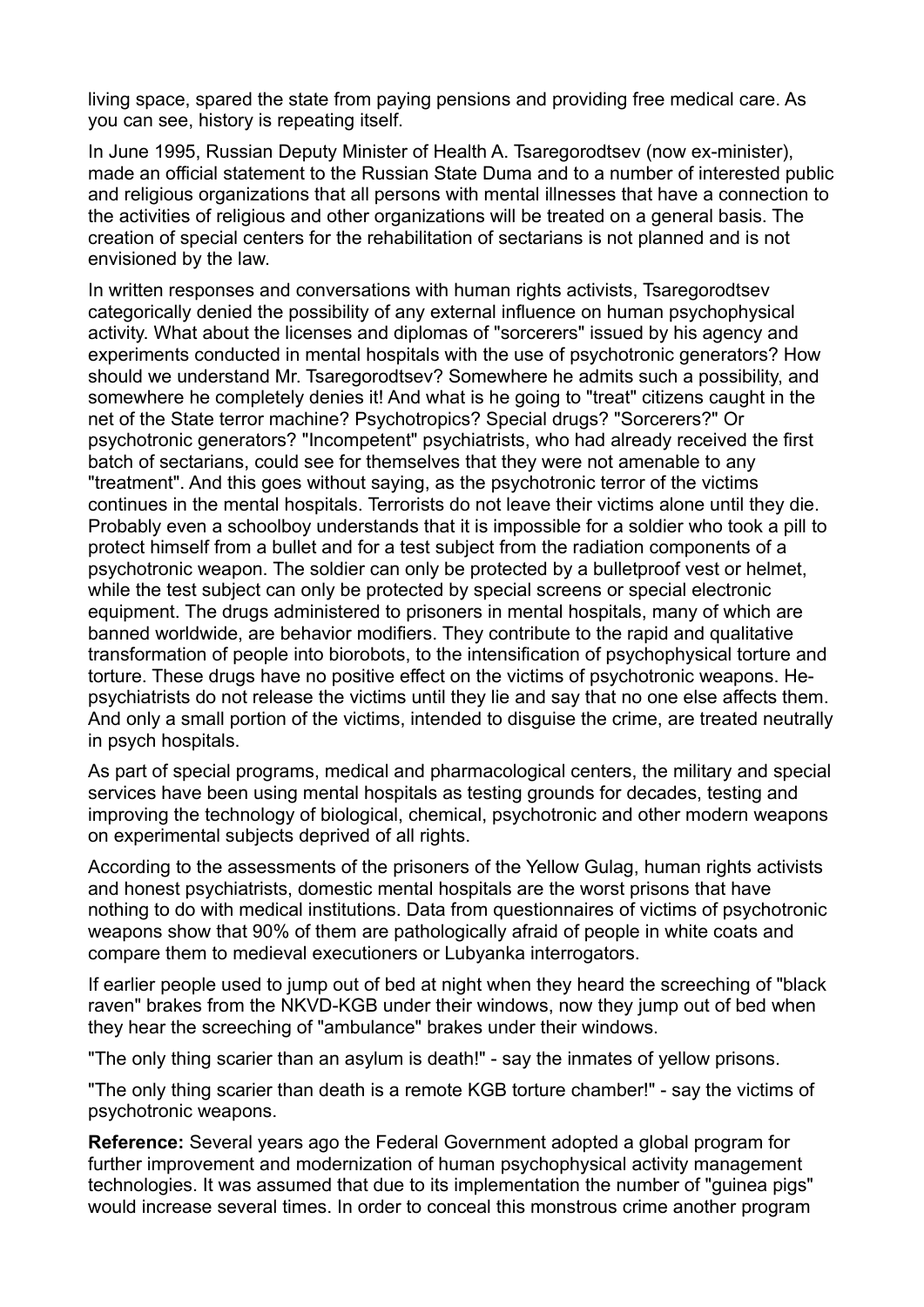was adopted called "Improvement of psychiatric assistance to the population". Within its framework, several hundreds of yellow prisons are to be constructed in Russia by 1997, and the old buildings, which are still usable, are to be repaired as soon as possible. The authorities are also developing an addendum to the criminal code, giving broad rights to psychiatrists and the police to force citizens into psychiatric prisons. Casuistic documents are being drafted that tendentiously interpret the mental illness clinic in favor of criminals. To implement all these actions, in the summer of 1996, a psychiatrist is appointed to the post of Minister of Health of Russia. In the near abroad, representatives of this, one of the dirtiest professions in the world, are also appointed to various key posts. In 1997, psychiatrists, together with the Ministry of Internal Affairs and the FSB, began a mass hunt for victims of psychotronic and other exotic terror.

Still, as many years ago, psychiatry remains the only and most stable cover-up for the heinous crime committed against the population with impunity.

From a secret memo to the Chairman of the Supreme Soviet of the Russian Federation R.Khasbulatov. The note is dated January 26, 1993.

"We are talking about a branch of knowledge known as parapsychology and psychotronics, on the basis of which since 1977 according to official state programs in a number of technically developed countries (USA, Germany, France, Italy, Israel, South Africa, USSR), there is developing technical means of correction and control of human behavior based on biophysical principles of control signals transmission over long distances - weapons of psychophysical intelligence control (PIC)". "In military-industrial complexes of these countries there is a standard classification of weapons: atomic weapons - third type; atomic in combination with acousto-biophysical means - fourth type; psychotropic weapons based on technical principles - fifth type; technotropic weapons based on the same principles - sixth type; biotropic weapons with impact on genetic apparatus - seventh type. Weapons of mass destruction of the fifth to the seventh type do not destroy the technical achievements of society (buildings, structures, etc.), do not kill people and animals, they "only" make them manageable and docile. This logic gave reason to call the new type of weapons (environmentally friendly weapons)." "In view of the above, humane interstate agreements on disarmament should be considered in aspects of the reality of a new and as yet invisible round of armaments (PUE weapons). The renunciation of atomic weapons can be viewed from a somewhat different perspective. After all, the funds freed from such disarmament will rush freshly into paying for the race for strategic superiority in the field of a new generation of weapons psychotronic weapons".

On June 15, 1993 the chairman of the Supreme Soviet of the Russian Federation R. Khasbulatov signed the Law "On Weapons", article 6, paragraph "e" of which prohibits the use of weapons and objects based on the use of electrical energy, radioactive radiation and biological factors.

On April 17, 1996 in Moscow, in the Central House of Journalists at a press conference "Psycho-weapons and zombification of population" it was decided to recognize the existence of psychotronic weapons and their use against the population.

In 1996, General A. Lebed, Secretary of the Security Council and National Security Aide to the President of the Russian Federation, said the following in an interview with journalists: "We are already facing new types of threats, which have emerged due to the emergence of technologies for psychosemantic modeling of human behavior. New, more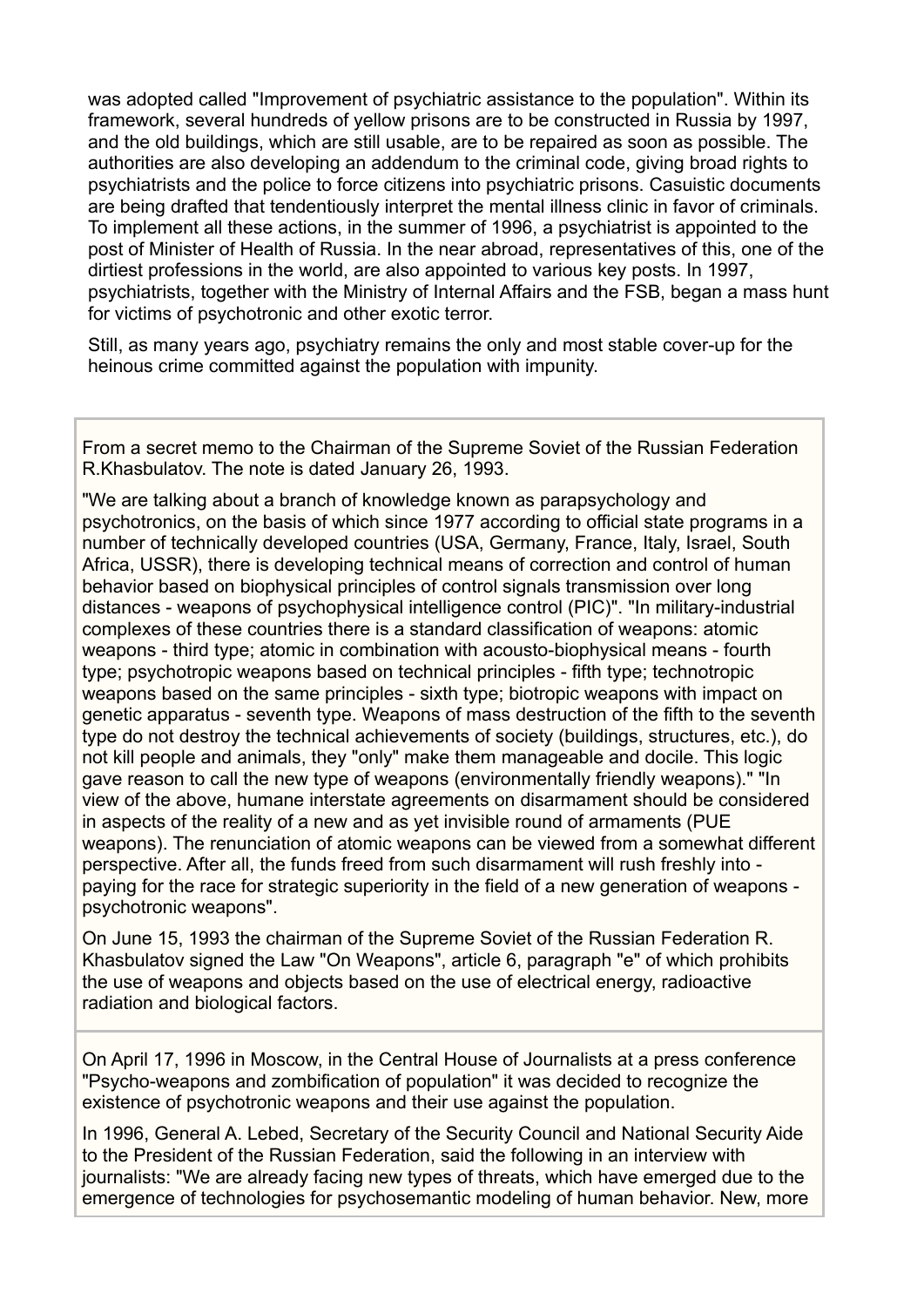effective systems of influencing the consciousness and the subconscious of the population are being developed. And there are many examples of this. Moreover, we can assume that the hurricane breakdown of values, which occurred in the Soviet Union and then in Russia, was carried out as a special psychological operation".

Every year the former Soviet Union makes hundreds of uncontrolled launches of ballistic missiles into Soviet military space, which deliver advanced space weapons and equipment for space psychotronic stations, dozens of police and spy satellites into orbit. While ranting about the peaceful use of space, our country itself violates the Outer Space Treaty, which forbids the launch into orbit, installation on the Moon, celestial bodies, and placement of weapons of mass destruction in outer space.

The use of psychotronic weapons on the population is contrary to a set of international treaties and agreements signed by the governments of the leading countries of the world behind closed doors, but which have recently become public.

At present, there is practically no newspaper in the former Soviet Union that has not published articles about psychotronic weapons and their use on the population. Foreign media outlets have not been spared. One of the earliest publications is the article by CIA officer Edward Hunter entitled "Brainwashing", which appeared in 1952 in a Mayak newspaper. The essence of the article was as follows. According to its author, the Chinese and Russians had found an original, but top secret way to change the mindset of American prisoners.

In 1988, the Washington Post published an article reporting that the USSR possessed "bloodless" weapons capable of controlling human health at a distance, exerting any effect on human behavior, and even killing, without resorting to traditional methods. The FAR expressed concern that the Russians, using these weapons, could disarm soldiers of U.S. or allied armies located in areas where nuclear weapons were deployed.

In 1990, the same newspaper reported that the Russians might be ahead in the development of psychotechnology weapons. This concern was fueled by reports of extensive parapsychological research from Soviet defectors. According to these reports, the Russians manage to influence the behavior of others, change their emotions and health conditions, make them lose consciousness, and even kill them.

Currently, there is not a single person in the former Soviet Union who does not know about psychotronic weapons and psychotronic influence. Therefore, all incomprehensible officials, can be attributed to only one of two categories. Either the person is connected to the crime, or he is under psychotronic influence. The third category simply does not exist in nature.

In accordance with international instruments, articles have been introduced into the legislation of Western countries that provide for punishment for such crimes. There are also centers and committees for the protection of the individual, equipped with special equipment capable of registering any external influence exerted on a person. Propaganda and advertising of so-called "psychic" is prohibited. In the countries of the former Soviet Union there are no such laws, there are no centers and committees for the protection of personality, although Moscow and most of the cities in the country are literally stuffed with the most modern and diverse equipment that can not only register any radiation, but also protect the person being treated from any external influence. However, the authorities do not take any measures to ensure the safety of the population.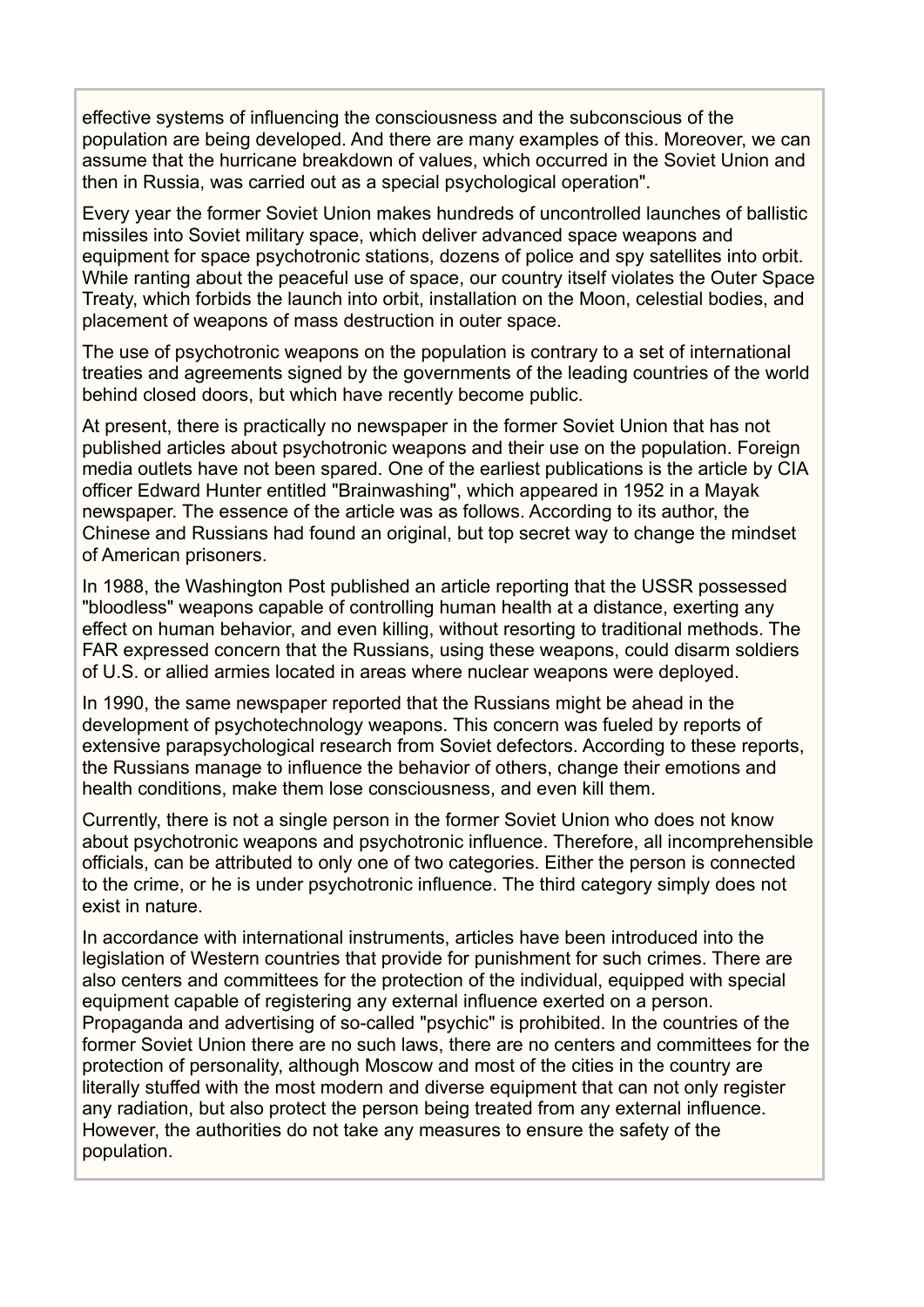### **THE WHITE HOUSE IN THE PSYCHOTRONIC DIMENSION**

During the August 1991 putsch, Colonel General K. Kobets, commander of the White House Defense, publicly stated that the putschists may use psychotronic weapons against the defenders, which, according to the defenders, were used in some areas. During the October 1993 events psychotronic weapons were already used on a mass scale, according to participants and military officers. Communist clans and special services had carefully planned all artificially created situations related to the White House and Ostankino. The October combination of Communist and Fascist banners caused quite natural bewilderment in many people, but once again convincingly confirmed the similarity of their ideologies, the inseparability of their ties, and the identity of their goals. Probably everyone also remembered the rather strange - if they were considered by military experts - appeals of the major military leaders of the rebel house. Here are a few of them: "Dzerzhinsky's division will support us!", "The West Siberian Military District will support us!", "Everyone to storm Ostankino, after capturing it we will be able to address the people and restore the status quo!" All these appeals came from the mouths of generals who were well versed in the capabilities of military equipment, the real capabilities of the rebels, and the unlimited capabilities of the Kremlin. They would have to understand and realize that it would be enough for their enemy to use one type of non-lethal weapon so that not a single internal combustion engine of Dzerzhinsky's division would start, that it would be enough to suppress all the radio-electronic points and navigation equipment of aircraft and to cut off all the railway and highway communications, so that not a single plane, not a single train or convoy of troops could reach Moscow. They would have to understand and realize that a paramilitary and poorly trained insurgent contingent, armed only with small arms, could not storm, much less seize, such a state strategic and propagandistic institution as Ostankino. In turn, for some reason, the Kremlin, unable to find a correct and reasonable solution for localizing the hotbed of tension, adopted a "strange", monstrous and simultaneously provocative decision - to shoot the White House. By making this decision, the Kremlin reversed all the democratic achievements of 1991. There is no doubt that the October events were created artificially and served as a springboard for the use of psychotronic weapons for political provocation, political discredit and political speculation.

# **HOUR "H"**

At the present time in the former Soviet Union there is a war for power between the clans of the Central Committee of the Communist Party of the Soviet Union. The clan with a comfascist bias, the KGB-FSB has psychotronic weapons, using which it is trying to change the political, economic and social situation in the country.

The clan policy of Comfascists and other clans includes in their program the use of psychotronic weapons to artificially create interethnic conflicts on the territory of the former USSR. The mere fact that Soviet people, brought up on international traditions and hatred of fascism, began to support fascist organizations and actively participate in local military conflicts aimed at national animosity and hatred of other nations, indicates that this policy is firmly embedded in our life and has been implemented in practice for several years. It is probably appropriate to recall here the warning of the last General Secretary M. Gorbachev, who said that the clans of the CPSU Central Committee would not give up the country so easily. They will start their war for power by paralyzing the economy and inciting ethnic hatred, which subsequently will escalate into local wars, which cannot be stopped until a state of emergency is imposed in those areas and in the state itself, which will serve as the beginning of a military-police state.

Long before the plan was implemented, the analytical departments of the CPSU Central Committee and the KGB had developed mechanisms for the artificial creation of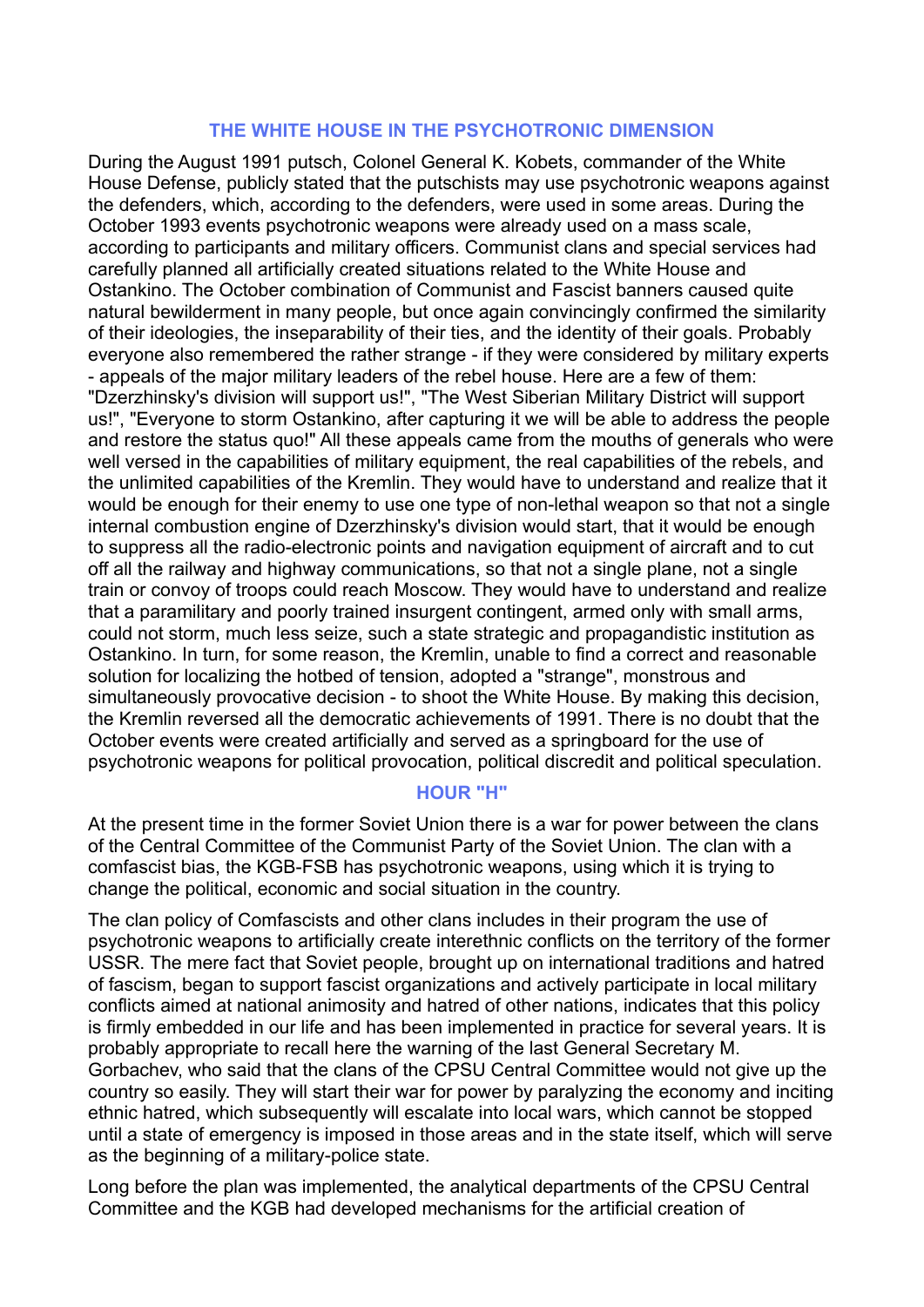interregional explosive geopolitical zones in the USSR, which were to destabilize the situation in the country during its implementation. By skillfully using artificially created hotbeds of tension, creators of this monstrous plan acquired unlimited opportunities to manipulate the political, economic and social situation in the country. The most suitable areas were chosen for the creation of such zones: Karabakh, Moldova, Georgia and Chechnya.

Chaos, criminality, hyperinflation, interethnic conflicts and local wars, and an upsurge of discontent suit the Comfascists to the fullest extent. Their leaders have recently begun to openly state that the ground has been prepared for a transition to another state. All that remains is to wait for the tipping point, and then their long-awaited "Ch" hour will come. However, recently trends of prevailing of the state security system over warring clans have clearly begun to emerge. It is as if the FSB became a separate structure and set itself the goal of independently seizing power.

# **THE DISPASSIONATE NUMBERS ARE RINGING THE ALARM BELL**

Honest scientists warn that psychotronic warfare will destroy most of the population, lead to degradation and psychotronic enslavement of the peoples of the former Soviet Union. The best confirmation of these warnings can be the monstrous statistics, which is more reminiscent of Sovinformburo summaries during World War II.

Synopsis: According to official statistics, the population of the former Soviet Union is dying out. Life expectancy fluctuates at the level of underdeveloped countries. Mortality in some regions far exceeds the birth rate. Child mortality, by which our country has always held one of the leading places in the world, still tends to increase. Scientists predict that the population will continue to decline without population recovery. Already they warn that today's first-graders will become disabled or not live to matriculation at all during their years in high school. For more than five years, official statistics have stated that not a single person in the country suffers from any chronic illness, for many of which we also rank among the first in the world, while the contingent of the armed forces of the former Soviet Union consists of 70% of soldiers who have no place in the army but in hospital beds. The former empire of evil is shaken by epidemics of the worst diseases, which, according to medics, were ended once and for all in the Middle Ages. Every day thousands of citizens who were poisoned by substandard food apply to medical institutions. The former Soviet Union ranks first in the world in terms of the number of crimes committed. Leads in the number of suicides and abortions. And the number of aviation, train and automobile accidents brings the former Soviet Union to the finish line to the pedestal of record-breakers in this area. The curve of accidents at environmentally harmful industries is steadily moving vertically. Chernobyl, Chelyabinsk, Semipalatinsk and Novaya Zemlya have claimed millions of lives and turned vast areas into uninhabited spaces. Other figures do not inspire optimism either, but make a depressing impression. Some are eager to ignore these terrible figures; some are determined to hide them from the population, to remove their focus, to give them their own interpretation, to downplay their significance. But the dispassionate figures on the scoreboard of vital time inexorably continue to ring the alarm bell and call upon the careless population to take immediate emergency measures to ensure their safety.

In 1992 systems of radar complexes based on beam reflection from Earth's ionosphere were created. Included in these systems phased antennas can work for radiation, create a single psychotronic field, able to influence the behavior of the population. Such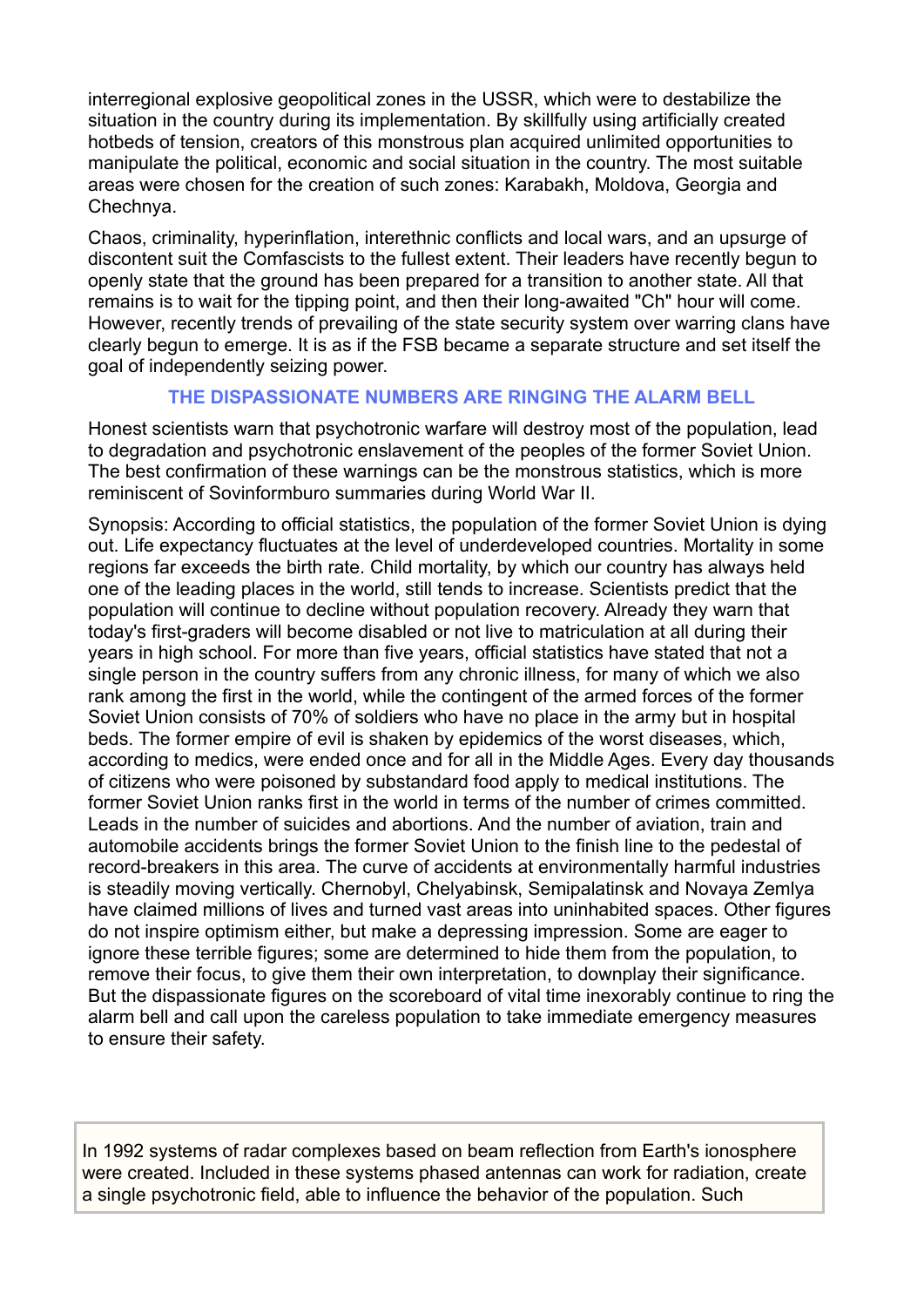systems were created in Chernobyl and Krasnoyarsk-26.

For several years in Academician Anokhin's Research Institute of Normal Physiology, a group of scientists headed by the Head of the Department of Normal Human Physiology Medelanovsky and a group of scientists headed by the Head of the Laboratory of the Research Institute of Radioelectronics Godik conducted secret laboratory and clinical tests to create technologies for changing states of brain function and corresponding somatic states of the whole organism. Tests of technologies for control of mental and somatic states were successful The discovery of more perfect technology made it a reality to control any person as a robot at any distance. In 1990, the USSR Ministry of Health and the USSR Academy of Sciences gave high marks to the new method. The former Minister of Foreign Affairs E. Shevardnadze rendered great support to the scientists. From the words of the staff of these research institutes it is known that for several decades they received tens of thousands of letters in which the victims of psychotronic weapons, knowing the real profile of the institutes, asked their leaders Sudakov and Gulyaev for technical protection, but they left these requests without any attention.

Heretical thoughts do not leave N. Bekhtereva, an academician of a large and small medical academy, the scientific director of the Brain Center in St. Petersburg. In 1990, when she was director of the IEM, the cabinet of the USSR minister allocated a large sum of money to the IEM. This led to a conflict situation between the Institute's employees who did not receive a penny for their research work and Bekhtereva. The Leningrad IEM was the first in the USSR to apply the method of implanting electrodes into the human brain to control its activity. The IEM, and later the Brain Center, were quite successful in solving the problems of modeling neural networks of the human brain to create biorobots. IEM performed orders from the military and the KGB. There is no doubt that the Brain Center was created for the development of the newest types of psychotronic weapons

For more than 20 years, psychotronic weapon technologies have been developed by the Research Institute of the AMS SB IKEM, headed by Academician V. Kaznacheyev. In an interview with local broadcasting journalists, Kaznacheev admitted that in early 1990 his institute accepted orders from the military to develop psychotronic weapons. And employees of this institute in confidential conversations said that their institute accepted such orders more than twenty years ago. On the question of the journalist from the local newspaper "Moment of truth" about the reality of application of psychotronic weapons to the population V. Kaznacheev asked the journalist "to forget this topic". And then followed a very strange hint: "You have no idea what kind of control you will fall under after that," said the father of the Soviet psychics. In one of his conversations with the victims of psychotronic weapons he called 70 per cent of all psychics insane and refused to give protective equipment, stating that his institute does not and never has had any devices, although the ICEM is literally stuffed with the most diverse modern and unique equipment. This very institute was visited in early 1990 by Marshal Akhromeyev and General Crow in order to inspect it for the creation of monstrous superweapons, which frightened off the overseas politicians and military.

In 1974, the State Committee for Inventions registered both the invention and the discovery, called "Method of inducing artificial sleep at a distance by means of radio waves". The hypno-emitter was successfully tested in 1974 in military unit No. 71592 stationed near Novosibirsk. According to calculations, the power of the generators is enough to effectively treat a city with an area of about one hundred square kilometers.

According to the Decree of the CPSU Central Committee and USSR Council of Ministers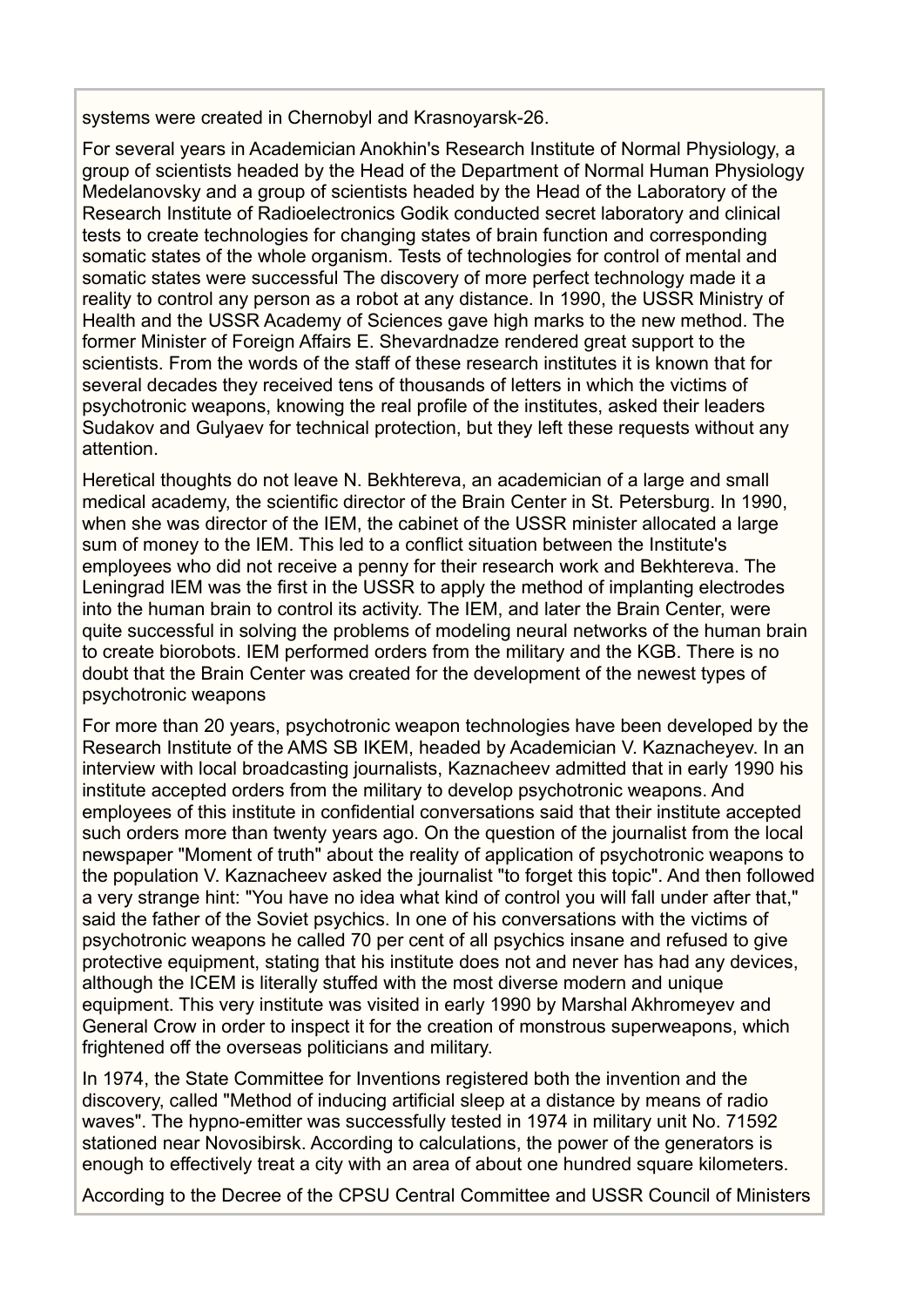of January 27, 1986 Na 137-47, the section "Lava-5" and "Ruslo-1" works were carried out in several scientific departments on the subjects". "Cosmorhythm-3", "Orion", "Fundamental research of principles and methods of remote non-contact correction of functional state of complex technical and biological systems by physical fields with pulsecode organization and their experimental and design support".

But, if we still take the information about the West's psychotronic aggression seriously. then how can we explain the victory of the Communists in 1995 in the elections of deputies to the State Duma of the Russian Federation and the victory of the Communists in the elections of heads of administrations in the regions? Yes, indeed, information about contacts between the Soviet Union and the United States in the field of joint control of psychotronics appeared in the media. Document <sup>1</sup> 174-90/16, signed by KGB chairman V. Kryuchkov and U.S. Secretary of Defense C. Weinberg, appears in the press. But this does not mean that the U.S. is conducting a psychotronic war against the peoples of the former Soviet Union. Because long-lasting and persistent silence of communist and post-communist governments on the background of the exposure of the monstrous crime and on the background of the real annihilation of the population can not be justified and cannot be justified logically. And if, nevertheless, it would be so, in which case they can only act together. Consequently, the crime acquires more monstrous forms and greatly aggravates the guilt of the leadership of the former Soviet Union, who gave their peoples into slavery to foreigners.

A monstrous crime is currently being exposed. General Rogozin, the father of psychotropic weapons, has been removed from his post. After his removal, he settled in the FSB. There is speculation that the FSB is about to launch some kind of investigation into the crime. It begs the question: who will the FSB be looking for? It will be itself, or Grishka the bandit, who is holding a super weapon instead of a crowbar, or maybe the FSB will be looking for cesurochkki, who have settled in the basements of apartment buildings and in attics? Or anyone else? Probably it does not take much intelligence to understand that super-weapons can be in the hands of the state, which artificially creates a huge network of so-called Mafia structures, equipped with primitive prototypes of psychotronic weapons, in order to disguise the crime. Consequently, the FSB will look for a black cat in a dark room, which has never been there, while expanding the circle of accomplices, artificially tying them with blood. This has already happened in the history of our country in 37, when large groups of people were forced to sign death warrants.

Under the guise of "humane" ideas, more and more government programs of criminal encroachments on the human brain are planned.

If the half-secret decree of the State Committee on Science and Technology of the Supreme Soviet of the USSR № 58 dated July 4, 1991 allowed continuing research of the spinal and lepton fields and the Center for Non-Traditional Technologies of the SCST was instructed to explore all the effects of the remote impact on the troops and the population torsion radiators, then in recent years the implementation of the devilish projects almost legally engaged more than 50 scientific research institutes, released a huge amount of money. However, the lovers of mankind believe that the funds are still not enough to start the new factories with understaffed combat psychotronic generators on their conveyors. In 1994, in the midst of unmasking the psychotronic weapons and their use against the population, they, with their characteristic effrontery, from the pages of Moskovskie Novosti newspaper appealed to the people to make donations to launch the death conveyors and create new, more perfect types of modern weapons. At the same time, for several years, the State Duma Commission has been stomping on the spot and cannot push through the powerful barrier of lobbyists to pass a bill on the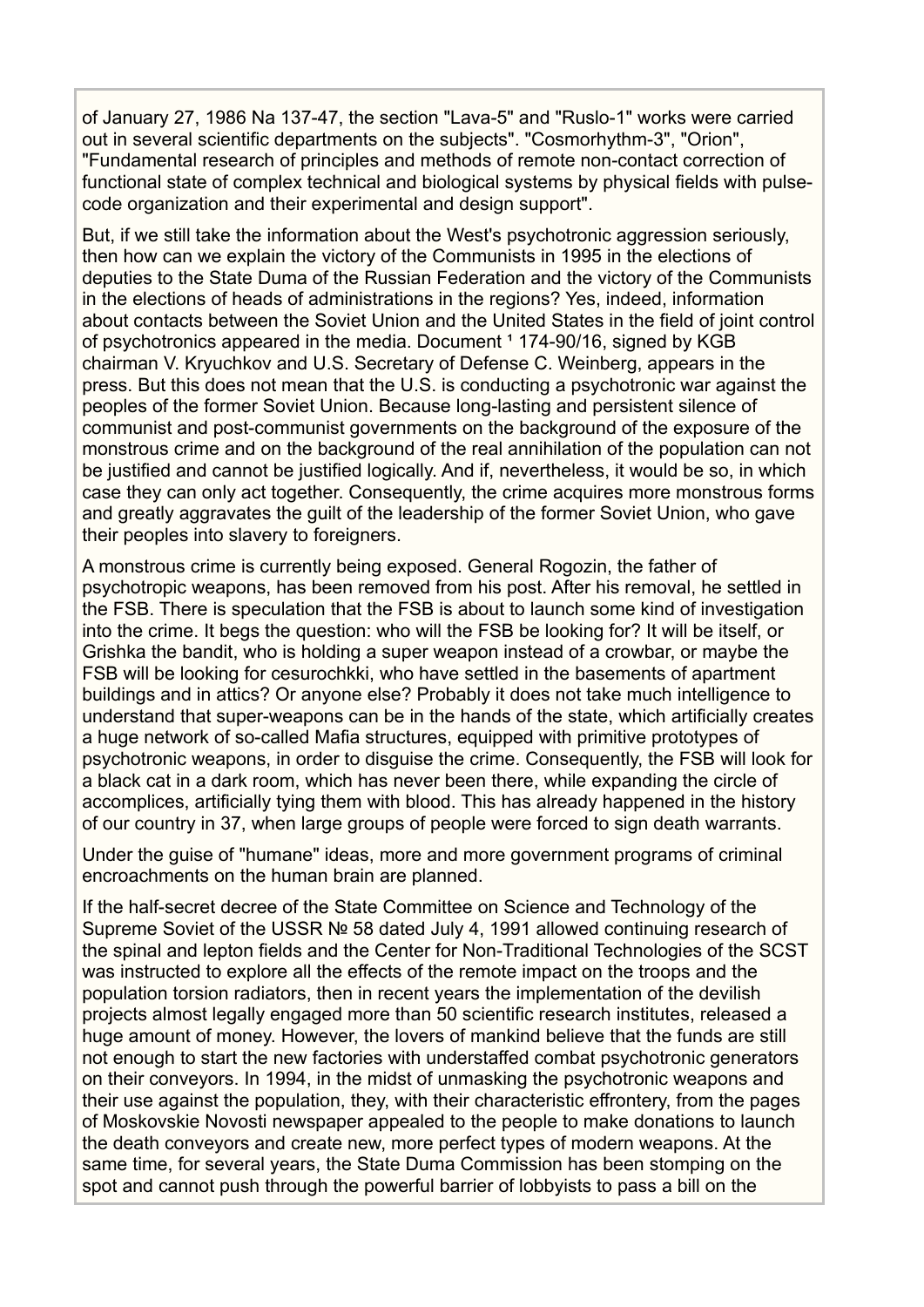protection of the human psychosphere.

Note: According to official documents published in the press, the customers for the creation of domestic psychotronic weapons are the CPSU Central Committee, the KGB, the USSR Ministry of Defense, the USSR Interior Ministry, the Cabinet of the USSR Council of Ministers, Atomenergoprom.

After reading this chapter, some readers may think that I am trying to deny the existence of such weapons in the West. No, you are not. Nor did the West sit idly by and wait for the evil empire to enslave their populations.

## **FREE EXPRESSION OF THE WILL OF CITIZENS, DEMOCRATIC ELECTIONS ARE NOT POSSIBLE IN CONDITIONS OF PSYCHOTRONIC PROCESSING OF THE POPULATION**

The political manipulation of the population with psychotronic weapons was especially noticeable during the election campaign of 1995. A survey of residents of some regions showed that the majority of them are indifferent and do not want to participate in elections, while the rest of the population gives preference to communists and nationalists who pursue a return to the past. Is this natural? Of course not! Because with the opening of the Iron Curtain and the advent of glasnost, the population was well aware of the basic principles of communist ideology, based on violence over the individual, the leveling of all human values, and the transformation of the population into a society of standard conformists. The partially declassified and published documents from Staraya Ploshchad and the Lubyanka Square clearly demonstrated the anti-humanity, monstrousness, and supercriminal nature of the communist regime and the flawed nature of its ideology. In terms of the number of annihilated, dispossessed, deported and humiliated citizens, the regime surpassed all, even the most tyrannical and despotic states that ever existed on the globe. There is virtually no family in the former Empire of Evil in which there is not one person who has not suffered under the Communist regime.

Before continuing to assess the unnatural sympathies of the population, it is necessary to understand some questions, which could be formulated as follows. To what strata of society would we classify those people who do not want to be free, but prefer to be slaves? As a rule, such people would be categorized as flawed, degraded, limited, etc. And what do you call those people who also want to defend their right to be slaves? Probably you can't call them anything other than zombified people. In which state would any normal and freedom-loving person want to live - a totalitarian or a democratic one? Of course, any sane person will say in the democratic one. However, most of the former Soviet citizens, having experienced all the charms of the communist regime, are choosing to go back to the past. This means they voluntarily want to live as the ruling elite dictates, which they will then meekly serve as they have done for over seventy years. A person who chooses totalitarianism gives up his natural right to say what he wants rather than what others want, to freely practice his beliefs, to associate in political parties and social organizations, to hold meetings and rallies, to travel freely in the country, to travel abroad freely and to return freely, to live and work wherever he wants, to own private property and land. In a totalitarian state, a person would not belong to himself, his private and intimate life would be the property of the state and a conformist, obedient society. Naturally, no normal person would want to forfeit these rights and freedoms, which were given to him by God and nature. However, former Soviet citizens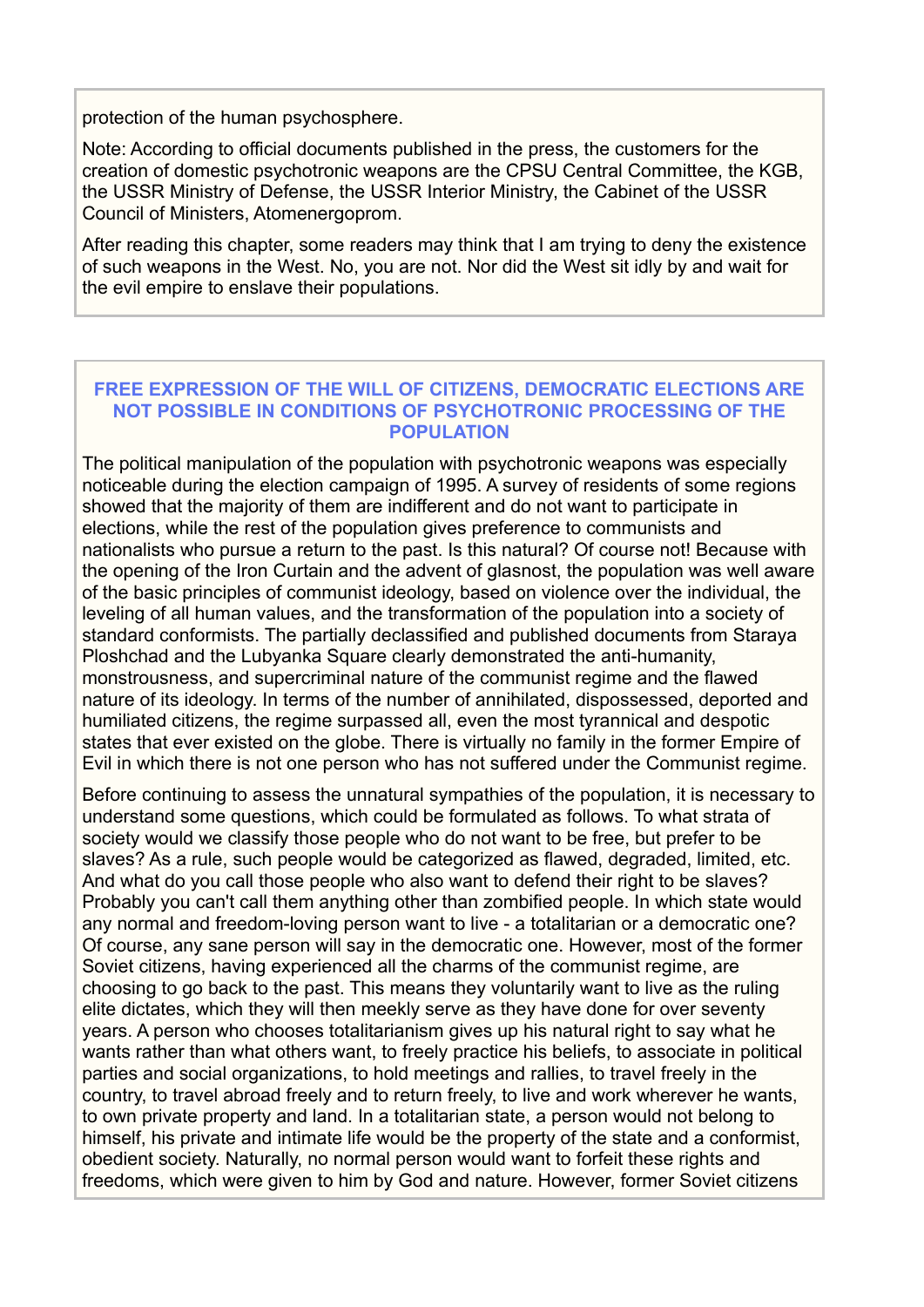are swelling the ranks of neo-communists, even despite revelations from such communist apologists as S. Umalatova, who found the strength to call her comrades-inarms a pack of jackals fighting for the seat of power. Everyone knows that the Kremlin democrats were communists in the recent past, and some of them still are. The only difference is that they belong to different communist clans. Consequently, our country's democracy is not a real democracy, but a communist one. But whatever it is, it is still better than the regime under which the Soviet people lived. The ancient truth is that you have to choose the lesser of two evils. Today, most of the citizens of the former Evil Empire support the neo-communists. And amazingly, none of them have asked themselves the simple question: why do we need to seek a return to the terrible and antihuman past, or is it not better to work for a better democratic present? None of them thought about the fact that the neo-communists intend to use them as cannon fodder in their struggle and immediately forget about them when they come to power. With the current balance of power and the artificially created situation in the country, it is impossible to return to the old state system, just as it is impossible to enter the same river twice, since everything flows and everything changes. At the present time, Russia can only return to the most bad and monstrous state system, whose name is Comfascism. The only way to justify the citizens' unnatural sympathies for the past is to get an unequal start after the fall of the Communist regime. If a party member or an economic nomenklatura with a lot of stolen capital and connections was free to open his own business and quickly become rich, the majority of ordinary workers and employees remained in the role of service personnel

During the 1995 election campaign, citizens approached the ME of the ICHR claiming that someone was treating them with psychotronic generators. An invisible voice penetrated their brains, convincing them to vote for the Communists. There were reports in the media from specialists in the military-industrial complex involved in the development of psychotronic weapons. They said that they were periodically approached by political functionaries with tempting offers in terms of providing them, for a fee, with specialists with psychotronic generators to process voters, with the aim of getting a majority of votes in elections. The skillfully simulated situation in the country created favorable conditions for the Communists to win the election. The long-standing, monstrous psychotronic experiment on the population brought its masters the first tangible results.

In this connection on December 10, 1995, members of the human rights movement. waging an unequal struggle against the heinous crime of the century, held the first demonstration of victims of psychotron weapons in the history of the empire of evil in Moscow. The main slogans of the demonstration were: "Free expression of the will of the citizens, democratic elections are impossible in conditions of psychotronic treatment of the population!", "Comfascists are coming to power, using psychotronic weapons against the population!", "No to psychotronic weapons!", "CPSU and KGB to the International Tribunal!

After the end of the election campaign, human rights activists prepared a number of documents, testifying to the artificially created by criminal methods environment in the country, contributing to the victory of the Communists in the elections. The documents were sent to the Russian Supreme Court. However, the highest court, having considered the application and the documents attached thereto, considered the arguments of human rights defenders not entirely convincing. However, human rights activists did not agree with the court's decision and are preparing a more extended and competent application to recognize all elections since 1995 as invalid.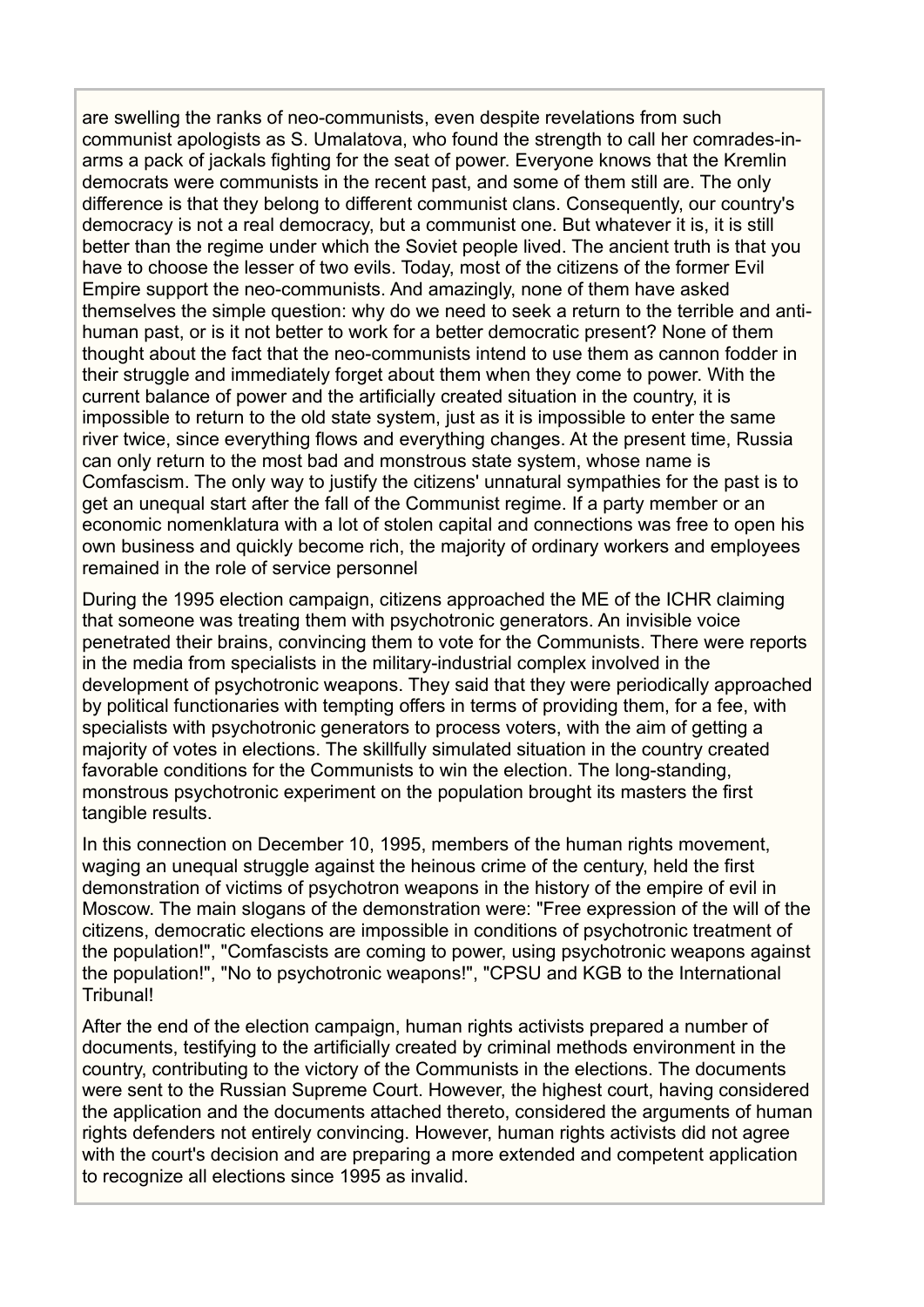### **THREAT TO NATIONAL SECURITY REQUIRES URGENT LEGISLATION**

In connection with the current extreme situation threatening the national security of the countries of the former Soviet Union, the public should demand that their parliaments immediately introduce the following legislative acts into the constitutions and criminal legislation: 1. To introduce to the Constitutions and criminal legislations of the countries of the former Soviet Union, Russian Federation, the Law "On information, intellectual, genetic and psychophysical security of man, in light of the progress of medicine, biology, biochemistry and biophysics, as well as in light of the progress of cybernetics, electronics and other modern trends in science and technology", providing the harshest punishment for its violation. The crime should be qualified as a crime against humanity and should have no statute of limitations. The law should provide for punishment from the beginning of the crime, regardless of whether it was committed before or after its adoption. 2. The law "On Prohibition of the Development, Stockpiling and Use of Psychotronic, Psychotropic and Other Modern Exotic Weapons, as well as Special Methods Capable of Remotely Influencing Human Psychophysical Activity and Purposely Destroying Human Health" should be introduced into the constitutions and criminal legislation of the former USSR and RF, providing for the harshest punishment for such crimes. The crime should be qualified as a crime against humanity and have no statute of limitations. The law should punish from the moment the crime is committed, regardless of whether it was committed before or after it was passed. H. To introduce the Law "On Declassification and Prohibition of Activities of State Bodies, Government Agencies and Special Services that Violate Human Rights" into the Constitutions and Criminal Laws of the former Soviet Union and the Russian Federation.

Before the laws come into force it is necessary to take the following measures as a matter of urgency: 1. Immediately stop the psychotronic terror carried out by state bodies, departments and special services against the population. Destroy information, psychological and genetic codes of victims subjected to psychotronic brain and body processing and their reprogramming in the memory of electronic systems. 2.To establish state and parliamentary commissions in the former Soviet Union countries to investigate the psychotronic genocide. H.To create in the territories of the former Soviet Union and RF the centers and committees for personal protection having special protection facilities and special devices capable of registering any external influence which is exerted on a person and serviced by honest and independent personnel of our country and the West. And while there are no such centers, to provide temporary technical protection for all victims of psychotronic and other exotic terror. 4. To oblige law enforcement agencies to review the appeals of citizens who report any external influence on them and to take measures in response to them as soon as possible, primarily aimed at ensuring their safety from criminal attacks on their lives and health. 5. 5.Prohibit psychiatric hospitals from being used for punitive purposes, as prisons for citizens alleging any external influence on them, and as a screen for the use of psychotronic, psychotropic and other types of modern exotic weapons and special means capable of remotely influencing human psychophysical activity and purposefully destroying their health. 6.Oblige medical workers to record traces of psychophysical terror exerted on citizens. To issue patients with any medical documents concerning their health. Strictly observe the provisions of national and international health legislation. To ensure the free exit of victims of psychotronic weapons from the former Soviet Union. Victims should be equated with political refugees.

On the account of the CPSU, the VCK-KGB-FSB millions of innocent our compatriots murdered, millions who passed Stalin's Gulag and the Soviet psychiatric hospital, millions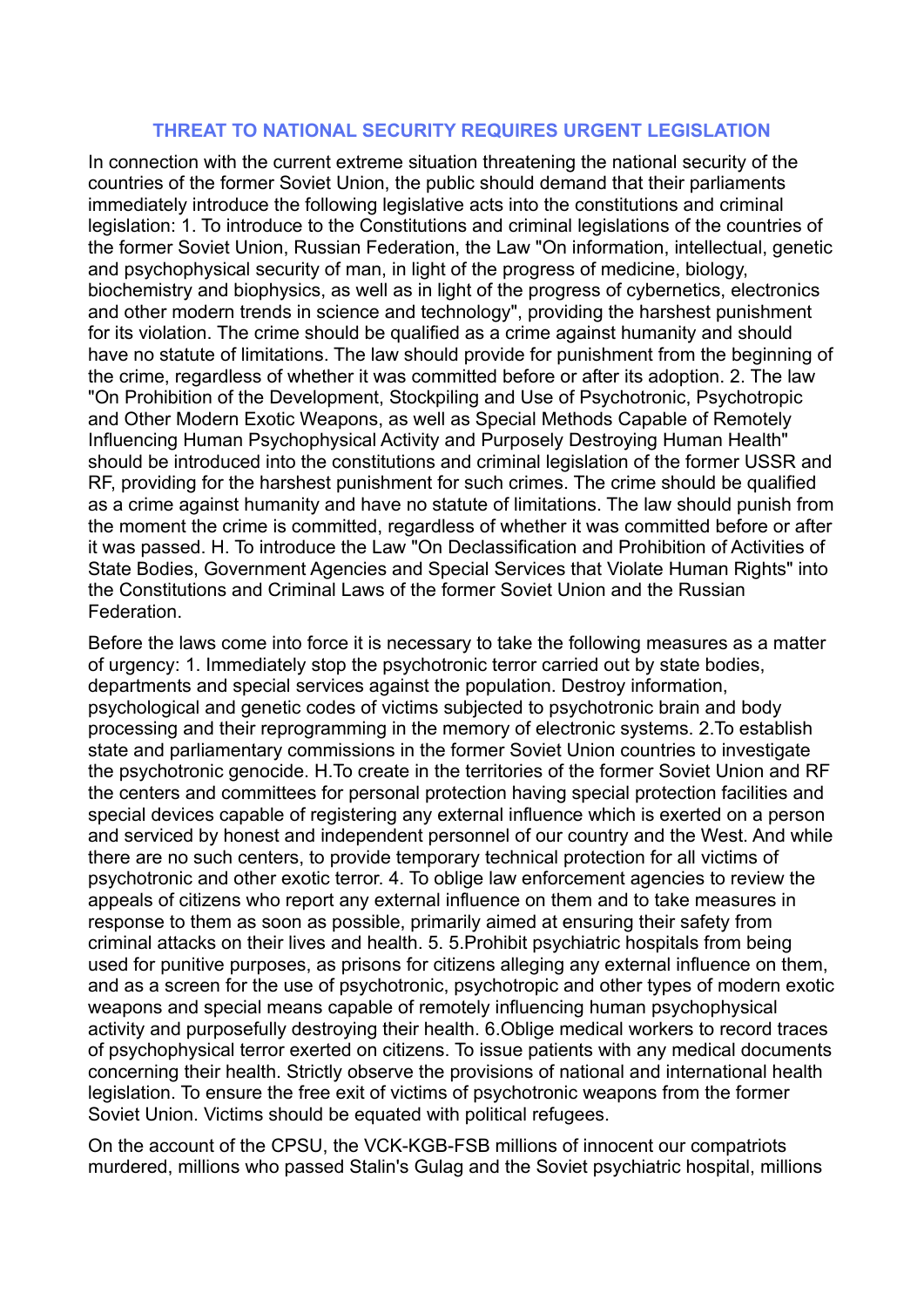who were persecuted and persecuted, therefore there is no need to give moral, political and legal assessment of another most vile and cruel vandalism.

Without a doubt, psychotronic genocide, which long ago developed into a psychotronic war against its own population, should qualify as a crime against humanity and fall under jurisprudence

# **LIST**

# **sources of information used in the book**

1. Collection "Cybernetics expected and cybernetics unexpected". "Science, 1968.

2. "The U.S. Constitution and the Real Rule of Law." "Naukova Dumka, Kiev, 1987.

3. "USA: Course on Military Supremacy", V. Serebryanikov, E. Rybkin, I. Slivin, and S. Korshunov. Military Publishing House, 1985.

4. "U.S. Military Power Policy," P. Timokhin. Military Publishing House, 1987.

5. "Dossier of Repressions," V. Kovalev. "Molodaya Gvardiya", 1987.

6. "Army of the Night." "Politizdat, 1988.

7. "The Ethics of Science. Problems and Discussions, I. Frolov, B. Yudin. "Politizdat", 1986.

8. "Informatics: Achievements, Prospects, Possibilities," E. Semenyuk. "Nauka", 1988.

9. "Psychics - a myth or reality?", A. Translchikov. "Znanie", 1989.

10. "The organism in the world of technology" (cybernetic aspect), V. Novoseltsev. "Nauka", 1989.

11. "Man as a link of a tracking system," I. Tsibulevsky. "Nauka", 1981.

12. "Anomaly No. 6," Ecology of the Unknowable. Scientific Information Bulletin of TASS and the Association "Ecology of the Unknowable," 1991.

13. "Computer and Society." "Politizdat," 1990.

14. "Sound, Ultrasound, Infrasound," I. Horbenko. "Znanie." 1986 г.

15. "Regulation of Tracking Movements," Y. Shapkov, Y. Gerasimenko, and S. Romanov. "Nauka", 1988.

16. "Touching the Invisible, Hearing the Inaudible: Effects of Focused Ultrasound on the Senses and the Brain," I. Vartanyan, E. Tsirulnikov. "Nauka", 1985.

17. Newspaper "On the Verge of the Impossible", #3 (145) 1990. "The Mystery of the 25th Frame", A. Hamburg, employee of a laboratory financed by the 3rd Directorate of the KGB.

18. Courage Hour newsletter, 1990. "As long as the KGB exists, democracy in our country is impossible", Y. Vlasov. Editorial address: 113162, Moscow, Mytnaya St., 54, sq.32. The bulletin is currently out of print.

19. "Komsomolskaya Pravda" newspaper, 19.10.91 "Schizophrenia on the basis of KGB?" 20. Soviet Radio magazine, 1994. "UHF and Human Security."

21. "Handbook of Representative Points of Electroaculum according to R. Fol," MP "Sistema," Moscow, 1991

22. "Radio Electronics and Ecology," A. Tereitsenko. "Znanie", 1989.

23. "Thermal Imaging," A.G. Zhukov, A.N. Zhukov, and A. Goryunov, AKalpha. "Znanie", 1974.

24. "The World around us is Transparent," P.Oshchepkov, L.Pirozhnikov. "Znanie. 1980г.

25. "Omnivision without Miracles," N. Blinov. "Znanie", 1984

- 26. "3vukovidenie", P.Oshchepkov, L.Pirozhnikov. "Znanie", 1984
- 27. "Technique Heals," Z. Katona. "Mir, 1980.

28. "The Science of Pain," G. Kassil. "Science", 1969.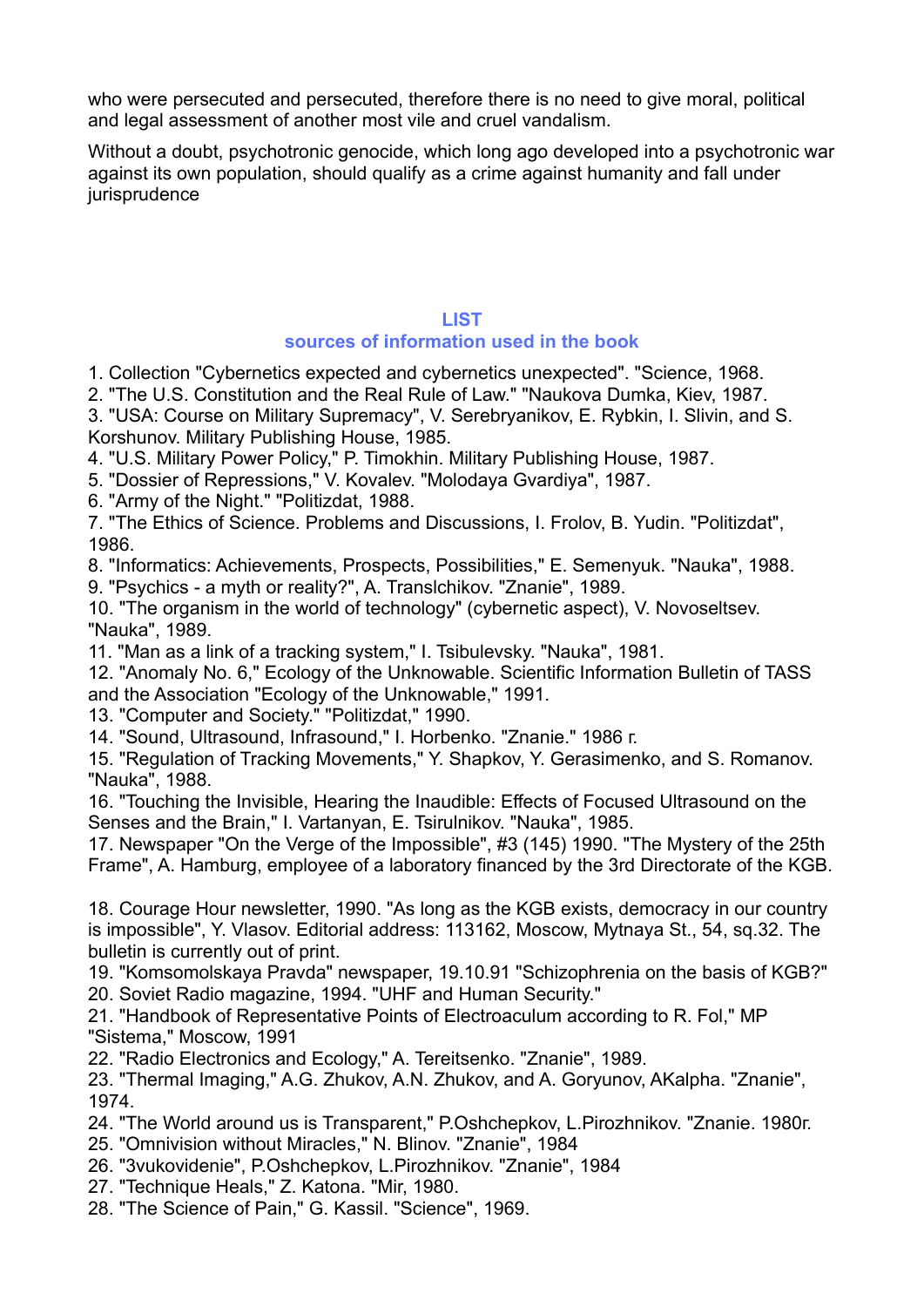29. "Izvestia" newspaper, № 207, 07.08.91 7g. "They wanted to mark the defenders of the White House", N. Burbiga.

- 30. Newspaper "Trud", 01.11.92. "Psi" weapons are extremely dangerous", A.Isaev.
- 31. Journal "Bulletin of Biophysical Medicine," #4, 1992, pp. 25-29.
- 32. Magazine "Sputnik", special edition, autumn 1991
- 33. Journal "Technique of Youth", #4, 1993.
- 34. Magazine "Zarubezhnoe Voennoe Obozrenie", #4, 1994, pp.10-14.

36. Magazine "Voennaya Mysl," #6, 1993, pp.36-45 The "Northern Bee" newspaper, No 11(14), November 1991. "Six million people die annually in the country from unknown radiation.

37. The newspaper "Molodost Sibiri" ("The Youth of Siberia"), No 5, 27.01.91, Novosibirsk, "1/6 of the world - ward No 6".

38. The newspaper "Top Secret", № 8 (51), 1993. "The Dream Machine.

- 30. 30. "Yurydychnaia gazeta", Ns 5, 1992, "Mind the Psychotronic Weapon".
- 40. "Yurydychnaia gazeta, Ns 6, 1992, "Attention Psychotronic Weapons".

41. The newspaper "Moskovsky komsomolets", 26.09.93, "A Thousand Days of Zombie" (Confessions of a Stooge).

- 42. The newspaper Moskovsky Komsomolets, 22.08.93, "Thousand Days of the Ephah".
- 43. The newspaper "Moskovsky Komsomolets", 26.08.93 "Thousand days of the ephah".
- 44. The newspaper "Top Secret", # 2, 1994. "The War of Minds" by Yu.

45. 45. "Top Secret" newspaper, # 2, 1994. "Fear, Secret Medicine".

48. Newspaper "News of Intelligence and Counterintelligence," No. 21-22, 1994. "How I Was Tested for KGB Involvement."

47. The newspaper "Komsomolskaya Pravda", 22.07.94. "Whoever creates "Psi" weapons will be the ruler of the world," by S. Kuzika.

48. The newspaper "Argumenty i Fakty", No 48, 1994. "Brainiacs" by Y. Vorobyevsky.

49. The newspaper Megapolis-Express, #38, 27.09.95. "The Secret Power Comes to M-9" by Z. Goryaev.

50. The Moskovskie Novosti newspaper, #14, April 3-10, 1994. "Man as a Black Box".

- 51. "Literaturnaya Gazeta," No. 24, 15.04.94. "From Lubyanka to the Kremlin and Back," by G. Tsitrinyak.
- 52. News of Intelligence and Counterintelligence, No. 5-6(12-13), "Non-lethal Weapons".
- 53. Argumenty i Fakty newspaper, No. 7 1994. "Psychotropic Weapons," by S. Osipov.
- 54. Newspaper "On the Verge of Impossibility". № 9 (39), 1994 г. "Psychotronic Warfare."
- 55. The newspaper "Vecherniy Kiev", 23.06.94. "A Dream to the Mind."

56. The newspaper "Moskovskie novosti", #12, March 20-27, 19S4. "Two Steps from Mind Control," by N. Loginova and V. Chelikov.

57. The newspaper "Argumenty i fakty", #14, 1994. 58. "They turned my son into a zombie", V. Polupanov.

58. Newspaper "The Cranberries", #11(43), 1994. "They won't take prisoners", V. Sedletsky, Doctor of Technical Sciences.

59. ("On the Verge of the Impossible" newspaper, #6 (148), 1995.

60. The Cranberries newspaper, #9(41), 1994. "Open Letter to President Kuchma," by V. Sedletsky, Doctor of Technical Sciences.

61. "Express Gazette," No. 7 (8), 1994. "Zombies are coming".

62. The newspaper "Top Secret", #9 (64), 1994. "How they kill the soul," A. Terekhov.

63. Smena" newspaper, № 199, 29.08.95. "Psychotronic weapon is more terrible than a sabre, bullet, and atom", O. Zasorin, Moscow - St. Petersburg.

64. Program of work of the 2nd International Conference "Human Planetary Security Concept" (June 22-24, 1995, Kiev, Ukraine).

65. Proclamation "To the Remnants of Reason in the Name of Stopping "Birobotic Madness"", A. Bojan, President of the Foundation "Gratitude", V. Sedletsky, President of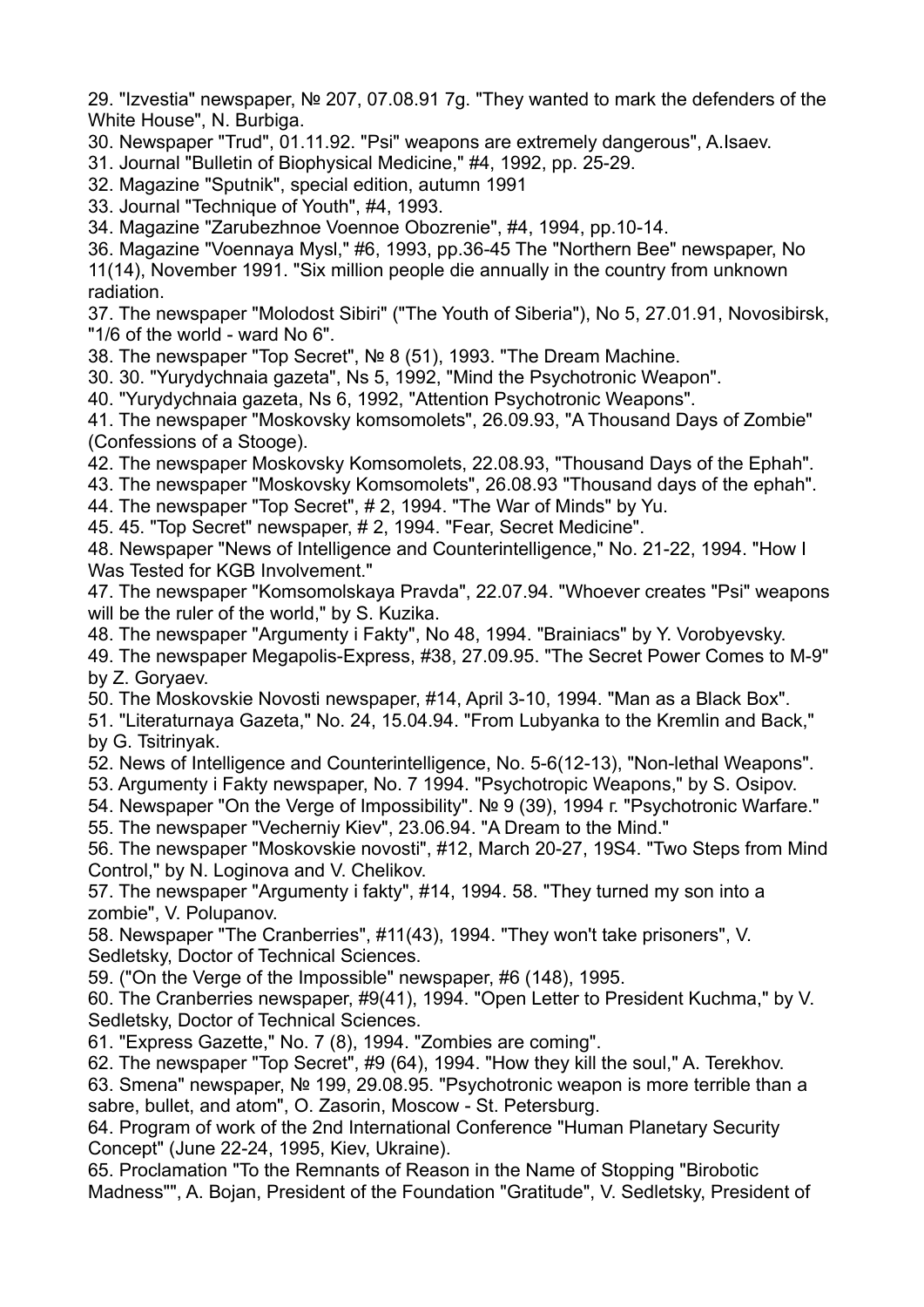the League of Independent Scientists, Doctor of Engineering. D.Sci. Sedletskiy, doctor of technical sciences, president of the League of Independent Scientists, Kiev, ul.13 310, P.O. Box 51, phone 245-18-96, fax 271-78-40.

66.Newspaper "Golos", № 49(238), 1995 "I, zombie, choose zombie", N. Dmitriev, 4 st. 67. Anomaly" newspaper, № 22(106), 1995, pp.4-5, "On Polytron from the depths of

Microcosmos", "Monologue about Man, wonders of psychotronics and humane weapons", "To psychotronists: the Nobel Prize", "Parliamentary hearings on environmental pollution by electromagnetic and other radiations", October 24, 1995.

68. Newspaper "I, Bodyguard", No 14, 1995. "Who is not a zombie in Russia", V. Dvoinov. 69. 78. "The Secret of Death Biogenerators", V. Kondakov, "Without the Secrecy Clause", No 3 (41), 1995.

70. Newspaper "It Can't Be," No. 2 (40), 1995. "The Truth about Psychotronic Weapons," V. Kondakov

71. The Cranberries" newspaper, No 1 (45), 1995. "Beam of the Devil", S. Nikolaev.

72. Newspaper "It Can't Be" #8, 1995. "Zombirovanie: Myth or Reality", I. Tsarev.

73. 73. "On the Verge of the Impossible" newspaper, #5 (145), 1995.

74. 74. "It Can't Be," "On the Death Ranch," #4 (42), 1995.

75. The newspaper "Megapolis-Express" #12, 22.03.95. "Satan Recruits Children" by V. Anisimov.

76. Newspaper "On the Verge of the Impossible," #6 (148), 1995. "How Mankind is Led by Nose," L. Nevskaya, S. Frolov

77. Newspaper "Trud" ("Trud"), # 184 (22444), 05.10.95. "Nerves of people have become useless", M. Zubov.

78. 78. The newspaper "Argumenty i fakty", #23, 1990.

79. newspaper "Pravda", # 211, 22.07.88. "Hawks are looking for prey", L. Kuznetsov.

80. The newspaper "Komsomolskaya Pravda", #261, 14.11.90. "ZOMBI Program: Bluff or Not?"

81."CIA: Espionage, Terrorism, Sinister Plans," A. Aseevsky, Moscow, Political Literature, 1988

82"Biocontrol, Theory and Practice," Novosibirsk, Nauka, Siberian Branch, 1988

83 Izvestia newspaper, No. 47, 1988, "Effects on the subconscious," S. Agafonov.

84. Glasnost" information bulletin, #10. "Russian Winter and Sverdlovsk Democracy."

85. Voice of the Universe" newspaper, 6-7, 1991. "Psychofascism", Dr. T. Dichev.

86. The newspaper "Komsomolskaya Pravda", # 194-195, 27.08.91 "Authors of program "Zombie" found in Kiev", O. Mustafieva.

87. "Nezavisimaya Gazeta, # 146, 19.10.91. "Bioenergetics Under Arms," D. Frolov.

88. "Neurophysiological Mechanisms of Thinking", 1985, N. Bekhtereva.

89. The newspaper "Spectrum", 1990, Nizhniy Tagil, "Psychics, UFO, Communication with Space - isn't it a secret experiment of our people", B.Volkov.

90. 78. Newspaper "Na zmenu", 25.09.91, "Zombies walk beside us", B.Volkov.

91. The newspaper "Na zmenu" 04.10.91 "After narcosis - in extrasensory perception", B. Volkov.

92. newspaper "Na zmenu", 23.07.92. "Man - machine", B.Volkov.

93. The newspaper "Tagil worker", 18.02.93 ã. "The aliens have nothing to do with it", B. Volkov.

94. Tagilsky Rabochiy" newspaper, 08.04.93. "Symbiosis of Brain and Electronics", B. Volkov.

95. Newspaper "Express Chronicle"; 07.07.95.

96 Report by S.Grigoryants, 4th Conference "KGB - yesterday, today, tomorrow".

97. "Physical Bases of Microwave Auditory Effect," Pushchino, USSR Academy of Sciences, Pushchino Scientific Center, Institute of Theoretical and Experimental Biophysics, R. Tigranyan, V. Shorokhov, 1991.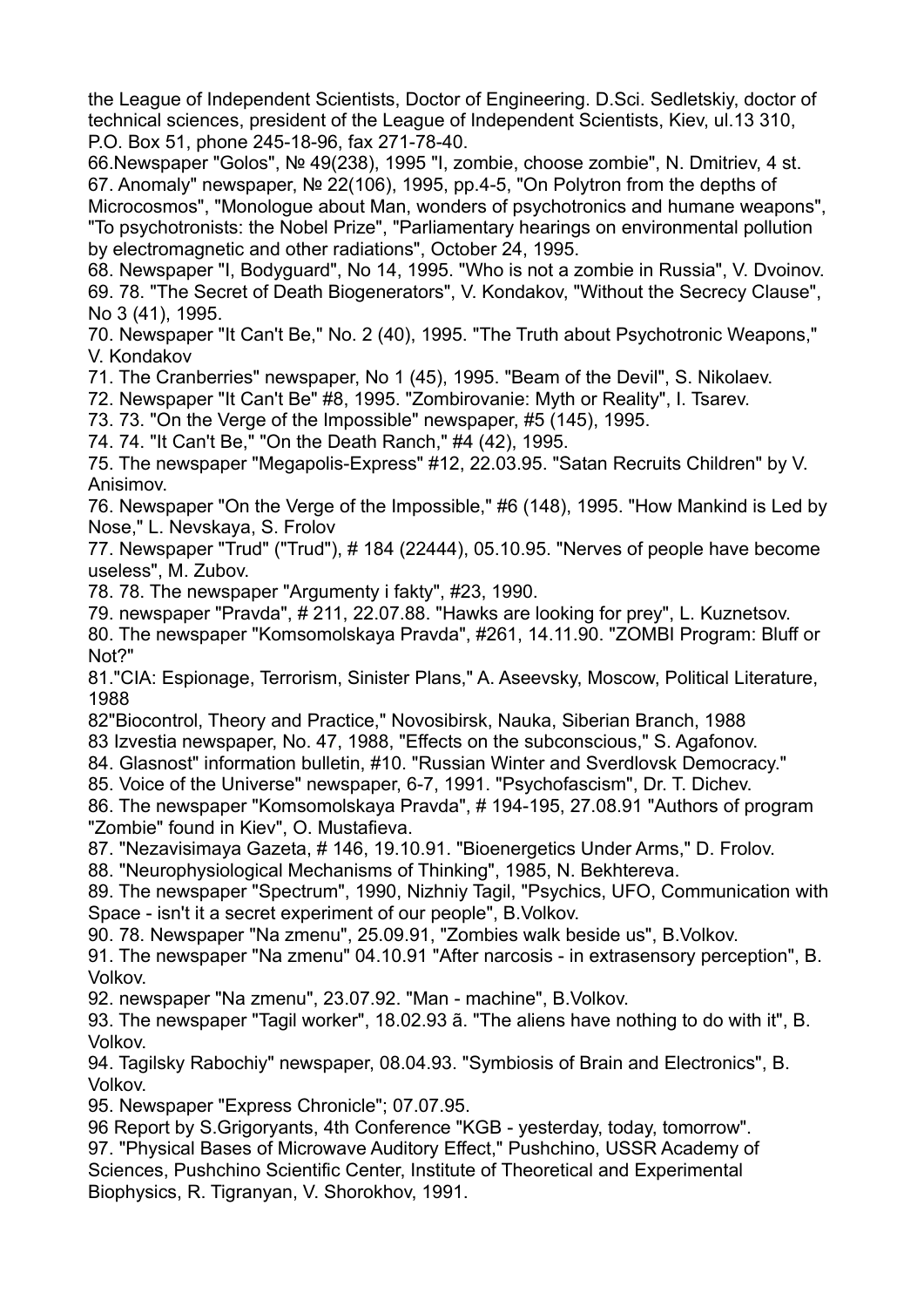98 Newspaper "Evening Moscow", 30.01.96. "As a means of struggle against terrorism", M. Kostikov.

99. Newspaper "News of Intelligence and Counterintelligence", Na 3 (60), 1996. "Bioenergetics: Fiction or Truth?", M. Zagainov.

100. The newspaper "Secret Power", Na 2, 1996, "The World Ruler", I. Tsarev.

101. Brochure "Radiogihydraulic Effect and its Possible Application", G. Schelkunov, Pushchino.

102. Newspaper "Komsomolskaya Pravda", 07.05.96. "Psychotronic weapon - exists", M. Morozov

103.Independent Expertise of "Shield" Union, 1992

104 Address by M. Tsaregorodtsev, President of the International Independent Research Center for Psychiatry.

105. Interview with former KGB agent A. Chuiko "Ethan" (tape recording).

106. Newspaper "Trud", 07.04.96 "The last right of zombie", M. Zubov. Appeal to banks and commercial structures of human rights organizations: Moscow branch of Information Center for Human Rights, direction: Protection of citizens from psychotronic terrorism, Committee of Russian Refugees Union, Union for the Fight for Human Rights, Charity Foundation "Human Rights Defender", Moscow People's Commission, Center of Public Relations "Sirius", "Liberator". 107. The appeal of St.-Petersburg Society of Protection of the Person from bioenergetic terror.

108. "Diagnosis of Karma", S. Lazarev. "The Young Guard, 1993.

109. "Psychotronic Warfare." I.Gurtovoy and G.Vinokurov, "Mystery", Moscow, 1993.

110. "Journal of the American Society for Psychical Research," M. Grosso, 1989.

111. Address of participants of the International Colloquium "New Frontiers of Experimental Medicine and Field Energy", J. Fitzger Center, Kalamadoo, Michigan, USA, April 13, 1989. 112. Newspaper "Moscow Bulletin," № 10, 1990, K. Astakhov.

113. The newspaper "Pravda", 30.12.92. Interview with the director of the ISTC "Vent" A. Akimov.

114. The newspaper "Komsomolskaya pravda", 27.09.91. "The mental weapon was not found, but 500 million were spent".

115. Journalist investigation by the newspaper Komsomolskaya pravda, O.Volkov, in his book, "Psychotronic Warfare.

116. Journal of the USSR Academy of Sciences "Biophysics," 1965

117. Journal of Biological Radio Communications, 1968, B. Kazhinsky.

118. "Experimental suggestion, research," 1962, L. Vasiliev.

119. The Voice, No. 4, 1991, "Toma sapiens or biorobot," Y. Fomin.

120. Confidential interview with one of the employees of the secret KGB research institute "Volna" engaged in the development of psychotronic weapon technology

121. Conversation with the inventor of biogenerators A. Okhatrin.

122. Interview with Academician V. Kaznacheev (tape recording).

123. Confidential interview with Militarized Industrial Complex specialist, engaged in development of psychotronic weapon technologies.

124. Interview with the prosecutor of the Russian Federation Prosecutor General's Office (tape recording).

125. Conversation with the director of "Venta" Akimov and his colleagues in the building of the Federation of Peace and Concord.

126. Journal "Incredible, legendary, obvious", Na 71281, July 1996, "Psychotronic weapon exists!", O. Zasorin.

127. Law on Weapons, art. 6, p.d, signed by the Chairman of the Supreme Soviet of the Russian Federation on May 12, 1993.

128. Textbook for Universities, 6th edition, revised and enlarged, Moscow: High School, 1978. From Physics Course (N.M.Liventsev), Physics Course (atomic and nuclear physics,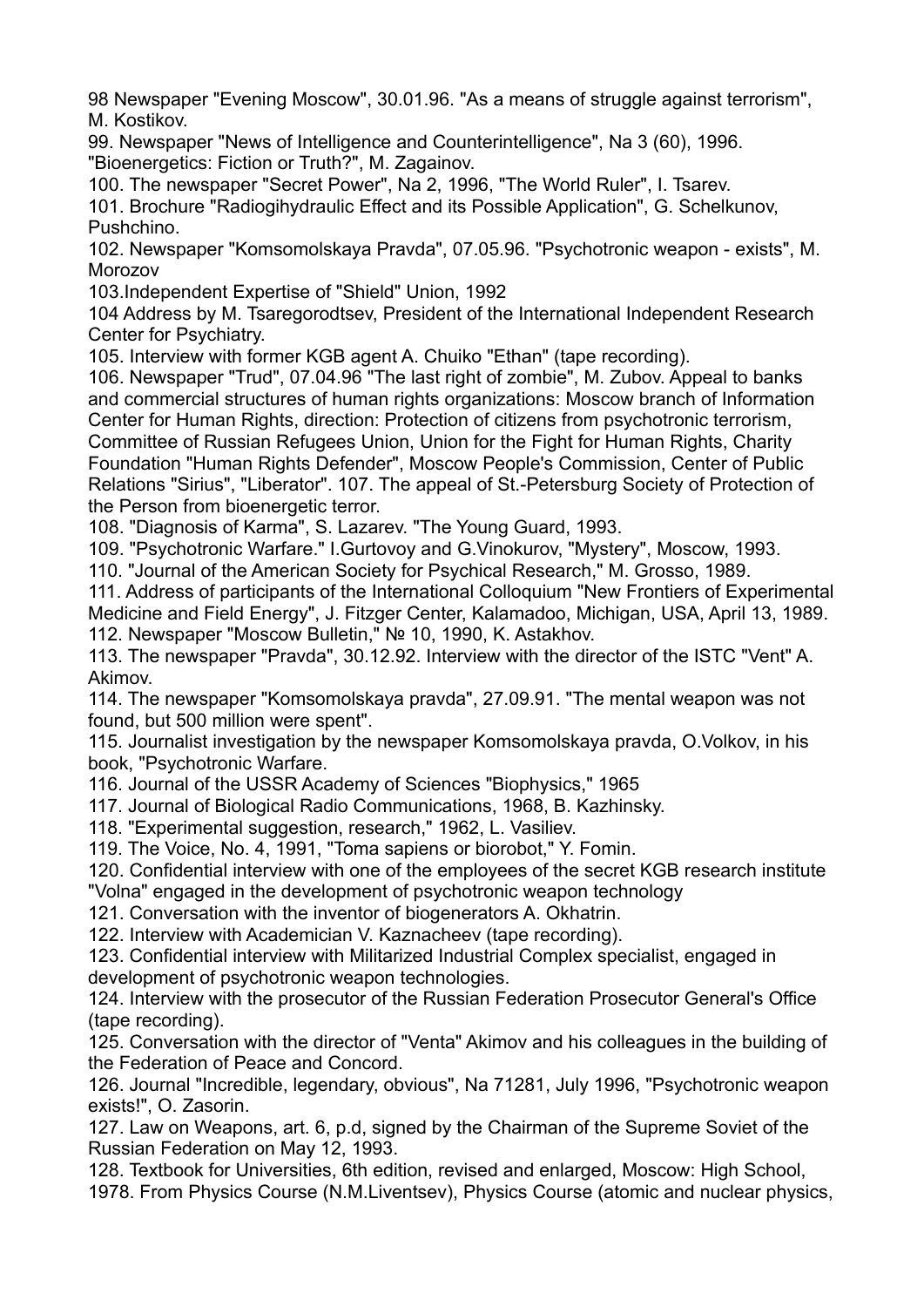fundamentals of medical cybernetics and medical electronics).

129. "Spent biofield influence fixes device created in Stavropol military-technical school of communication". Special report in the program "Segodnya" of NTV television company, 27- 12.95. Hosted by Tatiana Mitkova

130. The newspaper "Komsomolskaya Pravda," 14.11.90. "Remote Biodiagnostics can be carried out with the help of photoelectronic equipment created in Academician A.Okhatrin's laboratory.

132. The newspaper "Moskovsky Komsomolets", 21.03.92, "Life Eternal".

131. Weekly Publication "Forecast and Panorama" Saratov, 19.12,91 V. Brovkov, E. Semenova.

132. Journal "Nauka i zhizn", #9, 1990. "A New Program for the Study of the Brain." 133. The "UFO" newspaper, #139-140. Alexander Lebed, Secretary of the Security Council and Assistant to the President for National Security, acknowledged that psychotronic warfare was taking place in the former USSR.

134. The newspaper "Slavic Unity", 04.08.96 "Weapon of Darkness", N. Avakumov. 135. The newspaper "Primorskye novosti", № 34, 1996, St. Petersburg, "Psikhotron Secrets of the High Rent". V. Tarasov.

136. The newspaper "UFO", September 1995, St. Petersburg, "We all are a bit of zombies, but who pushes the button?

137. Journal "Nature and Man", No.2, 1993. "We are not in Cosmos", B. Volkov.

138. Journal of Nature and Man, No. 1, 1994. "With Vine and Frame," B. Volkov.

139. Journal of Nature and Man, No. 1, 1994. "A Personal Version of Gagarin's Death," B. Volkov.

140. Journal of "Nature and Man," No. 1, 1994. "Computer - I am your double", B. Volkov. 141. Newspaper "Grad-Simbirsk", October 1995. "Biorobot considers himself a victim", B. Volkov.

142. Newspaper "Grad-Simbirsk", #14, 1996. "We are the victims of the electronic brain", B. Volkov.

143. 144. Grad-Simbirsk newspaper, #25, 1996 "I had a voice", B. Volkov.

144. The newspaper Moskovskaya pravda, 1989. "Chumak's Revelations".

145. "Philosophy of Computer Revolution," 1991, Professor A. Rakitov

146. Idel-Urap newspaper, No. 21-22 (51-52), November 1994, Ufa. "I am a victim of Russia's secret services," A. Imangulov.

147. Newspaper "Idel-Ural", № 19-20, 1994. "Psychotronic Weapons: Reality or Fiction?", A. Yamayev.

148. The newspaper "Sovetskaya Bashkiriya", 6-8 July 1993, "Zombie?

149. The Leninets newspaper, #89 (8169), 1995, Ufa. "Who Shoots from Psychotronic Weapons?", "Who Is the Master of Hell's Kitchen?", P. Tryaskin.

150. The newspaper "Together," #8 (109), 1995, Ufa. "Psychotronic Weapons. Honor and Dignity".

151. Unannounced Visit, #9 (23), 1996. "Psi-rocket on New York," by M. Chudakov.

152. The newspaper "Soviet Youth Today", 20.02.93, Riga, "Brain Killing" by N. Kabanov. 153. Newspaper "Komsomolskaya pravda", 15.10.96. "One combat generator can turn a

division into a herd of rams", A. Khokhlov.

154. "Moskovskie Vedomosti", November-December 1990. "Psychotronic Weapon" by K. Astakhov.

155. Rabochaya Tribuna" newspaper, July 1992. "Theory of microleptonic fields, creation of devices and methods of generation and registration of such fields, study of their influence on living objects", A. Okhatrin.

156. "Virtual reality technologies, state of the art and development trends." Association "Ecology of the Unknowable," Center for Virtual Research, Moscow, 1996.

157. Newspaper "Trud-7", 15.11.96. "Cyber named Mowgli", I. Tsarev.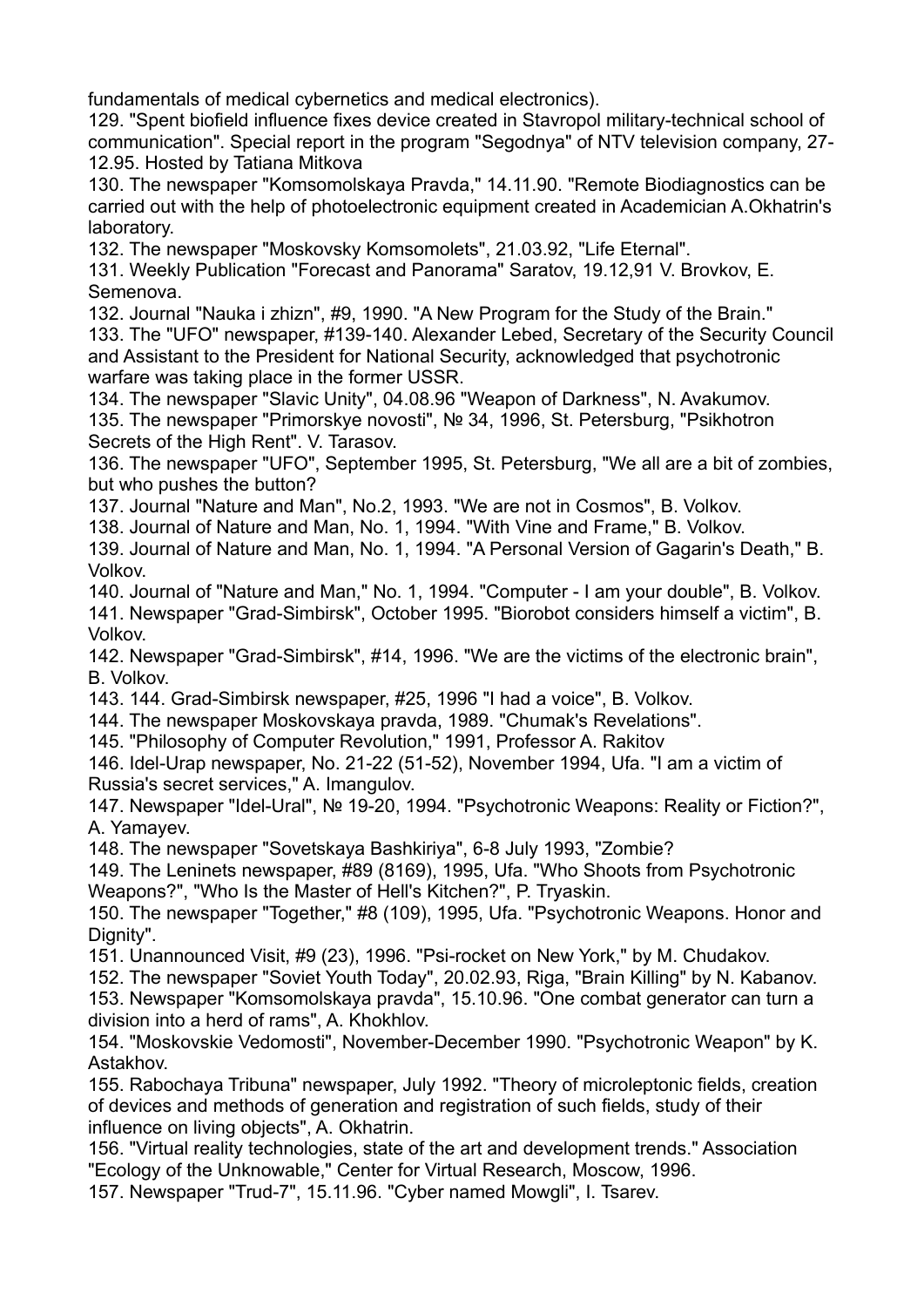158. Newspaper "Komsomolskaya Pravda," 6.10.96, "Soul in Computer Networks," by S. Kuzina.

159. Newspaper "Sovetskaya Rossiya", 11.11.95 "Operation hold the thief", A. Kozlov.

160. Newspaper "Trud-7", 3.11.95 "The gun loaded by fear", B. Braginsky, V. Zakrevsky.

161. The newspaper "Izvestiya", 3.07.86. "Extrasensory through the eyes of a physicist", B. Konovalov.

162. The newspaper Krasnaya zvezda, 23.07.91. "Information weapon: myth or reality?", A. Vladimirov.

163. The Krasnaya Zvezda ("Red Star") newspaper, 23.07.91. "A-50: locator up in the sky", N.Poroskov.

164. The newspaper "Krasnaya Zvezda", 27.12.90. "Project "Marauder" and Others", M. Rebrov.

165. Newspaper "Trud", October 6-12, 1995. "No rocket shall reach Moscow", /Plasma Weapon/, R.Abramenko.

166. Delovoy Mir newspaper, 8.06.95. "We Shall Reach Far Space", Radchuk.

167. Newspaper "Trud", 3.02.95. "Tectonic weapon: a myth or reality?", N. Bardadimov. 168. The newspaper "Segodnya", 10.02.95. "SOI: What next?", V. Belaus.

169. "Nezavisimaya Gazeta, 20.01.95. "Blinding as a method of warfare: laser beam may become another means of mass destruction".

170. Segodnya" newspaper, 25.01.95. "General Designer Igor Velichko: searching for the new ways into space".

171. Novoe Vremya" magazine, No. 39, 1994. "Arsenal 21: With What Armament Will Russia Meet the 21st Century?", A. Pikaev.

172. Krasnaya Zvezda" newspaper, 26.08.94. "The next century will kill nothing", M. Rebrov.

173. Izvestiya, 26.06.93. "Plague and bomb (bacteriological weapon)", S. Leskov.

174. "Literaturnaya gazeta, 14.04.93 "Oxygen starvation /biological weapon/" by N. Zenova.

175. "Nezavisimaya Gazeta, 2.12.92. "Biological program is closed", O. Belyavsky.

176. The newspaper "Krasnaya zvezda", 12.09.92. "Proud secret of "Almaz",

A.Dokuchaev.

177. The newspaper Krasnaya Zvezda, 27.02.92 "The diamond over Russia and the cellars under it"/Russian missile defense/, A.Dokuchaev.

178. The newspaper "Krasnaya zvezda", 26.02.92. "Lattice directing a bullet against a bullet", Z. Frolov.

179. "Krasnaya Zvezda, 27.08.84, "Metamorphosis of the death ray /Laser weapon/, P. Zarubin.

180. Newspaper "Trud", 28.09.93, "The Sky at Almazekh", I.Tsarev.

181. "Nezavisimaya Gazeta, 8.07.93 "No plasma weapons in Russia", A.Kuzmin.

182. Izvestiya" newspaper, 3.12.92. "Space communication market starts competition", B.Konovalov.

183. Newspaper "Poisk", 29.03.90. "Electronic Roundabout" /about computer networks/, M. Cole.

184. Magazine "Science and Life", # 2, 1991. "The History of Computer Creation", A. Boiko.

185. Red Star" newspaper, 15.06.96. "Will hackers bring about Apocalypse if they get to nuclear weapons through computer networks?", I. Martsevich.

186. Delovoy Mir" ("Business World") newspaper, 5.07.96. "Global wireless communication", B. Chertok.

187. "Rossiyskaya Gazeta," 5.08.92. "Space Communication Doctrine," V. Bulgak.

188. Newspaper "Trud", 17.09.96. "Telephones and Computers", Y. Fomin.

189. "Rossiyskaya Gazeta", 28.06.91, "Sovereign Earth Satellite", V. Bulgak.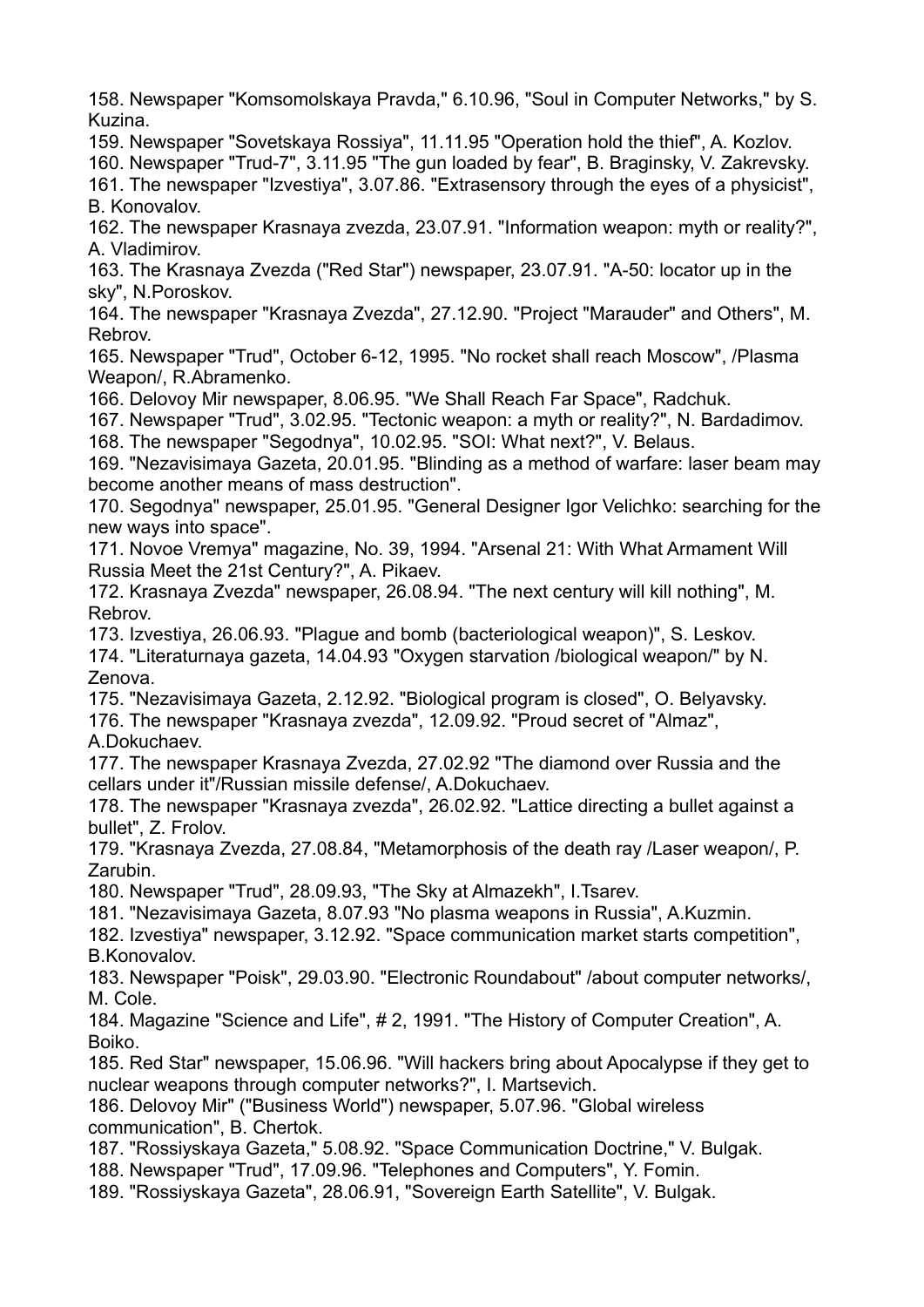190. "Nezavisimaya Gazeta", 20.02.96, "Where does information superhighway lead: Russia in four computer networks", G. Smolin.

191. Life Eternal" newspaper, no. 2, February 1995 "Classified Miracle", S. Leonova. 192. The Eternal Life newspaper, No. 8, September 1995, "Science Leads to God," compiled by CPC.

193. ("Eternal Life" newspaper, #8, September 1995), V. Kirilov, "The Shadows of Death". 194. Newspaper "UFO", "The aliens" by V. Ivanov.

195. The newspaper Krasnaya Zvezda, 5.07.97, "The Pentagon 'used the services of the Martians'".

196. The Krasnaya Zvezda newspaper. 5.07.97 "A Spy Finding" by N. Poroskov.

197. Newspaper Krasnaya Zvezda, 16.05.97 "The West turns to an "information attack", E. Surovtseva.

198. The newspaper Krasnaya Zvezda, 31.05.97. "If the Radio Head Sparks in Orbit" by V. Baberdin.

199. The newspaper Krasnaya Zvezda, 14.06.97. "The Computer Builds Tanks and Teaches to Fight on Them" by S. Bobrovsky.

200. Confidential Conversation with the Director of a Closed Military Enterprise.

201. Confidential information obtained from a researcher at a closed research institute.

202. Confidential information received from the executive officer of the military-industrial complex, Koltsov Center, located near Novosibirsk.

203. Confidential information received from the former employee of a secret military facility/enterprise in Dzerzhinsk.

204. Interview with the KGB general O. Kalugin.

205. Interview with Sidorov, head of IRE laboratory (tape recording).

206. Confidential information obtained from the employee of the secret manufacturing plant "Shikhany".

207. Confidential information obtained from a former employee of ANT.

208. Confidential information obtained from the head of a department of the Ministry of Defence Industry.

209. from a general of the Ministry of Internal Affairs

210. Confidential information received from the investigator for particularly important cases at the General Prosecutor's Office of the Russian Federation.

211. Confidential information received from the employee of ICEM, SB AS USSR.

212. Confidential information received from academician X.

213. Newspaper "Svoy vzglyad", Ryazan, January, 1998. "Thought Rules the World".

214. Confidential information obtained from military-industrial complex employees.

215. The newspaper "Moskovskie novosti" #5, February 2-9, 1997. "Virtual Reality Knocks at the Kremlin," by E. Krasikov.

216. Newspaper "Kriminal" Nizhniy Novgorod, Na 1, January 1998.

217. Novosti Moskovskie Novosti newspaper, #5, February 2-9, 1997.

218. The newspaper "Komsomolskaya Pravda", 22.01.97. "German Consul under the governor's guard.

219. Newspaper "Megapolis-Express", 21.05.97 "The chicken is fried, the chicken is steamed, the chicken also wants to live" by E. Pestrukhina.

220. The newspaper "Megapolis-Express", 21.05.97, "The world's biggest sensation" by E. Pestrukhina.

221. "The Way to the Apocalypse," Knock at the Golden Gate, Y. Vorobyevsky, Moscow, 1997.

222 Proceedings of the Institute of Radiophysics and Radioelectronics, 1988. Naukova Dumka Publishing House, Kiev.

223. Collections. "Environment - Radio Sounding," V. Shostapalov. a) Radiophysical Methods of Signal Processing (MIPT), b) Electrical Signals - Processing (MIPT).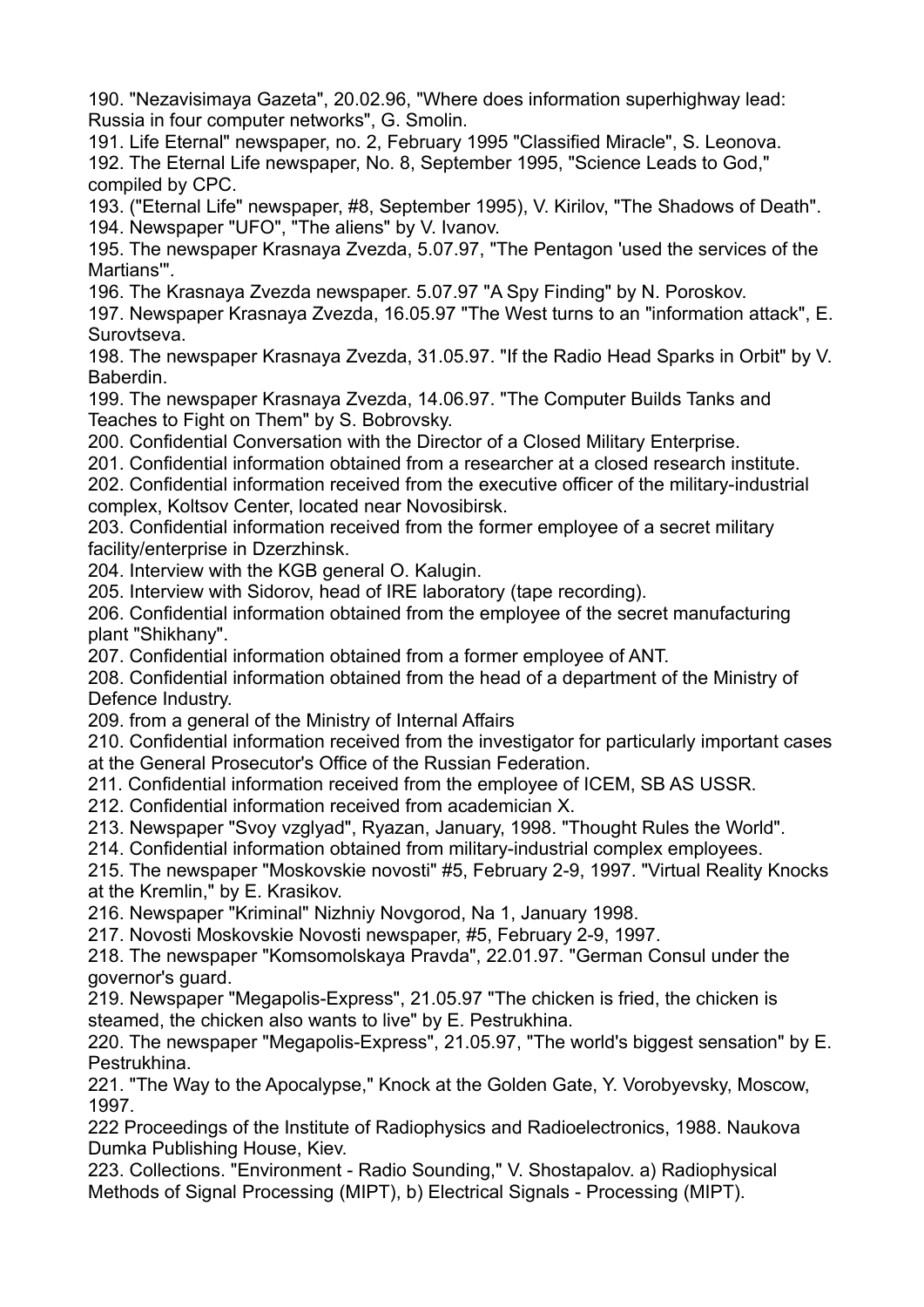224. Journal of Radio and Communications, 1991, "Radiotechnical Devices of Oscillators".

225. Soviet Radio magazine, 1968, "Rockets. Control by Radio."

226. Newspaper "It Can't Be," No. 1(75) 1998, "Electromagnetic Apocalypse."

227. Journal "PC World", #7, "Multidimensional World, Data Revolt," by A. Prokhorov.

228. The newspaper "Trud", 10.01.98, "The Third Breakthrough.

229. "Mad Psychiatry," 1997. Secret Materials on the Use of Punitive Psychiatry in the USSR, A. Prokopenko.

230. "Informatization of Russia on the Threshold of the 21st Century." General title of the rubric of the firm "SYNTHEG.

231. "Creativity: System Approach, Laws of Development, Decision-Making," 1999 by N. Abovsky.

232. "The Beginning of Neuroinformatics," 1999, F. Shirokov.

233. "History of neurocomputers", 1999, Y. Tsygzhina, A. Galushkina.

234. "Russian News." 1994 г. "Do psychotronic weapons exist". S. Demkin.

235. The newspaper "Rabochaya Tribuna", 1990. "Lepton Weapon."

236. "Non Mortal Weapons," 1993 Foreign Military Review, S. Vybornov

237. "The Concept of Subject-Oriented Computerized Managerial Activity," 1998 Institute of Psychology, Russian Academy of Sciences.

238. "Energy Information Security of Man and State. Problems and Ways Out", 1997, M.Aleshnikov, B.Rodionov, V.Titov, V.Yarochkin.

239. "Information-Wave Medicine and Biology," 1998, Allegro-press, V. Loshilov. 240. "Who will own conscientious weapons in the 21st century?", 1997 Almanac of Interregional Statehood.

241. "Psychotronic Weapons and the Security of Russia," 1999. E. Tsygankov, V. Lopatin. 242. Newspaper "Trud", 3.11.71. "Steps into the Unknown", I. Malinevsky.

243. Supplement to the newspaper "Izvestiya" - "Week", 30.07.73. "Hypnosis: legend and truth", by doctor of medical sciences P.Bul.

244. Newspaper "Socialist Industry", 16.02.74, "Hypnosis irradiates", V. Skuratnik. 245. The newspaper "Moskovsky komsomolets", 7.05.76. "The Air Castle with Red Wallpaper", I. Weiss.

246. Newspaper "Moskovsky Komsomolets", 10.08.77 ã. "Lord of his emotions", O. Franzen.

247. The newspaper Versiya, 15-21 June 1999. "Purely Russian zombification", E. Kostrikova, A. Koloshin.

248. Confidential information obtained from the employees of the Research Institute of the Ministry of Defense Industry.

249. Information letter from the Commission on Human Rights. The letter contains legal information (documents) exposing the use of psychiatry for punitive purposes and as a testing ground for criminal experiments on its prisoners. The work of the Commission is endorsed by the UN.

250. Interview with Dr. Kotov, deputy director of Anokhin's Institute of Normal Physiology (tape recording).

251. Confidential information from FSB agents, who infiltrated the human rights movement.

252. Conversation between the human rights activists of Novosibirsk and the city's chief psychiatrist, T. Zolotova (tape recording).

253. Conversation with the Minister of Health of the Russian Federation A. Tsaregorodtsev (tape recording)

254. Confidential information from the employee of the military-industrial complex.

255. Confidential information from the employee of the Ministry of Defense of the Russian Federation.